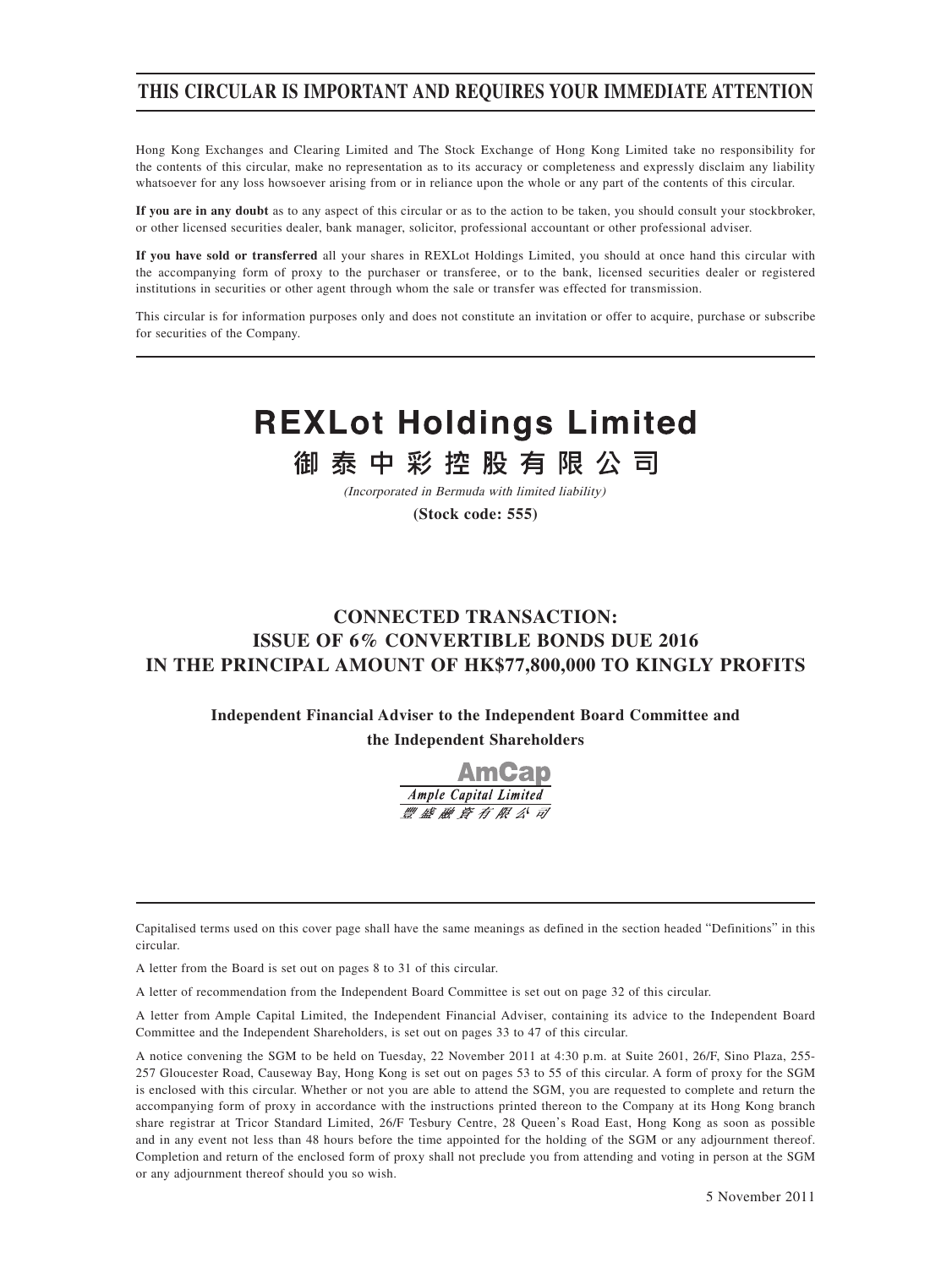# **CONTENTS**

### Page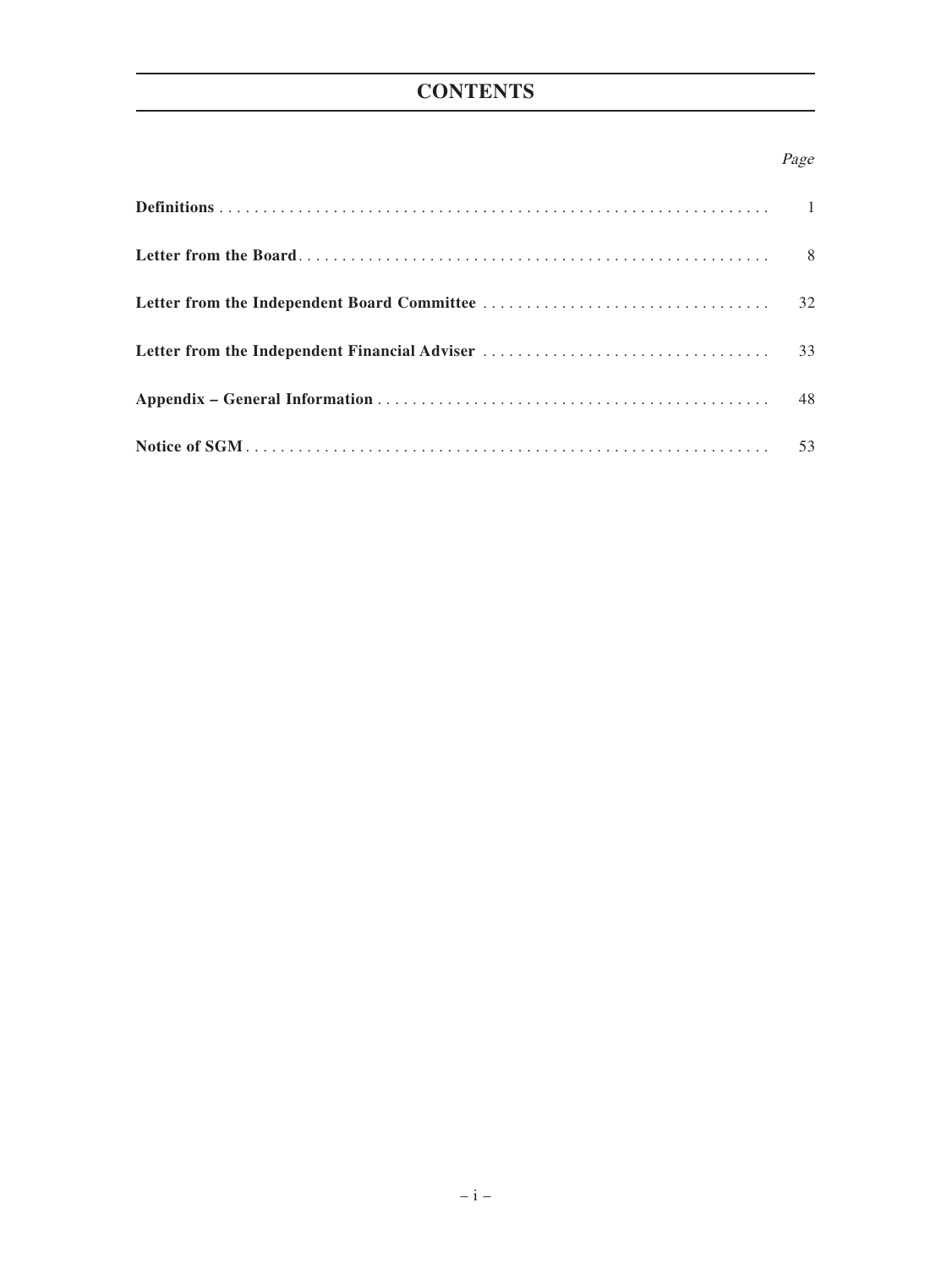In this circular, unless the context otherwise requires, the following expressions shall have the following meanings:

| "Alternative Stock Exchange" | at any time, in the case of the Shares, if they are not at that<br>time listed and traded on the Hong Kong Stock Exchange,<br>the principal stock exchange or securities market on which<br>the Shares are then listed or quoted or dealt in;                                                |
|------------------------------|----------------------------------------------------------------------------------------------------------------------------------------------------------------------------------------------------------------------------------------------------------------------------------------------|
| "associate(s)"               | has the meaning ascribed to it under the Listing Rules;                                                                                                                                                                                                                                      |
| "Board"                      | the board of Directors;                                                                                                                                                                                                                                                                      |
| "Bond Issue"                 | the issue of the Bonds by the Company pursuant to and in<br>accordance with the Subscription Agreement;                                                                                                                                                                                      |
| "Bondholder(s)"              | holder(s) of the Bonds from time to time;                                                                                                                                                                                                                                                    |
| " $Bond(s)$ "                | the Company's $6\%$ convertible bond(s) due 2016, issued<br>or to be issued by the Company pursuant to and in<br>accordance with the Subscription Agreement, comprising<br>the Underwritten Bond(s), the Placed Bond(s) (including<br>the VC Placed Bond $(s)$ ) and the Option Bond $(s)$ ; |
| "Change of Control"          | a "Change of Control" occurs when:                                                                                                                                                                                                                                                           |
|                              | (i)<br>any person or persons, other than VC or any of his<br>affiliates, executors, administrators or successors<br>together, acquires Control of the Company; or                                                                                                                            |
|                              | the Company consolidates with or merges into<br>(ii)<br>or sells or transfers all or substantially all of the<br>Company's assets to any other person, unless the<br>consolidation, merger, sale or transfer will not result<br>in the other person or persons acquiring Control over        |

the Company or the successor entity;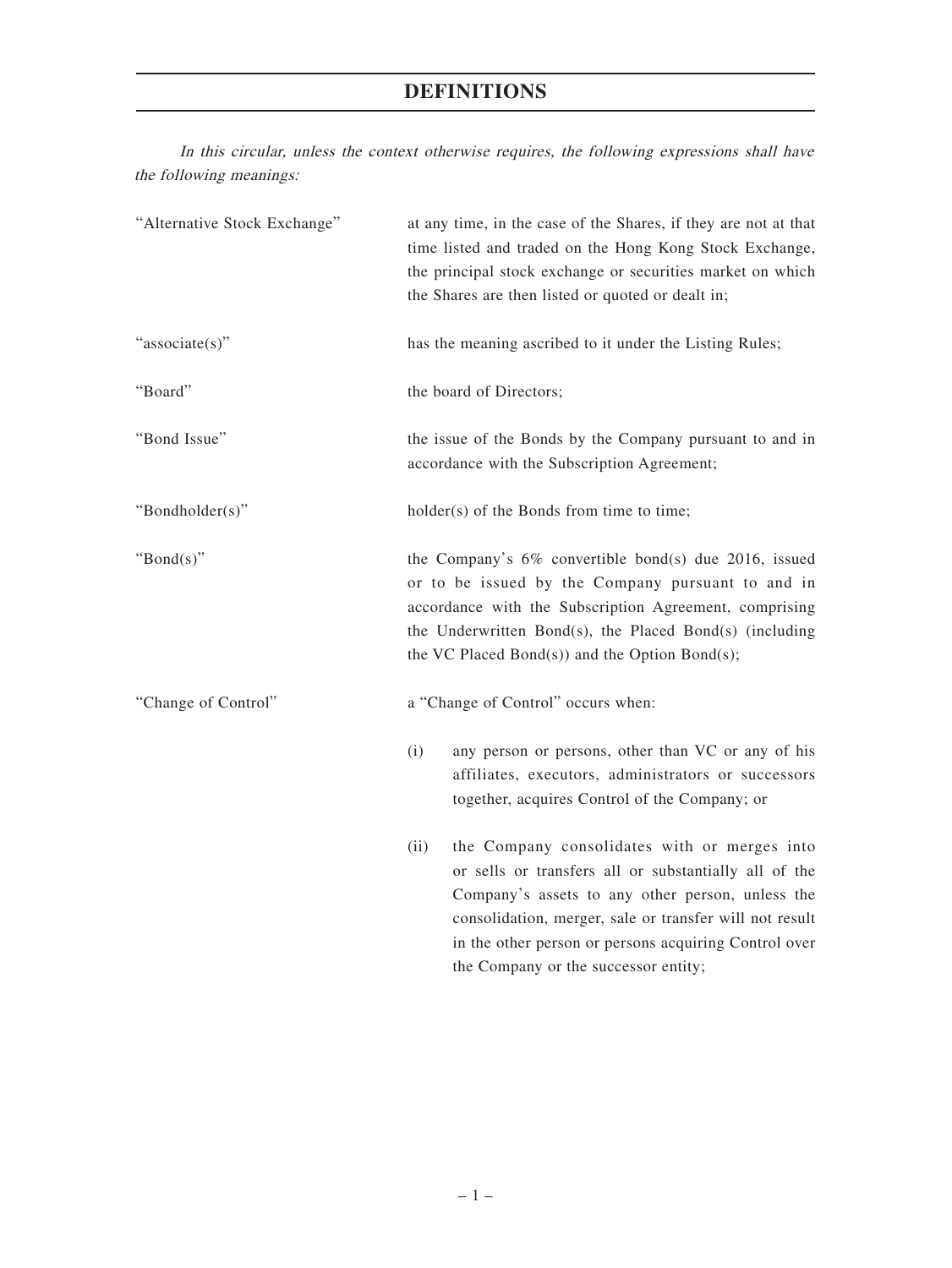| "Closing Price"           | for Shares for any Trading Day shall be the price published<br>in the daily quotation sheet published by the Hong Kong<br>Stock Exchange or, as the case may be, the equivalent<br>quotation sheet of an Alternative Stock Exchange for such<br>day;                                                                                                                                              |
|---------------------------|---------------------------------------------------------------------------------------------------------------------------------------------------------------------------------------------------------------------------------------------------------------------------------------------------------------------------------------------------------------------------------------------------|
| "Companies Ordinance"     | the Companies Ordinance (Chapter 32 of the Laws of Hong<br>Kong);                                                                                                                                                                                                                                                                                                                                 |
| "Company"                 | REXLot Holdings Limited, a company incorporated in<br>Bermuda with limited liability;                                                                                                                                                                                                                                                                                                             |
| "connected person(s)"     | has the meaning ascribed to it under the Listing Rules;                                                                                                                                                                                                                                                                                                                                           |
| "Contracts"               | the Subscription Agreement, the Trust Deed and the Paying<br>and Conversion Agency Agreement as defined in the<br>Subscription Agreement;                                                                                                                                                                                                                                                         |
| "Control"                 | the acquisition or control of more than 50% of the voting<br>rights of the issued share capital of the Company or the<br>right to appoint and/or remove all or the majority of the<br>members of the Board or other governing body, whether<br>obtained directly or indirectly, and whether obtained by<br>ownership of share capital, the possession of voting rights,<br>contract or otherwise; |
| "Conversion Price"        | the price at which New Shares will be issued upon<br>conversion of the Bonds which will initially be HK\$0.6175<br>per Share and will be subject to adjustment in the manner<br>provided for in the Terms and Conditions;                                                                                                                                                                         |
| "Director(s)"             | director(s) of the Company;                                                                                                                                                                                                                                                                                                                                                                       |
| "Exercised Option Bonds"  | the principal amount of HK\$70,000,000 of the Option<br>Bonds in respect of which the Lead Manager has partially<br>exercised the Option and agreed to subscribe for;                                                                                                                                                                                                                             |
| "Firm $Bond(s)$ "         | the Underwritten Bond(s) and the Placed Bond(s), but<br>excluding the VC Placed Bond(s);                                                                                                                                                                                                                                                                                                          |
| "Firm Bonds Closing Date" | 28 September 2011;                                                                                                                                                                                                                                                                                                                                                                                |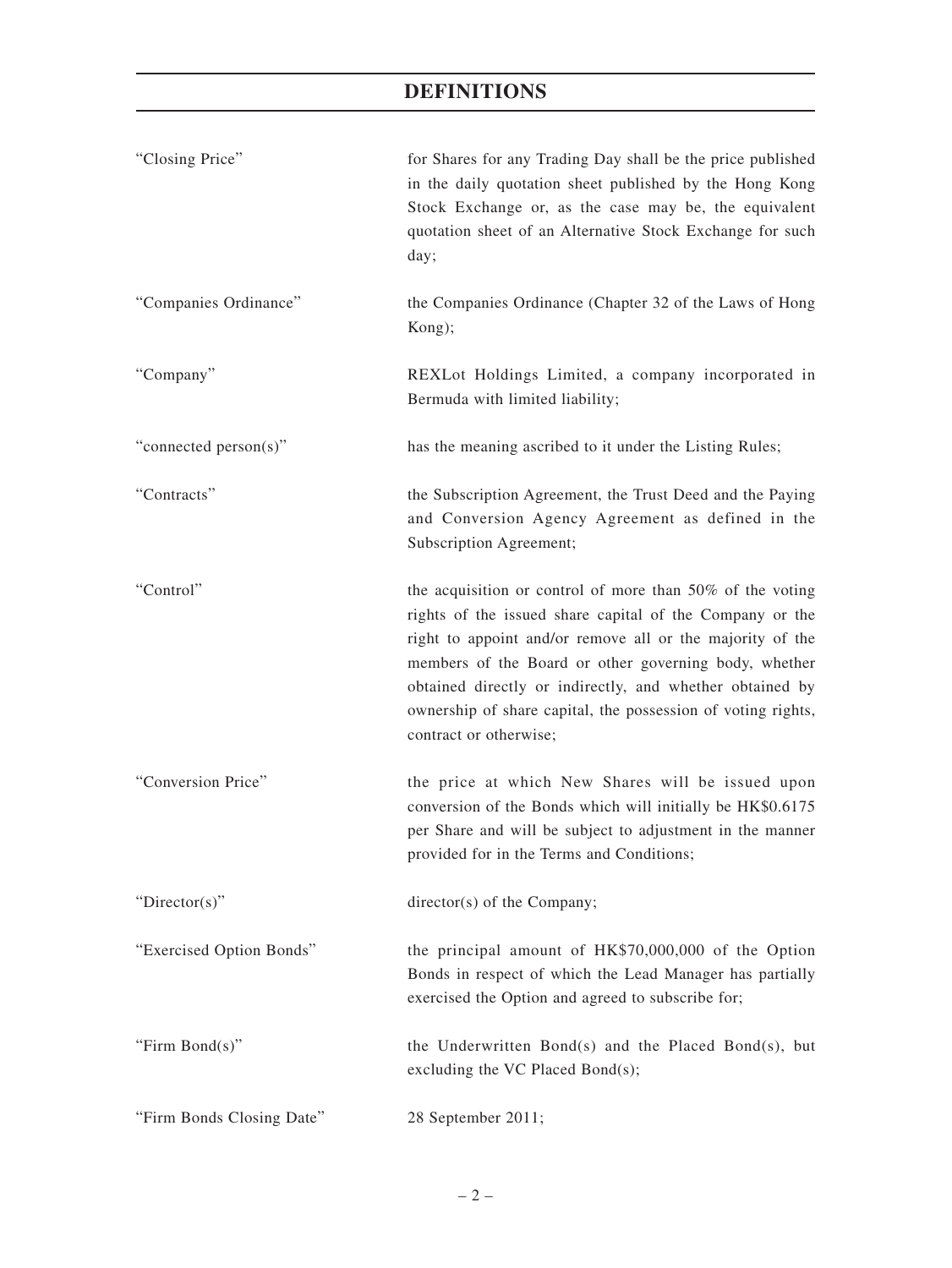| "Group"                                   | the Company and its subsidiaries;                                                                                                                                                                                                                                                                                                                    |
|-------------------------------------------|------------------------------------------------------------------------------------------------------------------------------------------------------------------------------------------------------------------------------------------------------------------------------------------------------------------------------------------------------|
| "HK\$" or "HKD" or<br>"Hong Kong Dollars" | Hong Kong dollars, the lawful currency of Hong Kong;                                                                                                                                                                                                                                                                                                 |
| "Hong Kong"                               | the Hong Kong Special Administrative Region of the<br>People's Republic of China;                                                                                                                                                                                                                                                                    |
| "Hong Kong Stock Exchange"                | The Stock Exchange of Hong Kong Limited;                                                                                                                                                                                                                                                                                                             |
| "Independent Board<br>Committee"          | the independent board committee of the Board comprising<br>all the independent non-executive Directors, namely Mr.<br>Yuen Wai Ho, Mr. Chow Siu Ngor and Mr. Lee Ka Lun,<br>established for the purpose of advising the Independent<br>Shareholders in relation to the issue of the VC Placed<br>Bonds and the transactions contemplated thereunder; |
| "Independent Financial<br>Adviser"        | Ample Capital Limited, which has been appointed to advise<br>the Independent Board Committee and the Independent<br>Shareholders in respect of the issue of the VC Placed Bonds<br>and the transactions contemplated thereunder;                                                                                                                     |
| "Independent Shareholders"                | Shareholders other than VC and his associates;                                                                                                                                                                                                                                                                                                       |
| "Issue Price"                             | with respect to the Bonds, 100% of the principal amount<br>thereof;                                                                                                                                                                                                                                                                                  |
| "Kingly Profits"                          | Kingly Profits Corporation, a company incorporated in the<br>British Virgin Islands, the entire issued share capital of<br>which is indirectly held by VC as at the Latest Practicable<br>Date;                                                                                                                                                      |
| "Last Trading Day"                        | 21 September 2011, being the last full Trading Day<br>immediately before the time at which the Subscription<br>Agreement is signed;                                                                                                                                                                                                                  |
| "Latest Practicable Date"                 | 2 November 2011, being the latest practicable date prior to<br>the printing of this circular for the purpose of ascertaining<br>certain information contained in this circular;                                                                                                                                                                      |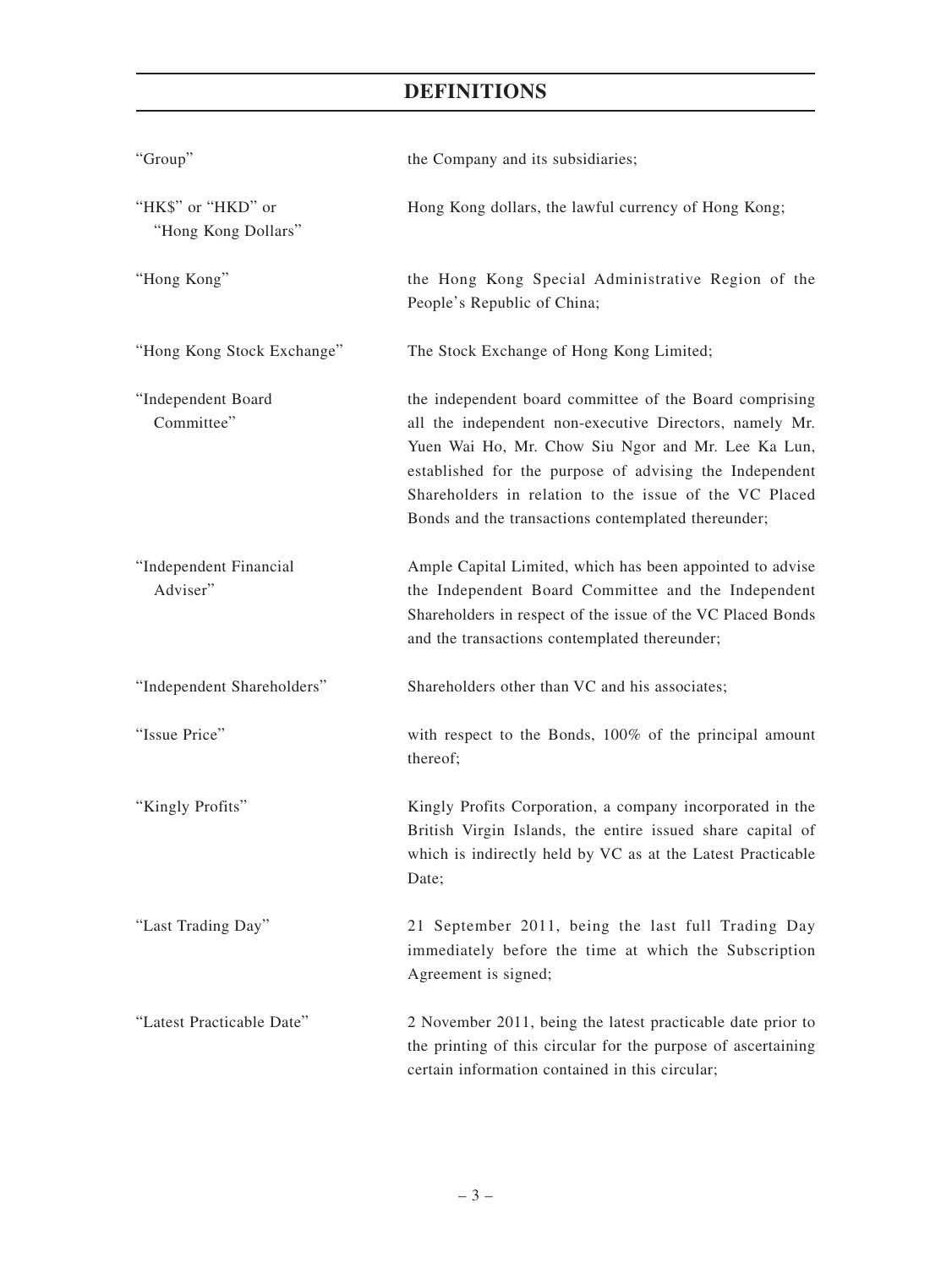| "Lead Manager"              | Daiwa Capital Markets Hong Kong Limited;                                                                                                                                                                                                        |
|-----------------------------|-------------------------------------------------------------------------------------------------------------------------------------------------------------------------------------------------------------------------------------------------|
| "Listing Rules"             | the Rules Governing the Listing of Securities on The Stock<br>Exchange of Hong Kong Limited;                                                                                                                                                    |
| "Lock-up Bond(s)"           | the Placed Bond(s) in the principal amount of<br>HK\$505,700,000, subject to the terms of the Subscription<br>Agreement and the Bondholder Lock-up Agreement<br>referred to therein;                                                            |
| "Lock-up Conversion Shares" | the Shares to be issued upon conversion of the Lock-up<br>Bonds;                                                                                                                                                                                |
| "Lock-up Securities"        | the Lock-up Bonds and the Lock-up Conversion Shares;                                                                                                                                                                                            |
| "Lock-up Shares"            | 1,198,805,635 Shares held directly (or through nominees),<br>or indirectly through companies controlled by, VC or the<br>subsidiaries of such companies (or through their respective<br>nominees);                                              |
| "Maturity Date"             | 28 September 2016;                                                                                                                                                                                                                              |
| "New Shares"                | Shares to be allotted and issued by the Company upon<br>conversion of the Bonds;                                                                                                                                                                |
| "Offering Circular"         | the offering circular dated on 23 September 2011 for use in<br>connection with the offering of the Bonds and the listing of<br>the Bonds on the SGX-ST;                                                                                         |
| "Option"                    | the option, exercisable in whole or in part solely at the<br>discretion of the Lead Manager, on one or more occasions,<br>on or before the 30th day following the Firm Bonds Closing<br>Date, to subscribe for all or some of the Option Bonds; |
| "Option Bond(s)"            | the Bonds up to an aggregate principal amount of<br>HK\$145,500,000 which may be issued by the Company<br>upon exercise of the Option;                                                                                                          |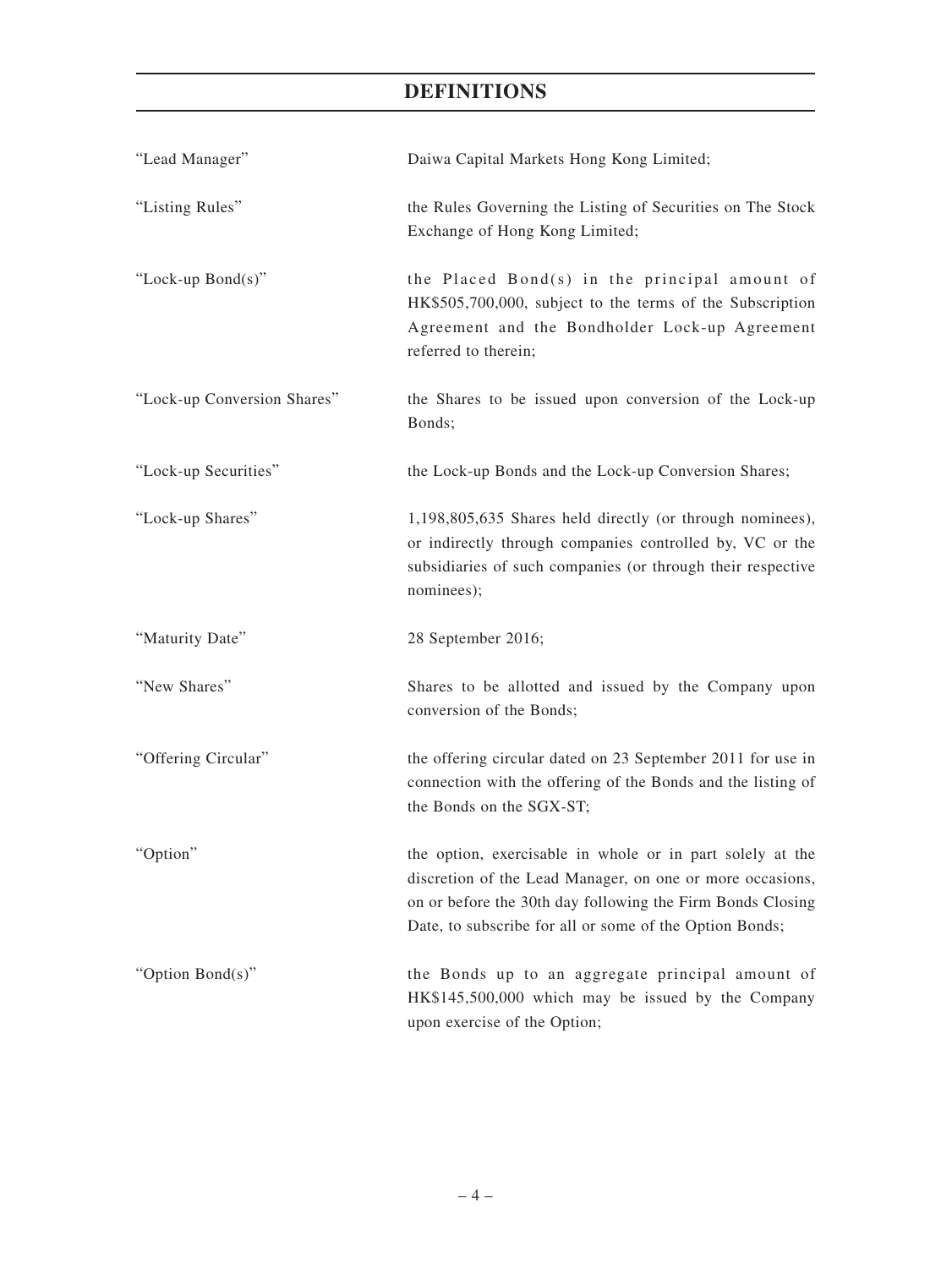| "Option Closing Date"   | 7 November 2011, being the date on which the Exercised<br>Option Bonds are to be issued by the Company against<br>payment for the Exercised Option Bonds;                                                                                                                                                                                                                                                                                                                                                                                                                                                                                  |
|-------------------------|--------------------------------------------------------------------------------------------------------------------------------------------------------------------------------------------------------------------------------------------------------------------------------------------------------------------------------------------------------------------------------------------------------------------------------------------------------------------------------------------------------------------------------------------------------------------------------------------------------------------------------------------|
| "Placed Bond(s)"        | the Bonds in the principal amount of HK\$505,700,000 for<br>which the Lead Manager acts as placement agent;                                                                                                                                                                                                                                                                                                                                                                                                                                                                                                                                |
| "PRC"                   | the People's Republic of China;                                                                                                                                                                                                                                                                                                                                                                                                                                                                                                                                                                                                            |
| "Relevant Indebtedness" | any indebtedness which is in the form of or represented<br>by any bond, note, debenture, debenture stock, loan stock,<br>certificate, depositary receipt, bill of exchange or other<br>instrument which is, or is capable of being, listed, quoted<br>or traded on any stock exchange or in any securities<br>market (including, without limitation, any over-the-counter<br>market), whether or not initially distributed by way of<br>private placement and for the avoidance of doubt shall<br>not include indebtedness under any bi-lateral loan, non-<br>transferable loan or loan facility or transferable loan or loan<br>facility; |
| "Securities Act"        | the US Securities Act of 1933, as amended;                                                                                                                                                                                                                                                                                                                                                                                                                                                                                                                                                                                                 |
| "Security Interest"     | any mortgage, charge, pledge, lien or other security interest<br>including, without limitation, anything analogous to any of<br>the foregoing under the laws of any jurisdiction;                                                                                                                                                                                                                                                                                                                                                                                                                                                          |
| "SFO"                   | the Securities and Futures Ordinance (Chapter 571 of the<br>Laws of Hong Kong);                                                                                                                                                                                                                                                                                                                                                                                                                                                                                                                                                            |
| "SGM"                   | the special general meeting of the Company to be<br>convened for the purposes of considering, and if thought<br>fit, approving the issue of the VC Placed Bonds and the<br>transactions contemplated thereunder;                                                                                                                                                                                                                                                                                                                                                                                                                           |
| "SGX-ST"                | the Singapore Exchange Securities Trading Limited;                                                                                                                                                                                                                                                                                                                                                                                                                                                                                                                                                                                         |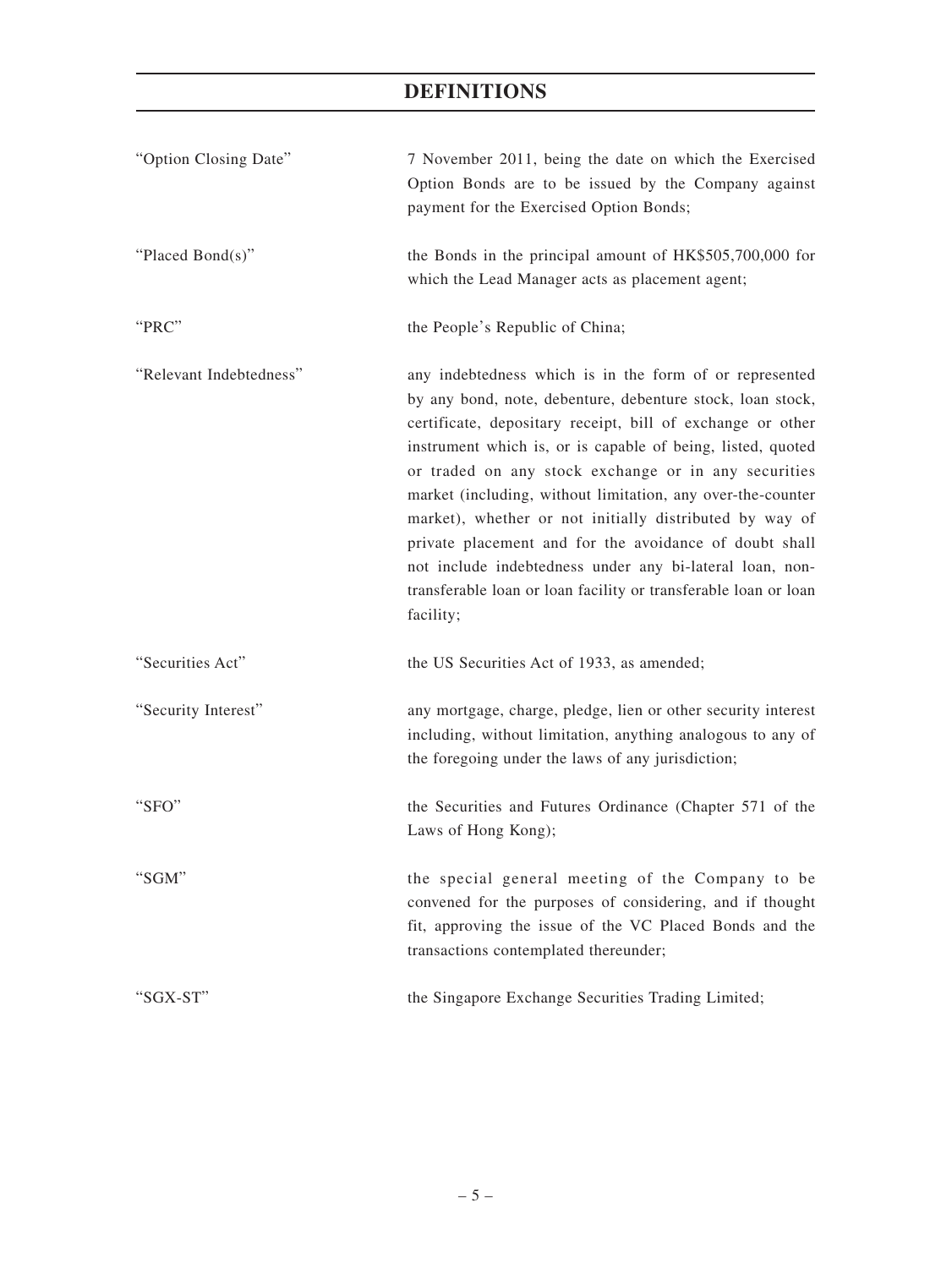| "Share(s)"                | the ordinary share(s) of HK\$0.01 each in the capital of the<br>Company;                                                                                                                                                                                                                                                                                                                                                                                                                                                                                                                                                                                                                                                                                                     |
|---------------------------|------------------------------------------------------------------------------------------------------------------------------------------------------------------------------------------------------------------------------------------------------------------------------------------------------------------------------------------------------------------------------------------------------------------------------------------------------------------------------------------------------------------------------------------------------------------------------------------------------------------------------------------------------------------------------------------------------------------------------------------------------------------------------|
| "Shareholder(s)"          | holders of the Share(s);                                                                                                                                                                                                                                                                                                                                                                                                                                                                                                                                                                                                                                                                                                                                                     |
| "Share Option Scheme"     | the share option scheme disclosed in the annual report of<br>the Company dated 29 March 2011;                                                                                                                                                                                                                                                                                                                                                                                                                                                                                                                                                                                                                                                                                |
| "Subscription Agreement"  | the subscription agreement entered into between the<br>Company and the Lead Manager dated 21 September 2011<br>in respect of the Bond Issue;                                                                                                                                                                                                                                                                                                                                                                                                                                                                                                                                                                                                                                 |
| "subsidiary(ies)"         | in relation to any person (the "first person"), any other<br>Person (the "second person") of which the first person<br>owns or controls (either directly or through one or more<br>other subsidiaries) more than 50% of the issued share<br>capital or other ownership interest having ordinary voting<br>power to elect directors, managers or trustees of such<br>company or other second person which at any time has<br>its accounts consolidated with those of the first person<br>or which, under the laws of Hong Kong or Bermuda,<br>regulations or Hong Kong Financial Reporting Standards<br>promulgated by the Hong Kong Institute of Certified Public<br>Accountants from time to time, should have its accounts<br>consolidated with those of the first person; |
| "Substantial Shareholder" | has the meaning ascribed to it under the Listing Rules;                                                                                                                                                                                                                                                                                                                                                                                                                                                                                                                                                                                                                                                                                                                      |
| "Terms and Conditions"    | the terms and conditions of the Bonds;                                                                                                                                                                                                                                                                                                                                                                                                                                                                                                                                                                                                                                                                                                                                       |
| "Trading Day"             | a day when the Hong Kong Stock Exchange or, as the case<br>may be, an Alternative Stock Exchange is open for dealing<br>business;                                                                                                                                                                                                                                                                                                                                                                                                                                                                                                                                                                                                                                            |
| "Trustee"                 | The Bank of New York Mellon, London Branch;                                                                                                                                                                                                                                                                                                                                                                                                                                                                                                                                                                                                                                                                                                                                  |
| "Underwritten Bond(s)"    | the Bonds in the principal amount of HK\$389,000,000<br>which the Lead Manager has procured subscribers to<br>subscribe and pay for on a fully underwritten basis;                                                                                                                                                                                                                                                                                                                                                                                                                                                                                                                                                                                                           |
| "US" or "United States"   | the United States of America;                                                                                                                                                                                                                                                                                                                                                                                                                                                                                                                                                                                                                                                                                                                                                |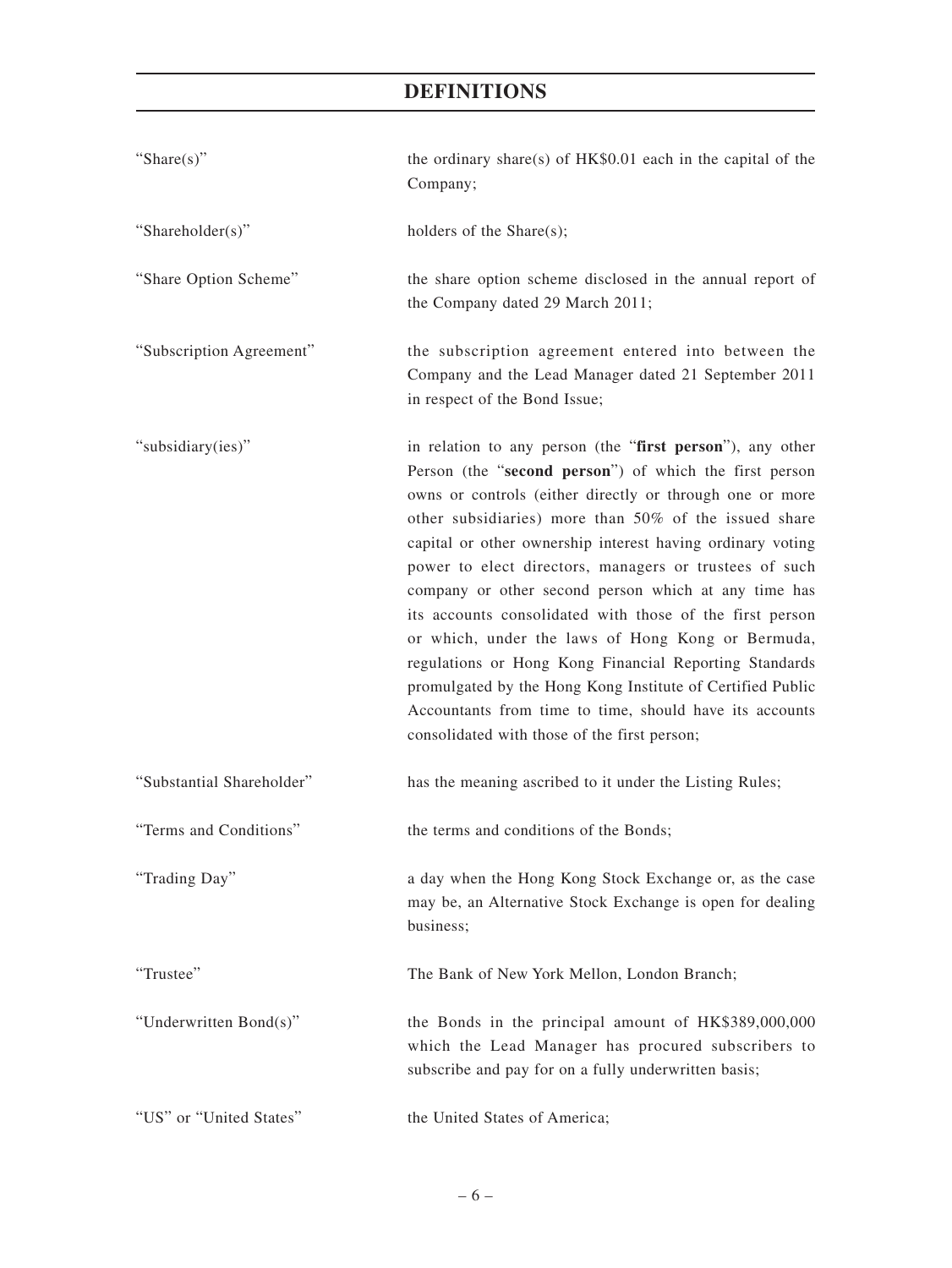| "US\$"                             | United States dollars, the lawful currency of the US;                                                                                                                                                                               |
|------------------------------------|-------------------------------------------------------------------------------------------------------------------------------------------------------------------------------------------------------------------------------------|
| " $VC$ "                           | Mr. Chan How Chung, Victor, a Director and Substantial<br>Shareholder of the Company and thus a connected person of<br>the Company;                                                                                                 |
| "VC Placed Bond(s)"                | the Placed Bonds in the principal amount of<br>HK\$77,800,000 to be issued to Kingly Profits, subject to<br>Independent Shareholders' approval;                                                                                     |
| "VC Placed Bonds"<br>Closing Date" | on or before the fifth business day following the satisfaction<br>(or waiver, if applicable) of all the conditions to the issue<br>of the VC Placed Bonds, or such later date as the Company<br>and the Lead Manager may agree; and |
| $``\%"$                            | per cent.                                                                                                                                                                                                                           |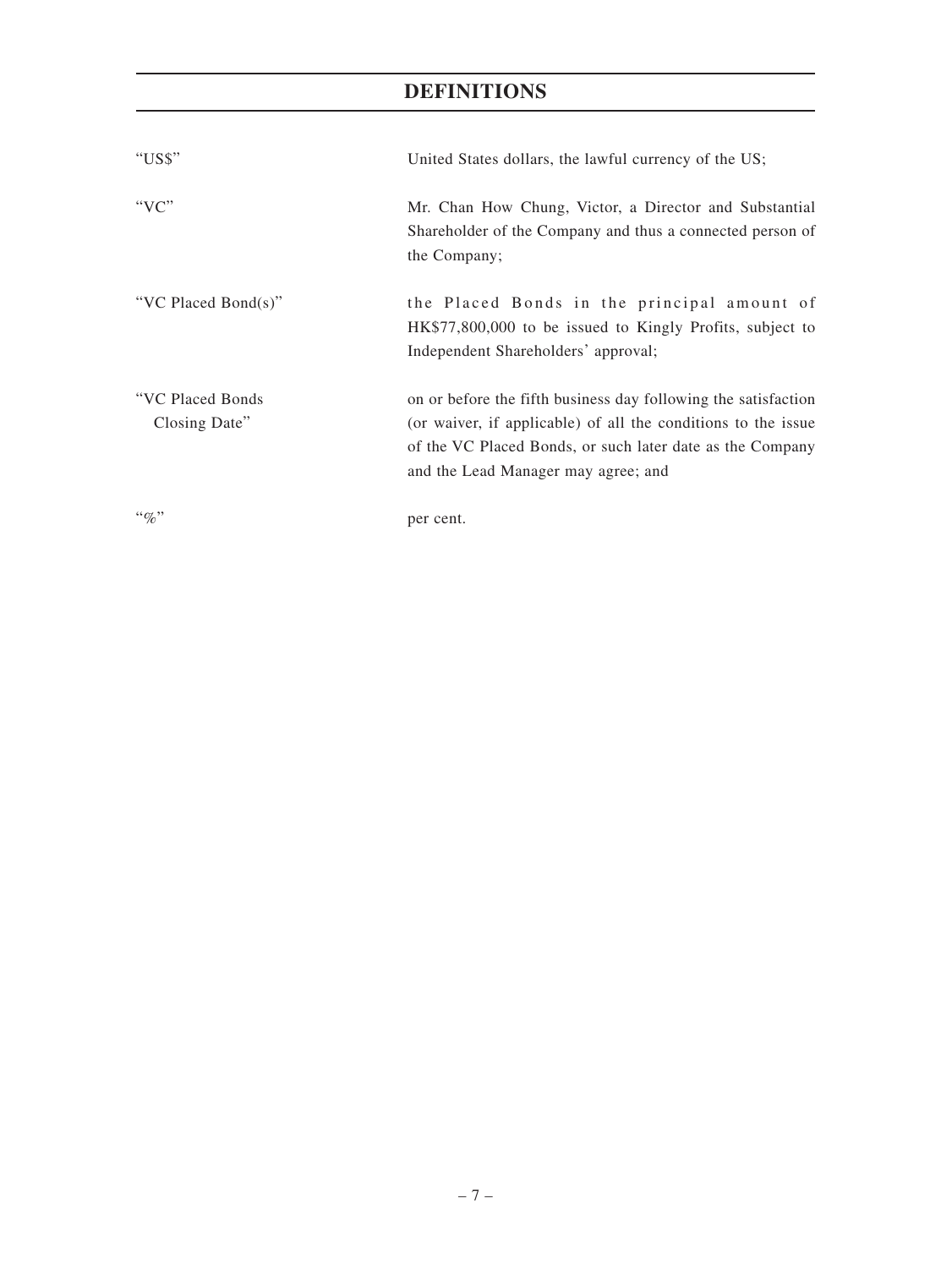# **REXLot Holdings Limited** 御泰中彩控股有限公司

(Incorporated in Bermuda with limited liability)

**(Stock code: 555)**

Executive Directors: Mr. Chan How Chung, Victor Mr. Boo Chun Lon

Independent non-executive Directors: Mr. Yuen Wai Ho Mr. Chow Siu Ngor Mr. Lee Ka Lun

Registered office: Canon's Court 22 Victoria Street Hamilton HM12 Bermuda

Head office and principal place of business in Hong Kong: Suite 2601, 26/F., Sino Plaza 255-257 Gloucester Road Causeway Bay Hong Kong

5 November 2011

To the Shareholders

Dear Sir or Madam,

# **CONNECTED TRANSACTION: ISSUE OF 6% CONVERTIBLE BONDS DUE 2016 IN THE PRINCIPAL AMOUNT OF HK\$77,800,000 TO KINGLY PROFITS**

#### **INTRODUCTION**

Reference is made to the announcement of the Company dated 22 September 2011, in which the Board announced that on 21 September 2011 the Company and the Lead Manager entered into the Subscription Agreement whereby the Company agreed to issue up to HK\$1,040,200,000 in aggregate principal amount of 6% convertible bonds due 2016. HK\$77,800,000 in principal amount of the Bonds shall be issued by the Company to Kingly Profits, a company indirectly wholly-owned by Mr. Chan How Chung, Victor, a Director and Substantial Shareholder of the Company, subject to, among other conditions precedent, the Independent Shareholders' approval. By virtue of VC being a connected person of the Company, Kingly Profits as VC's associate is also a connected person of the Company.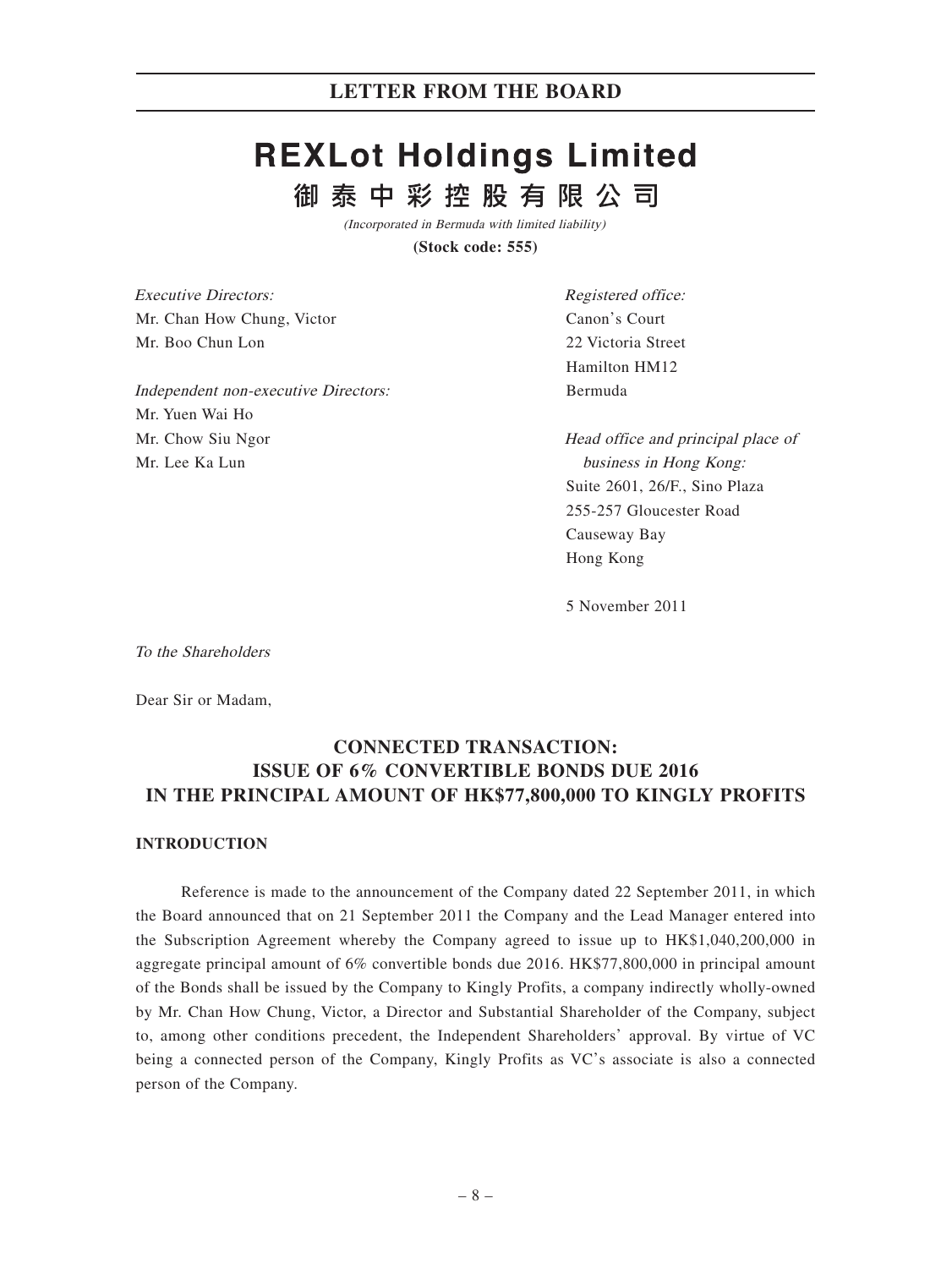The purpose of this circular is to provide you with (i) details of the issue of the VC Placed Bonds and the transactions contemplated thereunder; (ii) a letter of recommendation from the Independent Board Committee to the Independent Shareholders; (iii) a letter of advice from the Independent Financial Adviser to the Independent Board Committee and the Independent Shareholders; and (iv) a notice to convene the SGM.

#### **THE SUBSCRIPTION AGREEMENT**

| Date:                               | 21 September 2011                                                                                                                                                                                                                                                                                                                                                                            |
|-------------------------------------|----------------------------------------------------------------------------------------------------------------------------------------------------------------------------------------------------------------------------------------------------------------------------------------------------------------------------------------------------------------------------------------------|
| Parties:                            | The Company and the Lead Manager                                                                                                                                                                                                                                                                                                                                                             |
|                                     | To the best of the Directors' knowledge, information<br>and belief and having made all reasonable enquiries, as<br>at the Latest Practicable Date, the Lead Manager is an<br>independent third party not connected with the Company<br>and any of its connected persons.                                                                                                                     |
| Issue of the Underwritten<br>Bonds: | The Lead Manager has procured subscribers to subscribe<br>and pay for the Underwritten Bonds in an aggregate<br>principal amount of HK\$389,000,000 at the Issue Price on a<br>fully-underwritten basis.                                                                                                                                                                                     |
| Issue of the Placed Bonds:          | The Lead Manager has acted as placement agent for<br>the Company in respect of the offering and sale of<br>the Placed Bonds in an aggregate principal amount of<br>HK\$505,700,000 at the Issue Price.                                                                                                                                                                                       |
| Option to issue Option<br>Bonds:    | The Company has granted to the Lead Manager the Option<br>to subscribe for all or some of the Option Bonds up to an<br>aggregate principal amount of HK\$145,500,000, and the<br>Option shall be exercisable in whole or part, on one or more<br>occasions, solely at the discretion of the Lead Manager,<br>at any time on or before the 30th day following the Firm<br>Bonds Closing Date. |
|                                     | On 28 October 2011, the Lead Manager partially exercised<br>the Option to subscribe for, and the Company shall, subject<br>to the conditions precedent prescribed by the Subscription<br>Agreement, issue, the Exercised Option Bonds in the<br>principal amount of HK\$70,000,000.                                                                                                          |
|                                     | For the avoidance of doubt, the Option in respect of the<br>Option Bonds other than the Exercised Option Bonds has<br>lapsed after 28 October 2011 and is no longer exercisable<br>thereafter.                                                                                                                                                                                               |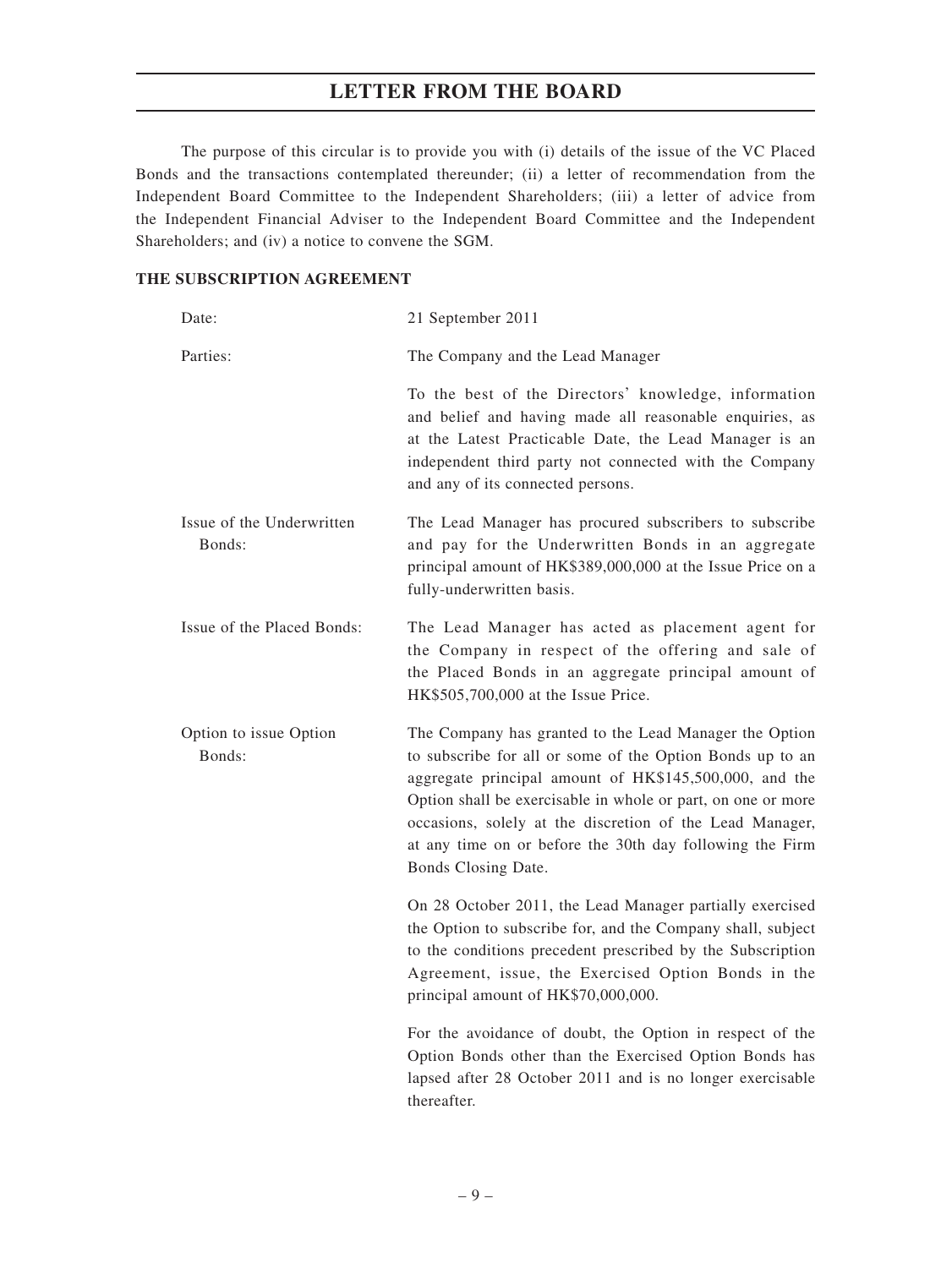| Proposed Issue of<br>the VC Placed Bonds:       |          |       | Amongst the Placed Bonds, a principal amount of<br>HK\$77,800,000 is proposed to be issued to Kingly Profits,<br>a connected person of the Company by virtue of it being an<br>associate of VC, a Director and Substantial Shareholder of<br>the Company, subject to, among other conditions precedent,<br>Independent Shareholders' approval.                                                                                                                                                                                                                                                                                            |
|-------------------------------------------------|----------|-------|-------------------------------------------------------------------------------------------------------------------------------------------------------------------------------------------------------------------------------------------------------------------------------------------------------------------------------------------------------------------------------------------------------------------------------------------------------------------------------------------------------------------------------------------------------------------------------------------------------------------------------------------|
| Stabilisation:                                  | Manager. |       | The Lead Manager, in its capacity as stabilising manager,<br>or persons acting on its behalf (the "Stabilising Manager")<br>may, to the extent permitted by the applicable laws and<br>directives, over-allot and effect transactions with a view to<br>supporting the market price of the Bonds at a level higher<br>than that which might otherwise prevail, but in doing so the<br>Stabilising Manager shall act as principal and not as agent<br>of the Company and any loss resulting from over-allotment<br>and stabilisation will be borne, and any profit arising<br>therefrom shall be beneficially retained, by the Stabilising |
| Conditions Precedent of<br>the VC Placed Bonds: |          |       | The completion of the issue of the VC Placed Bonds<br>is conditional upon the following conditions precedent<br>(collectively referred to as the "Conditions"):                                                                                                                                                                                                                                                                                                                                                                                                                                                                           |
|                                                 | 1.       |       | Contracts: the execution and delivery of the<br>Contracts on or before the VC Placed Bonds Closing<br>Date, each in a form reasonably satisfactory to the<br>Lead Manager, by the respective parties;                                                                                                                                                                                                                                                                                                                                                                                                                                     |
|                                                 | 2.       | Date; | Shareholder Lock-up: VC shall have executed a<br>lock-up agreement on or before the VC Placed Bonds<br>Closing Date and such lock-up agreement shall be in<br>full force and effect on the VC Placed Bonds Closing                                                                                                                                                                                                                                                                                                                                                                                                                        |
|                                                 | 3.       |       | Compliance: on the VC Placed Bonds Closing Date:                                                                                                                                                                                                                                                                                                                                                                                                                                                                                                                                                                                          |
|                                                 |          | (i)   | the Company having performed all of its<br>obligations under the Subscription Agreement<br>to be performed on or before such date; and                                                                                                                                                                                                                                                                                                                                                                                                                                                                                                    |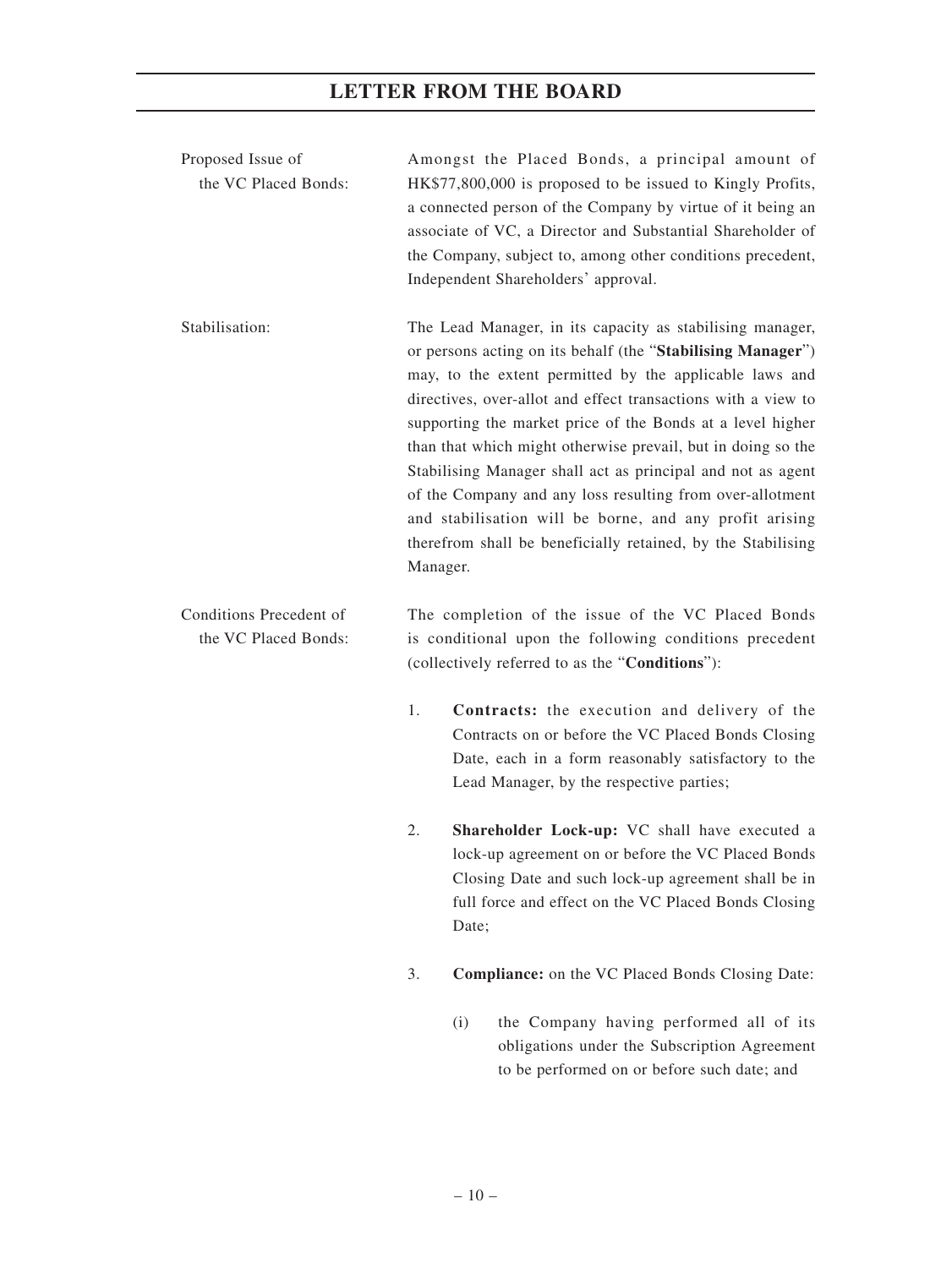- (ii) there having been delivered to the Lead Manager a certificate, dated as of such date, of a duly authorised officer of the Company to such effect;
- 4. **Accuracy of representations:** the representations and warranties by the Company in the Subscription Agreement are true and correct on the date of the Subscription Agreement and on each date on which they are deemed to be repeated and would be true and correct if they were repeated on the VC Placed Bonds Closing Date with reference to the facts and circumstances then subsisting;
- 5. **Other consents:** on or prior to the VC Placed Bonds Closing Date there shall have been delivered to the Lead Manager copies of all consents and approvals required in relation to the issue of the VC Placed Bonds and the Company's obligations under the Trust Deed, the Agency Agreement (both as defined in the Subscription Agreement) and the VC Placed Bonds (including the consents and approvals required from all lenders), if applicable;
- 6. **Certificate of No Default:** on the date of the Subscription Agreement and the VC Placed Bonds Closing Date, there having been delivered to the Lead Manager a certificate of no default, dated as of such date, of a Director or a duly authorised signatory of the Company;
- 7. **Listing:** the SGX-ST having agreed, subject to the issue of the VC Placed Bonds, to list the VC Placed Bonds and the Hong Kong Stock Exchange having agreed to list the New Shares upon conversion of the VC Placed Bonds (or, in each case, the Lead Manager being satisfied that such approval will be granted);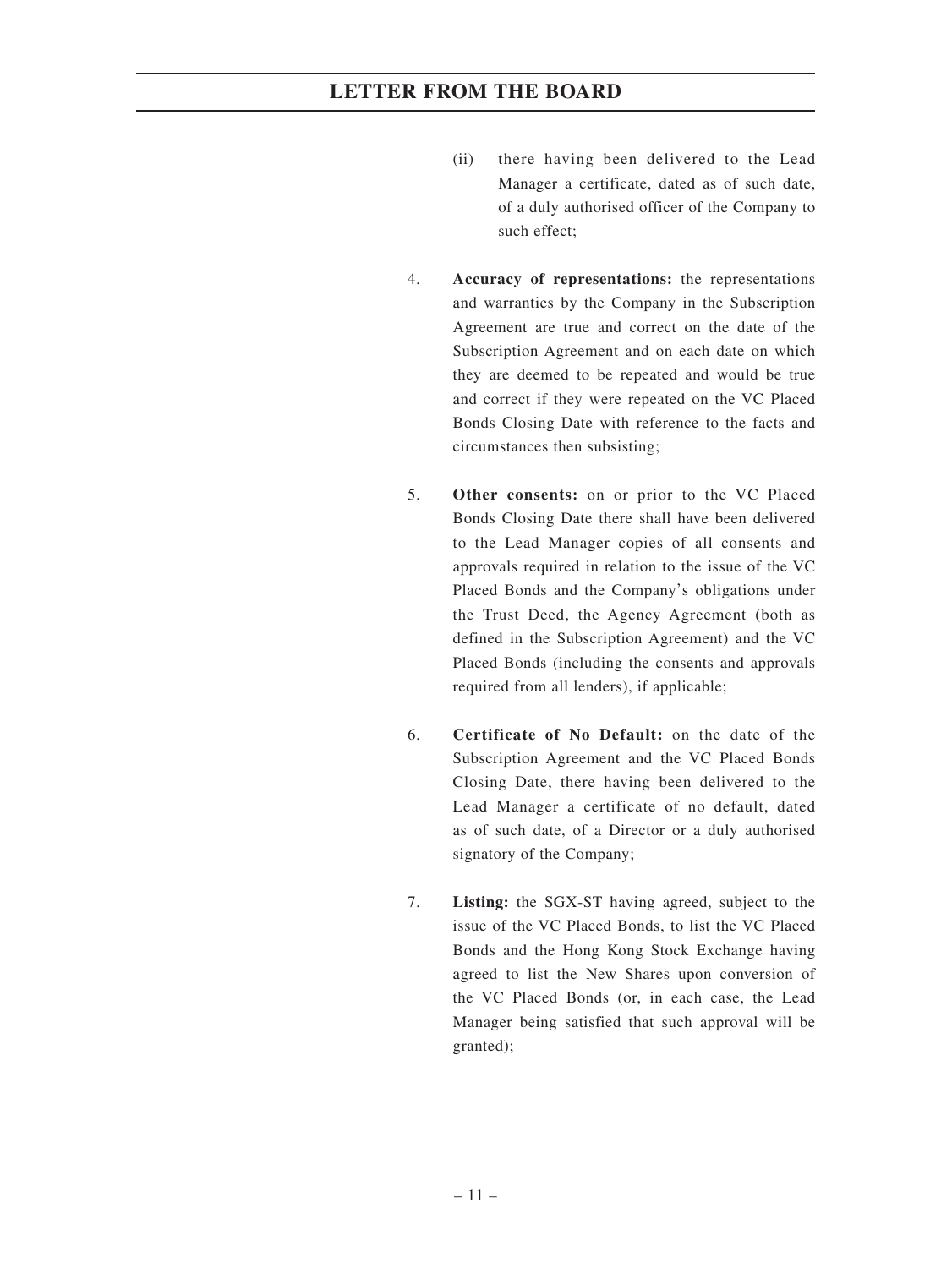- 8. **Placing Letter:** on the date of the Subscription Agreement, Kingly Profits shall have executed an investor representation letter, in a form reasonably satisfactory to the Lead Manager, and such investor representation letter shall be in full force and effect on the VC Placed Bonds Closing Date;
- 9. **Bondholder Lock-up:** Kingly Profits (and if so required by the Company, its ultimate beneficial owner(s)) shall have executed a lock-up agreement (the "**Bondholder Lock-up Agreement**") on or before the VC Placed Bonds Closing Date substantially in the form set out in the Subscription Agreement (or in such other form as may be required by the Company) and such lock-up agreement shall be in full force and effect on the VC Placed Bonds Closing Date; and

#### 10. **Independent Shareholders' Approval at the SGM**.

VC may, at his discretion and upon such terms as he thinks fit, waive compliance with the whole or any part of the Conditions (other than Conditions 1, 5, 7 and 10 above). Conditions 1, 2, 8 and 9 have already been completed as of the Latest Practicable Date.

Completion: Completion of the issue of the Firm Bonds, comprising the Underwritten Bonds and the Placed Bonds (other than the VC Placed Bonds), took place on 28 September 2011. To the best of the Directors' knowledge, information and belief, having made all reasonable enquiry, each of the placees of the Firm Bonds and their respective ultimate beneficial owners are third parties independent of and not connected with the Company and any of its connected persons.

– 12 –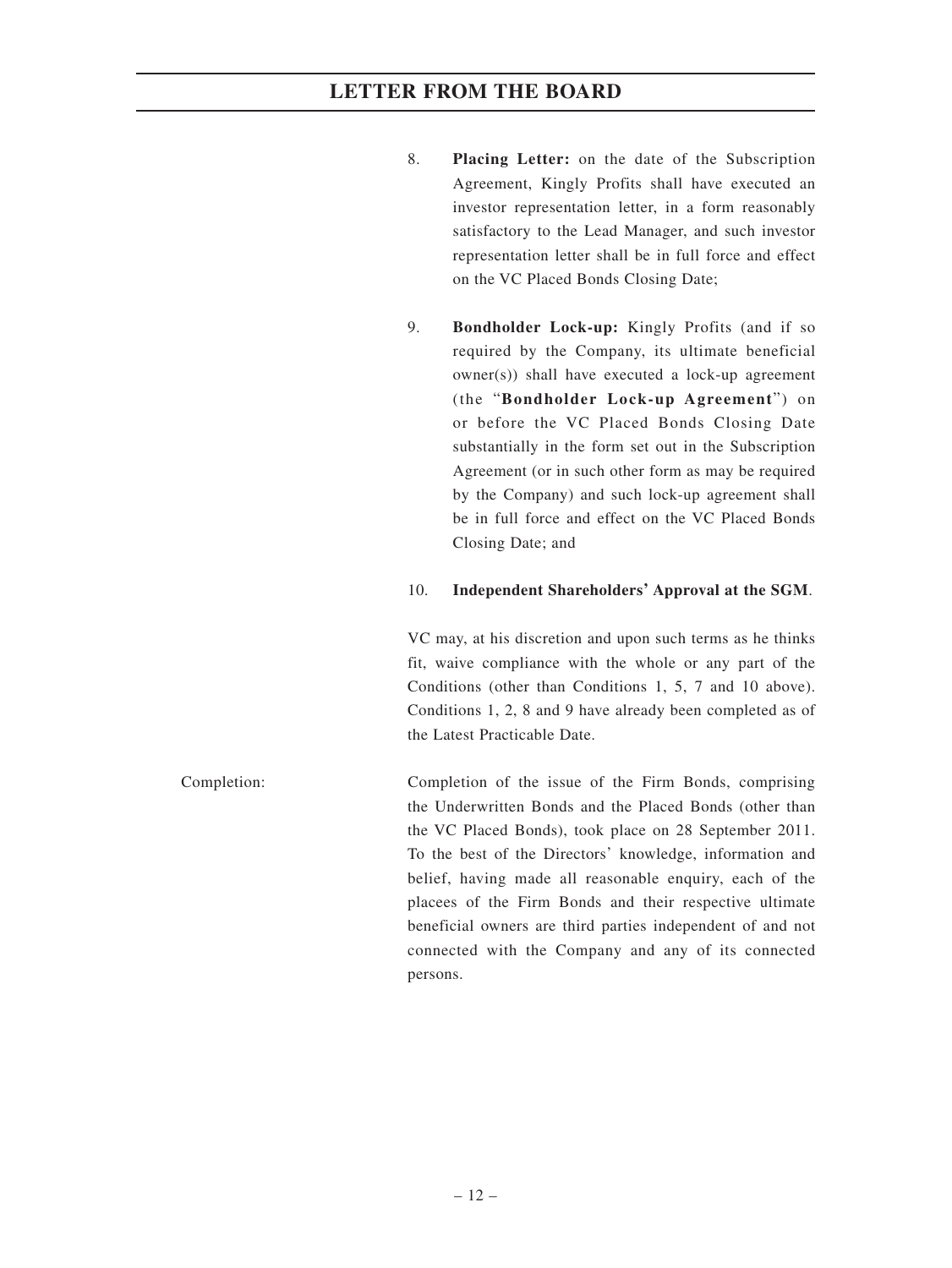Completion of the issue of the Exercised Option Bonds will, subject to the conditions precedent being satisfied, take place on the Option Closing Date. To the best of the Directors knowledge, information and belief, having made all reasonable enquiry, each of the placees of the Exercised Option Bonds and their respective ultimate beneficial owners will be third parties independent of and not connected with the Company and any of its connected persons.

Completion of the issue of the VC Placed Bonds will, subject to the Conditions being satisfied (including that Independent Shareholders' approval being granted), take place on the VC Placed Bonds Closing Date.

Distribution: The Bonds have not been and will not be registered under the Securities Act and, subject to certain exceptions, may not be offered or sold within the United States. The Bonds will be offered and sold in an institutional offering outside the United States in reliance on Regulation S of the Securities Act. The Bonds have not been offered or sold and will not be offered or sold in Hong Kong to the public within the meaning of the Companies Ordinance.

> The New Shares will rank *pari passu* and carry the same rights and privileges in all respects with the Shares then in issue on the relevant conversion date.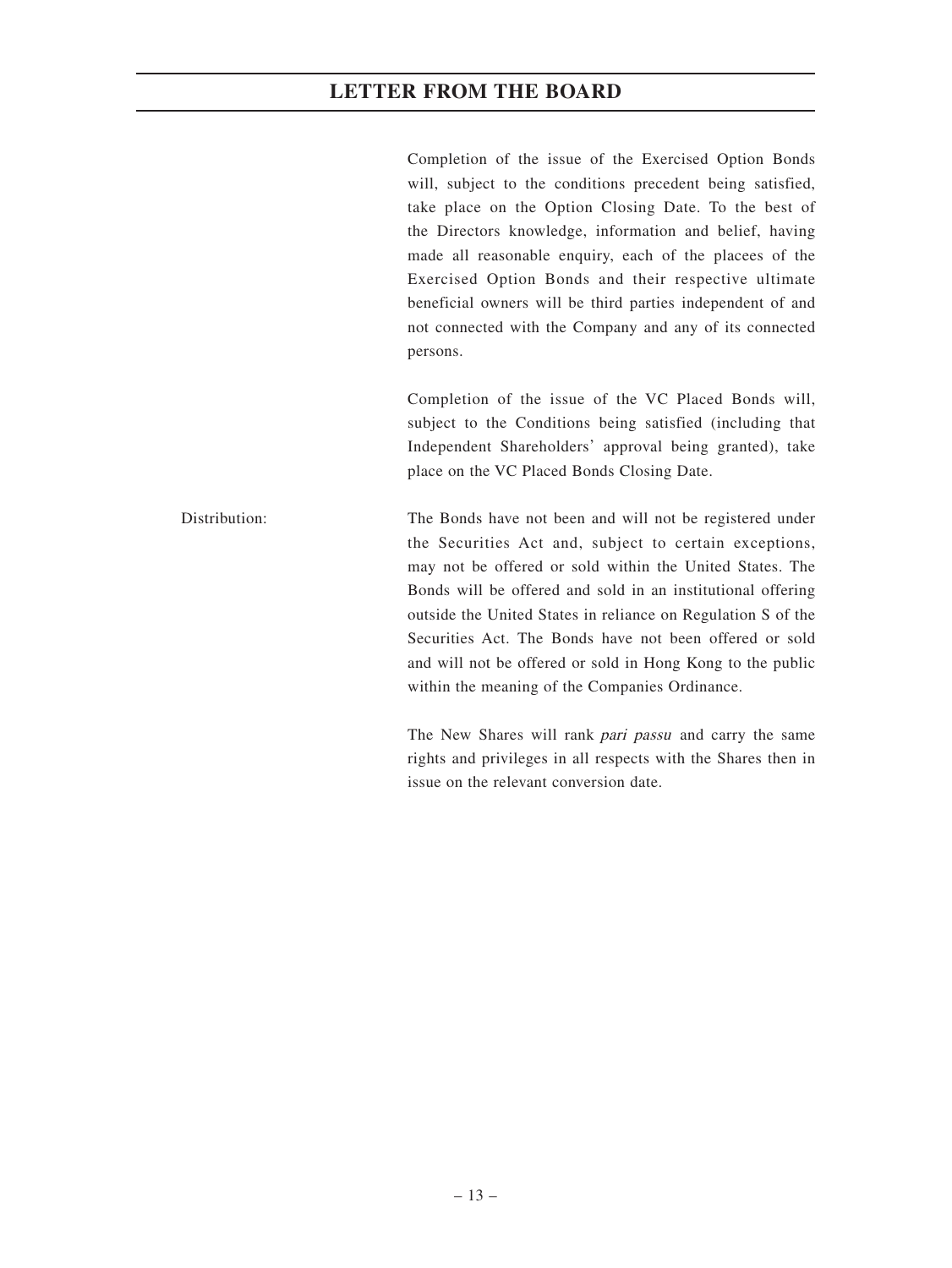Company's Lock-up Undertaking:

The Company has undertaken with the Lead Manager that neither the Company nor any person acting on its behalf will

- (a) issue, offer, sell, pledge, contract to sell or otherwise dispose of or grant options, issue warrants or offer rights entitling persons to subscribe or purchase any interest in any Shares or securities of the same class as the Bonds or the Shares or other instruments representing interests in the Bonds, the Shares or other securities of the same class,
- (b) enter into any swap or other agreement that transfers, in whole or in part, any of the economic consequences of the ownership of the Shares,
- (c) enter into any transaction with the same economic effect as, or which is designed to, or which may reasonably be expected to result in, or agree to do, any of the foregoing, or
- (d) announce or otherwise make public an intention to do any of the foregoing,

in any such case without the prior written consent of the Lead Manager between the date of the Subscription Agreement and the date which is 90 calendar days after the later of the Firm Bonds Closing Date and the Option Closing Date (if any) (both dates inclusive), except for the Bonds and the New Shares issued on conversion of the Bonds and except for the grant of options, and Shares issued on exercise of the option granted, under the Share Option Scheme.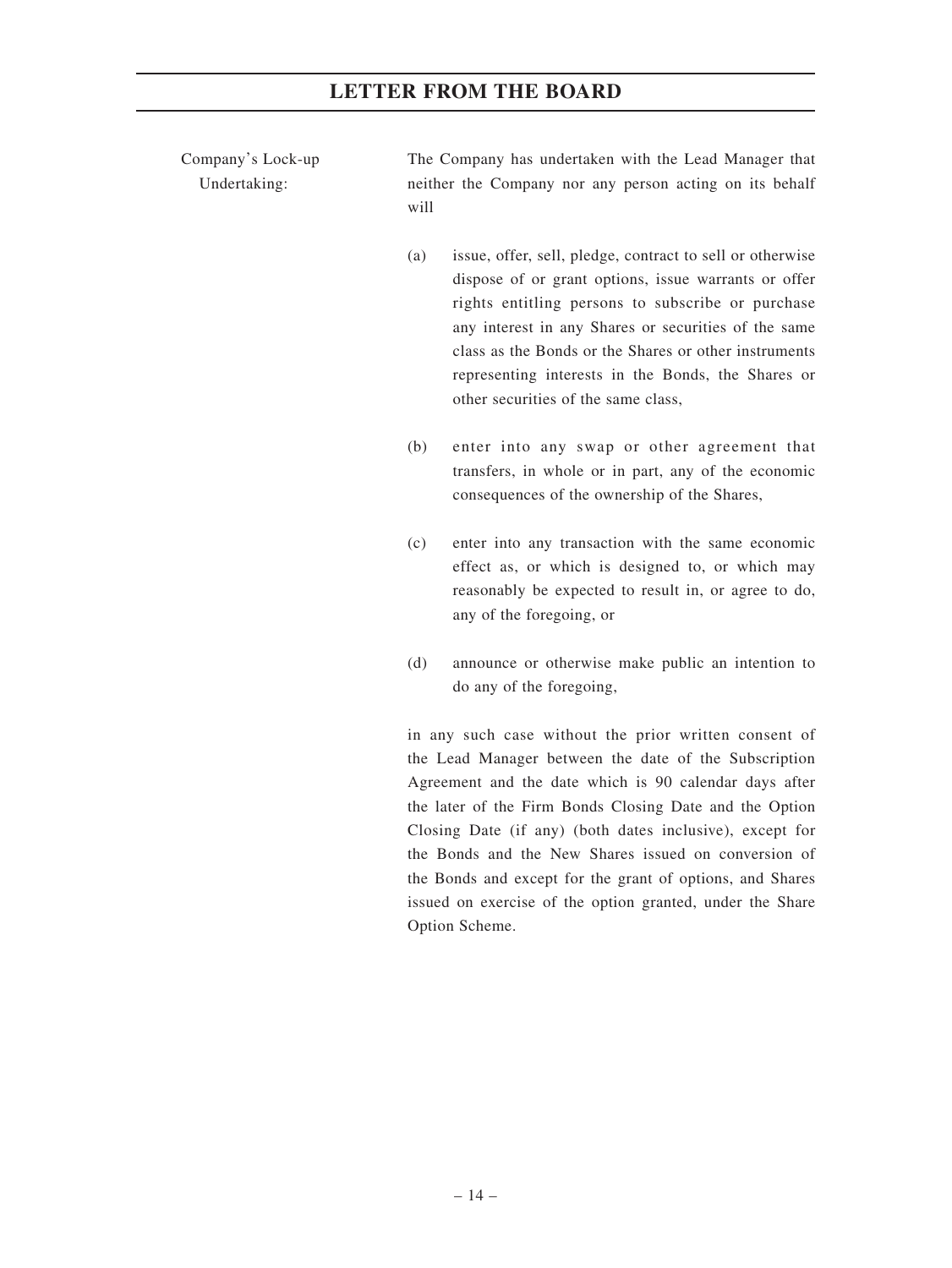Shareholder's Lock-up Undertaking:

VC has undertaken, among other things, that, for a period from the date of the Subscription Agreement up to 90 calendar days after the later of the Firm Bonds Closing Date and the last Option Closing Date (if any) (both dates inclusive), neither he nor any companies or entities or affiliates or spouse (if applicable) or family members (if applicable) over which he exercises management or voting control, nor any person acting on his or their behalf will, without the prior written consent of the Lead Manager,

- (a) issue, offer, sell, pledge, contract to sell or otherwise dispose of or grant options, issue warrants or offer rights entitling persons to subscribe or purchase any interest in any Lock-up Shares or securities of the same class as the Bonds or the Lock-up Shares or any securities convertible into, exchangeable for or which carry rights to subscribe or purchase the Bonds, the Shares or securities of the same class as the Bonds, the Lock-up Shares or other instruments representing interests in the Bonds, the Lock-up Shares or other securities of the same class,
- (b) enter into any swap or other agreement that transfers, in whole or in part, any of the economic consequences of the ownership of the Lock-up Shares,
- (c) enter into any transaction with the same economic effect as, or which is designed to, or which may reasonably be expected to result in, or agree to do, any of the foregoing, or
- (d) announce or otherwise make public an intention to do any of the foregoing.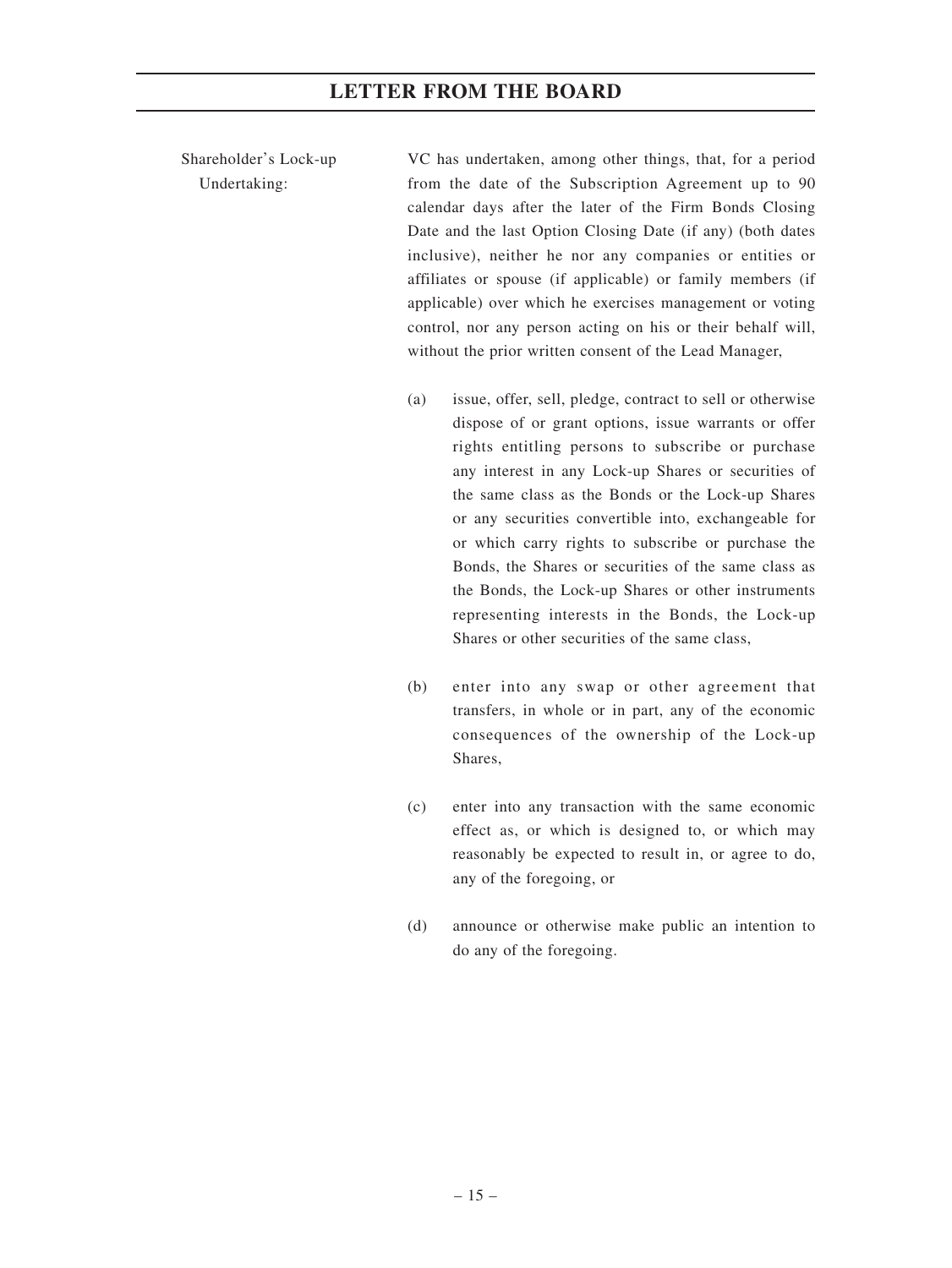Bondholder's Lock-up Undertaking:

Each purchaser of the Placed Bonds, including Kingly Profits, has undertaken or will undertake, among other things, that, for a period from the date of the relevant Bondholder Lock-up Agreement up to 12 months after the date of the relevant Bondholder Lock-up Agreement (both dates inclusive) (the "**First Lock-up Period**"), neither it nor any of its subsidiaries (if applicable) or affiliates or spouse (if applicable) or family members (if applicable) over which it exercises management or voting control, nor any person acting on its or their behalf will, without the prior written consent of the Company,

- (a) offer, sell, pledge, contract to sell or otherwise dispose of or grant options, issue warrants or offer rights entitling persons to subscribe or purchase any interest in any Lock-up Securities or any securities convertible into, exchangeable for or which carry rights to subscribe or purchase the Lock-up Securities or other instruments representing interests in the Lock-up Securities,
- (b) enter into any swap or other agreement that transfers, in whole or in part, any of the economic consequences of the ownership of the Lock-up Securities,
- (c) enter into any transaction with the same economic effect as, or which is designed to, or which may reasonably be expected to result in, or agree to do, any of the foregoing, or
- (d) announce or otherwise make public an intention to do any of the foregoing (actions referred to in (a), (b), (c) and (d) are collectively referred to as "**Dealings**").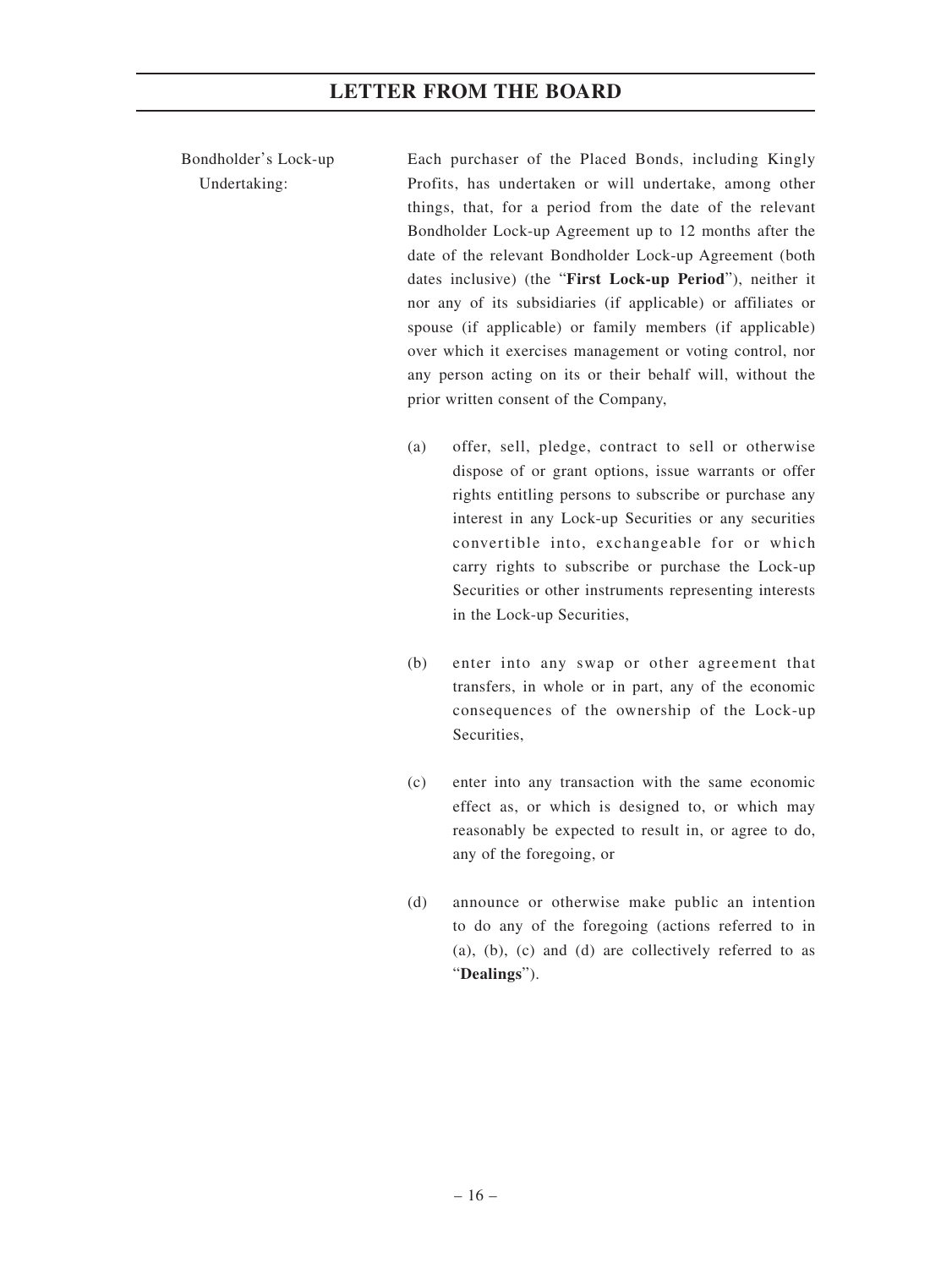Each purchaser of the Placed Bonds, including Kingly Profits, has further undertaken or will further undertake, among other things, that, for a period from the date immediately following the expiry of the First Lockup Period up to 24 months after the date of the relevant Bondholder Lock-up Agreement, neither it nor any of its subsidiaries (if applicable) or affiliates or spouse (if applicable) or family members (if applicable) over which it exercises management or voting control, nor any person acting on his or their behalf will, without the prior written consent of the Company, have any Dealings in respect of any Lock-up Securities in excess of 50% of the principal amount of the Lock-up Bonds, whether such Dealings take the form of Dealings in respect of the Lock-up Bonds or in respect of the Lock-up Conversion Shares or in respect of both Lock-up Bonds and Lock-up Conversion Shares, in each case from time to time and on an aggregate basis.

For the avoidance of doubt, the Bondholder's Lock-up Undertaking does not preclude any conversion of the Lockup Bonds according to its terms at any time.

Termination: The Lead Manager may, by notice to the Company given at any time prior to payment of the net subscription monies for the Firm Bonds or the Exercised Option Bonds to the Company, terminate the Subscription Agreement in any of the following circumstances:

- 1. if there shall have come to the notice of the Lead Manager any breach of, or any event rendering untrue or incorrect in any respect, any of the warranties and representations contained in the Subscription Agreement or any failure to perform any of the Company's undertakings or agreements in the Subscription Agreement;
- 2. if any of the conditions of the Subscription Agreement has not been satisfied or waived by the Lead Manager on or prior to the Firm Bonds Closing Date or the Option Closing Date, as the case may be;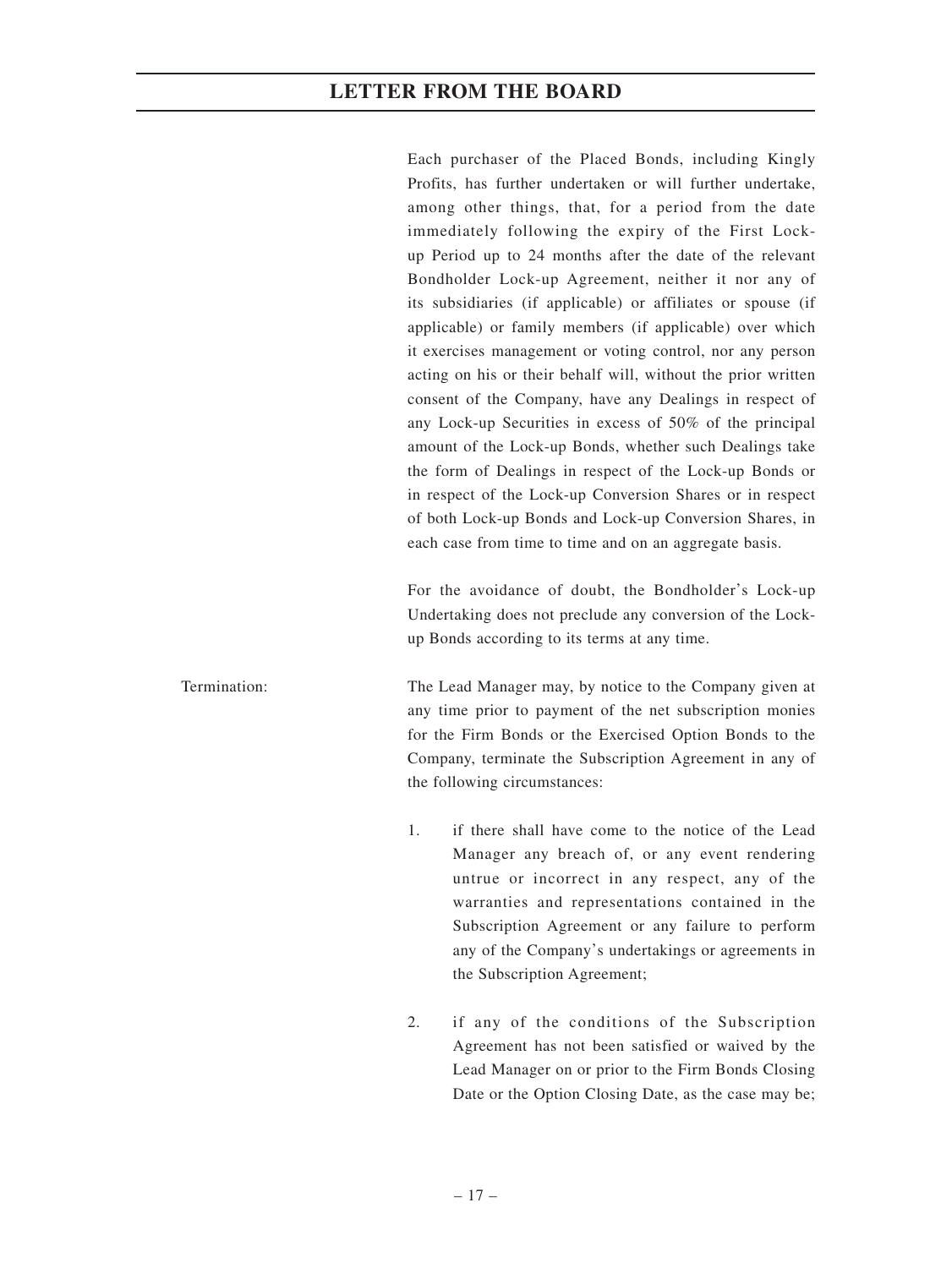- 3. if in the opinion of the Lead Manager, there shall have been, since the date of the Subscription Agreement, any change, or any development involving a prospective change, in national or international monetary, financial, political or economic conditions (including any disruption to trading generally, or trading in any securities of the Company on any stock exchange or in any overthe-counter market) or currency exchange rates or foreign exchange controls such as would in its view, be likely to prejudice materially the success of the offering and distribution of the Bonds or dealings in the Bonds in the secondary market;
- 4. if, in the opinion of the Lead Manager, there shall have occurred any of the following events: (i) a suspension or a material limitation in trading in securities generally on the New York Stock Exchange, the London Stock Exchange plc, the Shanghai Stock Exchange, the Shenzhen Stock Exchange, the SGX-ST and/or the Hong Kong Stock Exchange and/or any other stock exchange on which the Company's securities are traded; (ii) a suspension or a material limitation in trading in the Company's securities on the Hong Kong Stock Exchange and/or any other stock exchange on which the Company's securities are traded (other than any suspension relating to the issue of the Bonds); (iii) a general moratorium on commercial banking activities in the United States, Singapore, the People's Republic of China, Hong Kong and/or the United Kingdom declared by the relevant authorities or a material disruption in commercial banking or securities settlement or clearance services generally in the United States, Hong Kong, the People's Republic of China, Singapore or the United Kingdom; or (iv) a change or development involving a prospective change in taxation affecting the Company, the Bonds or the Shares to be issued upon conversion of the Bonds or the transfer thereof; or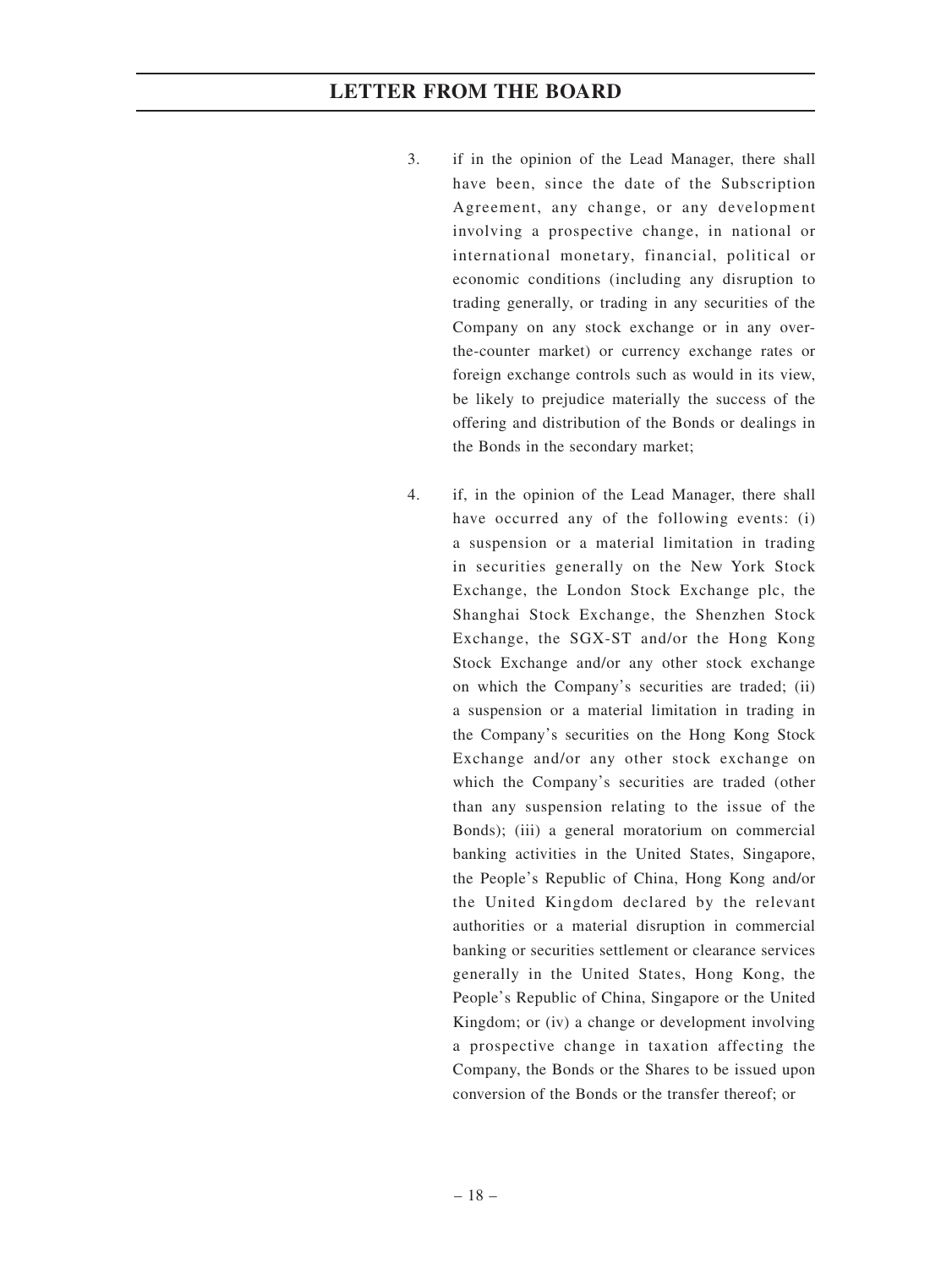- 5. if, in the opinion of the Lead Manager, there shall have occurred any event or series of events (including the occurrence of any local, national or international outbreak or escalation of disaster, hostility, insurrection, armed conflict, act of terrorism, act of God or epidemic) as would in its view be likely to prejudice materially the success of the issue, offering and distribution of the Bonds or dealings in the Bonds in the secondary market.
- Conversion Shares: Based on the initial Conversion Price of HK\$0.6175 per Share and assuming full conversion of the Firm Bonds at the initial Conversion Price, the Firm Bonds will be convertible into 1,322,914,979 New Shares, representing:
	- (i) approximately 17.06% of the issued ordinary share capital of the Company as at the Latest Practicable Date, and
	- (ii) approximately 14.20% of the issued ordinary share capital of the Company as enlarged, assuming the Firm Bonds are fully converted, and the Exercised Option Bonds and the VC Placed Bonds are fully issued and converted, into New Shares at the initial Conversion Price of HK\$0.6175 each.

Based on the initial Conversion Price of HK\$0.6175 per Share and assuming issuance and full conversion of the Exercised Option Bonds at the initial Conversion Price, the Exercised Option Bonds will be convertible into 113,360,323 New Shares, representing:

- (i) approximately 1.46% of the issued ordinary share capital of the Company as at the Latest Practicable Date, and
- (ii) approximately 1.22% of the issued ordinary share capital of the Company as enlarged, assuming the Firm Bonds are fully converted, and the Exercised Options Bonds and the VC Placed Bonds are fully issued and converted, into New Shares at the initial Conversion Price of HK\$0.6175 each.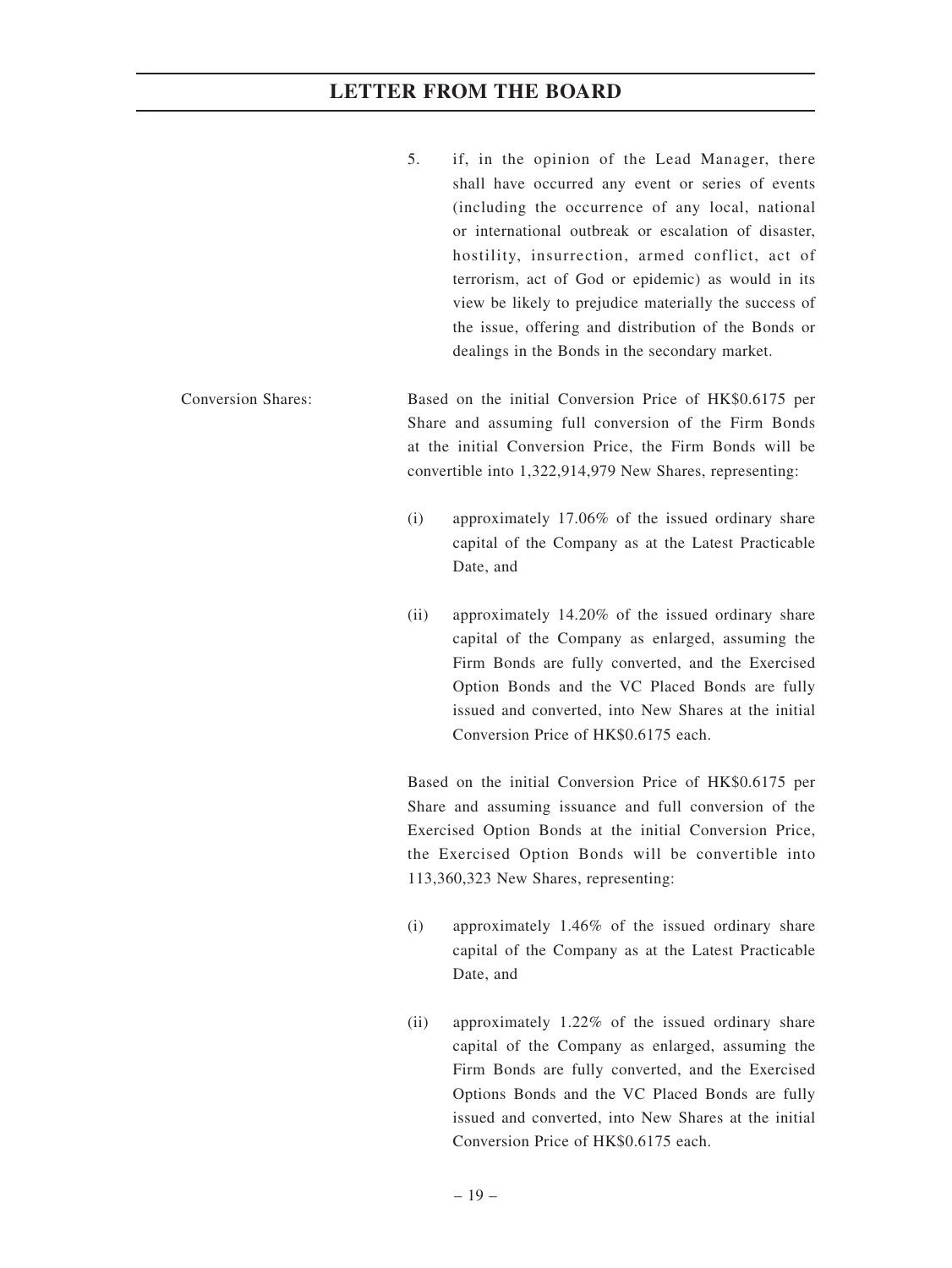Based on the initial Conversion Price of HK\$0.6175 per Share and assuming full conversion of the VC Placed Bonds at the initial Conversion Price, the VC Placed Bonds will be convertible into 125,991,902 New Shares, representing:

- (i) approximately 1.63% of the issued ordinary share capital of the Company as at the Latest Practicable Date, and
- (ii) approximately 1.35% of the issued ordinary share capital of the Company as enlarged, assuming the Firm Bonds are fully converted, and the Exercised Options Bonds and the VC Placed Bonds are fully issued and converted, into New Shares at the initial Conversion Price of HK\$0.6175 each.

Bonds (excluding the VC Placed Bonds).

#### **PRINCIPAL TERMS OF THE BONDS**

The principal terms of the Bonds (including the VC Placed Bonds) are summarised as follows:

| Issuer:                               | <b>REXLot Holdings Limited</b>                                            |
|---------------------------------------|---------------------------------------------------------------------------|
| Lead Manager:                         | Daiwa Capital Markets Hong Kong Limited                                   |
| Principal amount of<br>the Bonds:     | Up to HK\$1,040,200,000.                                                  |
| Principal amount of<br>the Firm Bonds | HK\$816,900,000, comprising:                                              |
| already issued:                       | HK\$389,000,000 principal amount of the<br>(i)<br>Underwritten Bonds; and |
|                                       | HK\$427,900,000 principal amount of the Placed<br>(11)                    |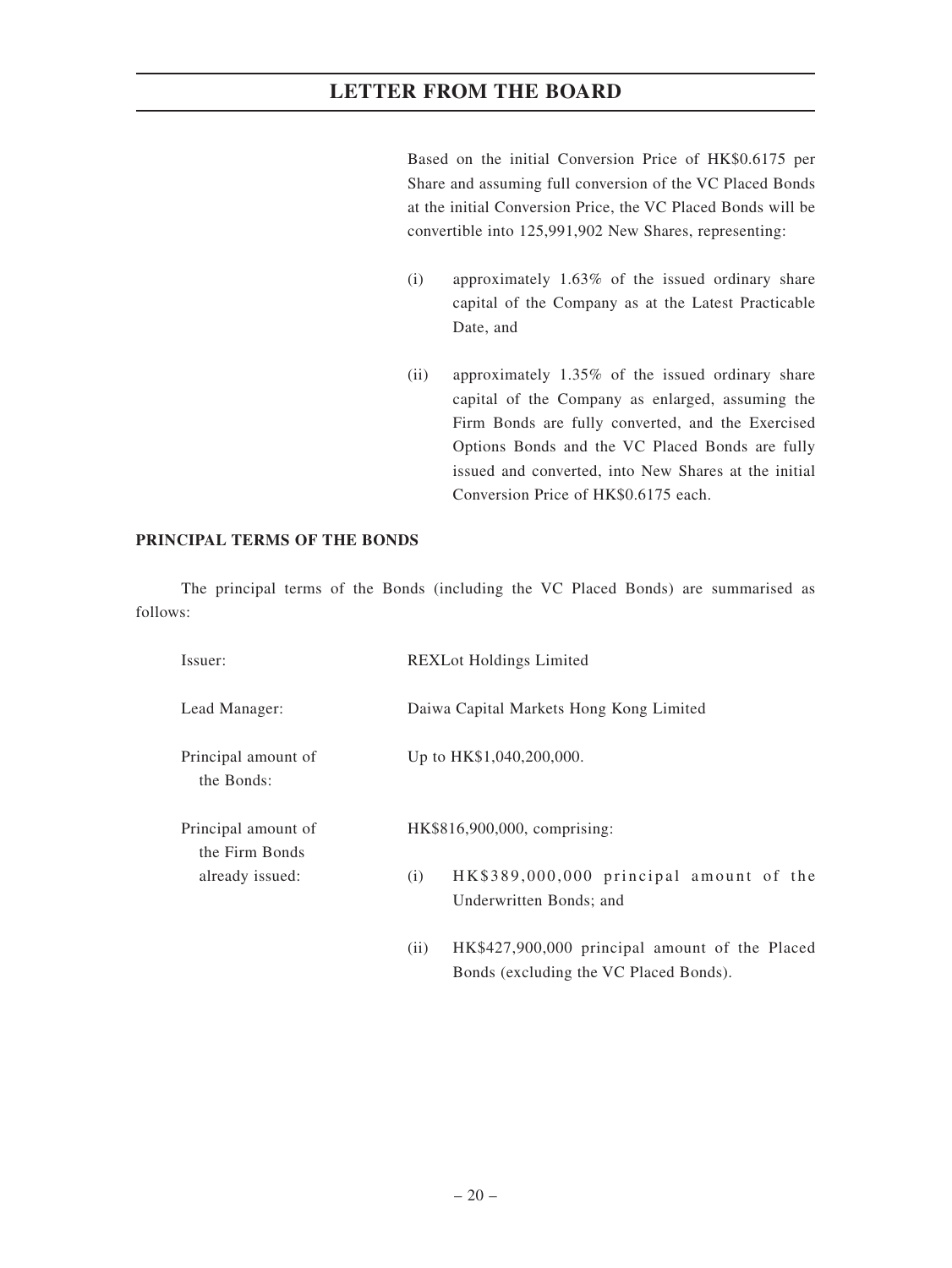| Principal amount of the<br><b>Exercised Option</b><br>Bonds to be issued: | The Company has granted to the Lead Manager the Option<br>to subscribe for the Option Bonds up to the aggregate<br>principal amount of HK\$145,500,000.                                                                                                                                                                                                                                   |
|---------------------------------------------------------------------------|-------------------------------------------------------------------------------------------------------------------------------------------------------------------------------------------------------------------------------------------------------------------------------------------------------------------------------------------------------------------------------------------|
|                                                                           | On 28 October 2011, the Lead Manager partially exercised<br>the Option to subscribe for, and the Company shall, subject<br>to the conditions precedent prescribed by the Subscription<br>Agreement, issue, the Exercised Option Bonds in the<br>principal amount of HK\$70,000,000.                                                                                                       |
|                                                                           | For the avoidance of doubt, the Option in respect of the<br>Option Bonds other than the Exercised Option Bonds has<br>lapsed after 28 October 2011 and is no longer exercisable<br>thereafter.                                                                                                                                                                                            |
| Principal amount of the<br><b>VC Placed Bonds:</b>                        | HK\$77,800,000.                                                                                                                                                                                                                                                                                                                                                                           |
| Initial Bondholder of the<br>VC Placed Bonds:                             | Kingly Profits, a company wholly owned by Smart Ease<br>Corporation, which in turn is wholly owned by VC, who is<br>a Director and Substantial Shareholder of the Company.                                                                                                                                                                                                                |
| <b>Issue Price:</b>                                                       | 100% of the principal amount of the Bonds, i.e.<br>HK\$77,800,000 for the VC Placed Bonds.                                                                                                                                                                                                                                                                                                |
| Form and Denomination:                                                    | The Bonds will be issued in registered form, in the<br>denomination of HK\$100,000 each and integral multiples<br>thereof.                                                                                                                                                                                                                                                                |
| Interest:                                                                 | The Bonds bear interest from (and including) 28 September<br>2011, at the rate of 6% per annum payable semi-annually in<br>arrear on 28 March and 28 September in each year.                                                                                                                                                                                                              |
|                                                                           | Since the Exercised Option Bonds and the VC Placed<br>Bonds will fall to be issued after 28 September 2011, any<br>interest accrued from (and including) 28 September 2011<br>up to (but excluding) the Option Closing Date or the VC<br>Placed Bonds Closing Date, as the case may be, will be<br>payable by the respective subscribers to the Company upon<br>completion of such Bonds. |
| <b>Maturity Date:</b>                                                     | 28 September 2016.                                                                                                                                                                                                                                                                                                                                                                        |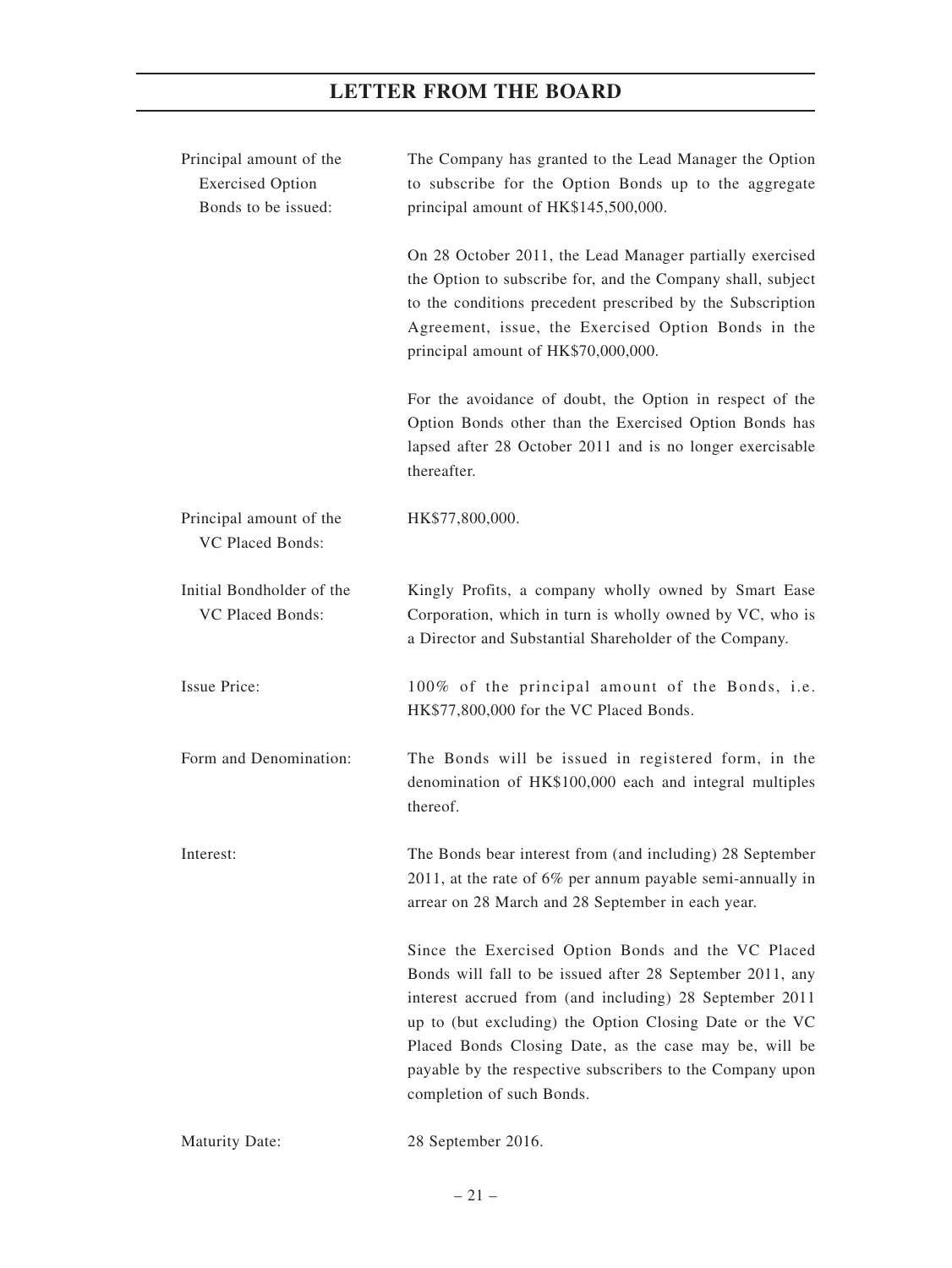Negative pledge: So long as any Bond remains outstanding, the Company shall not, and the Company shall procure that none of its subsidiaries will, create or permit to subsist any Security Interest, upon the whole or any part of its present or future undertaking, asset or revenues (including uncalled capital) to secure any Relevant Indebtedness, or any guarantee or indemnity in respect of the Relevant Indebtedness, without (i) at the same time or prior thereto securing the Bonds equally and rateably therewith to the satisfaction of the Trustee; or (ii) providing such other security of the Bonds as the Trustee may in its absolute discretion consider to be not materially less beneficial to the interests of the Bondholders or as may be approved by an Extraordinary Resolution (as defined in the Trust Deed) of the Bondholders, save for any Security Interest created over any undertaking, assets or revenues of a subsidiary incorporated in the PRC to secure any Relevant Indebtedness or any guarantee or indemnity in respect of the Relevant Indebtedness where such Relevant Indebtedness is issued, offered or provided in the PRC. Conversion period: On or after 8 November 2011 up to and including 18 September 2016. Conversion price: The initial Conversion Price is HK\$0.6175 per Share, representing: (i) a premium of 30.00% over the closing price of HK\$0.475 per Share as quoted on the Hong Kong Stock Exchange on the Last Trading Day; (ii) a premium of approximately 34.88% over the volume weighted average closing price of HK\$0.4578 per Share for the last five consecutive trading days up to and including the Last Trading Day; (iii) a premium of approximately 30.27% over volume

weighted average closing price of HK\$0.4740 per Share for the last ten consecutive trading days up to and including the Last Trading Day.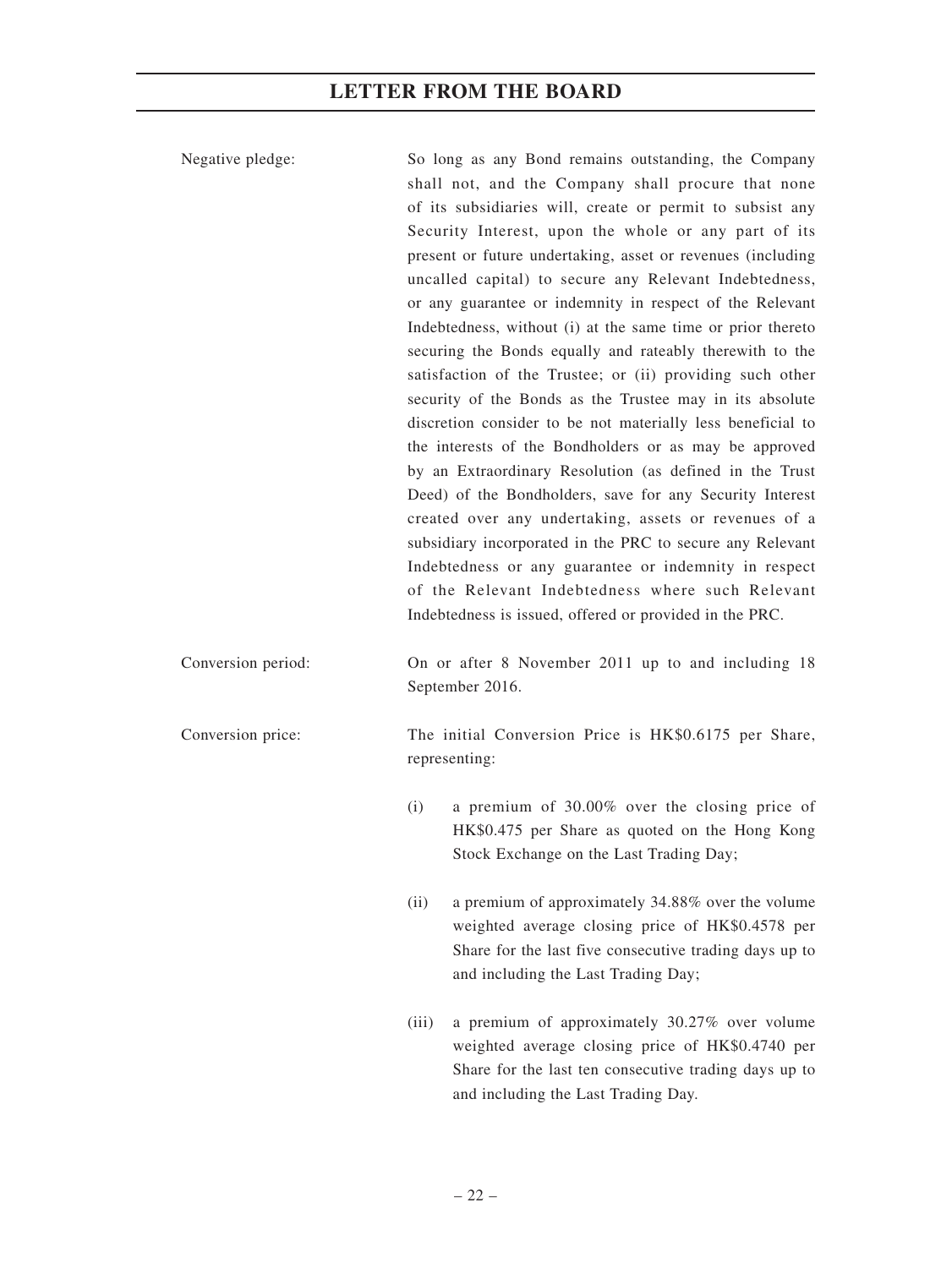The initial Conversion Price was determined after arm's length negotiations between the Company and the Lead Manager with reference to the closing price of the Shares quoted on the Hong Kong Stock Exchange on 21 September 2011.

The Conversion Price will be subject to adjustment for, among other things, subdivision, reclassification or consolidation of Shares, bonus issues, rights issues, capital distributions, distributions, change of control and other dilutive events as described in the Terms and Conditions. The Conversion Price may not be reduced so that, on conversion of the Bonds, Shares would fall to be issued at a discount to their par value or Shares would be required to be issued in any other circumstances not permitted by applicable laws then in force in Hong Kong or Bermuda.

Final Redemption: Unless previously redeemed, converted or purchased and cancelled in the circumstances referred to in the Terms and Conditions, the Company will redeem each Bond at its principal amount together with accrued but unpaid interest thereon on the Maturity Date.

Redemption at the option of the Company: On giving not less than 30 nor more than 60 days' notice to the Bondholders and the Trustee (which notice will be irrevocable), the Company:

> (i) may at any time after 28 September 2014 and prior to the Maturity Date redeem in whole, or in part, the Bonds for the time being outstanding at their principal amount together with interest accrued to the date fixed for redemption, provided that the Closing Price of the Shares for each of 20 consecutive Trading Days, the last of which occurs not more than five Trading Days prior the date upon which notice of such redemption is published was at least 130% of the prevailing Conversion Price; or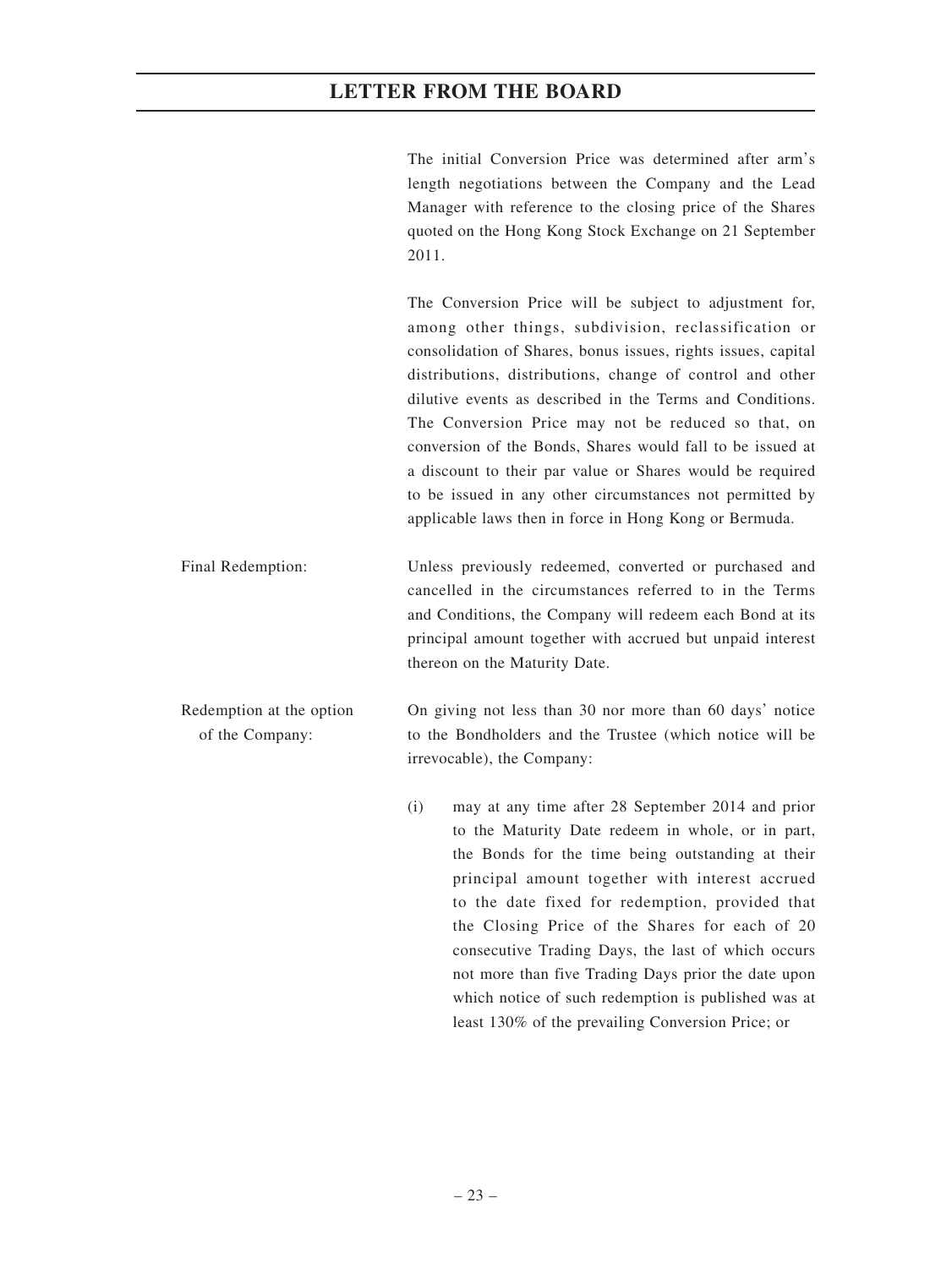(ii) may at any time prior to the Maturity Date redeem in whole, but not in part, the Bonds for the time being outstanding at their principal amount together with interest accrued to the date fixed for redemption provided that prior to the date of such notice at least 90% in principal amount of the Bonds originally issued (including any further bonds issued pursuant to the Condition 16 of the Terms and Conditions and consolidated and forming a single series with the Bonds) has already been converted, redeemed or purchased and cancelled.

Redemption for Taxation Reasons: The Bonds may be redeemed at the option of the Company in whole, but not in part, at any time, on giving not less than 30 nor more than 60 days' notice (the "**Tax Redemption Notice**") to the Bondholders at their principal amount together with interest accrued to such date fixed for redemption, if (i) the Company has or will become obliged to pay additional tax amounts as a result of any change in, or amendment to, the laws or regulations of Hong Kong, the PRC or Bermuda or any political subdivision or any authority thereof or therein having power to tax, or any change in the general application or official interpretation of such laws or regulations, which change or amendment becomes effective on or after 21 September 2011, and (ii) such obligation cannot be avoided by the Company taking reasonable measures available to it. This will be subject to the non-redemption right of each Bondholder under Condition 8B(ii) of the Terms and Conditions.

Non-redemption right from Condition 8(B)(ii) of the Terms and Conditions:

If the Issuer gives a Tax Redemption Notice, each Bondholder will have the right to elect that its Bond(s) shall not be redeemed and that no additional amounts in respect of any payment of principal or premium to be made in respect of such Bond(s) pursuant to Condition 9 of the Terms and Conditions shall be payable and payment of all amounts shall be made subject to the deduction or withholding of any tax required to be deducted or withheld.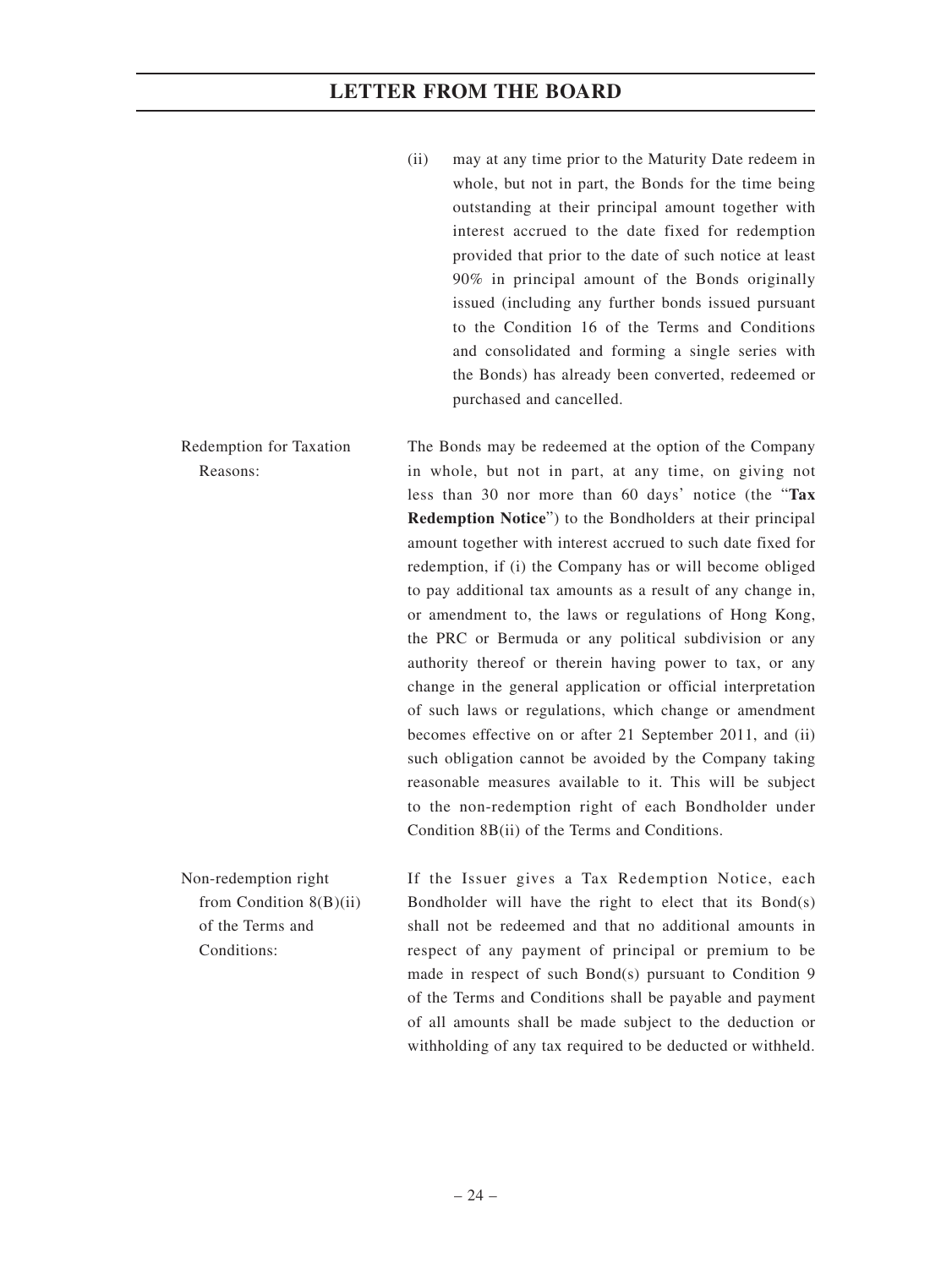| Redemption at the option<br>of the Bondholders:    | On 28 September 2014 (the "Put Option Date"), the holder<br>of each Bond has the right, at such holder's option, to<br>require the Company to redeem all or some only of such<br>holder's Bond(s) at their principal amount together with<br>interest accrued to the Put Option Date. |
|----------------------------------------------------|---------------------------------------------------------------------------------------------------------------------------------------------------------------------------------------------------------------------------------------------------------------------------------------|
| Redemption for Delisting,<br>Suspension of Trading | If at any time:                                                                                                                                                                                                                                                                       |
| or Change of Control:                              | the Shares cease to be listed or admitted to trading<br>(a)<br>or suspended for trading for a period equal to or<br>exceeding 30 consecutive Trading Days on the<br>Hong Kong Stock Exchange or, if applicable, the<br>Alternative Stock Exchange; or                                 |
|                                                    | (b)<br>there is a Change of Control,                                                                                                                                                                                                                                                  |
|                                                    | the holder of each Bond will have the right at such holder's<br>option, to require the Company to redeem all or some only<br>of such holder's Bond(s) at their principal amount together<br>with interest accrued to the relevant date for redemption.                                |
| Listing:                                           | The Company has received approval-in-principle from<br>the SGX-ST for the listing of the Bonds. The Bonds will<br>be traded on the SGX-ST in a minimum board lot size of<br>US\$200,000 (or its equivalent) for so long as the Bonds are<br>listed on the SGX-ST.                     |
|                                                    | Approval has been granted by the Hong Kong Stock<br>Exchange for the listing of and permission to deal in the                                                                                                                                                                         |

nge for the listing of, and pe New Shares to be allotted and issued upon conversion of the Firm Bonds and the Exercised Option Bonds.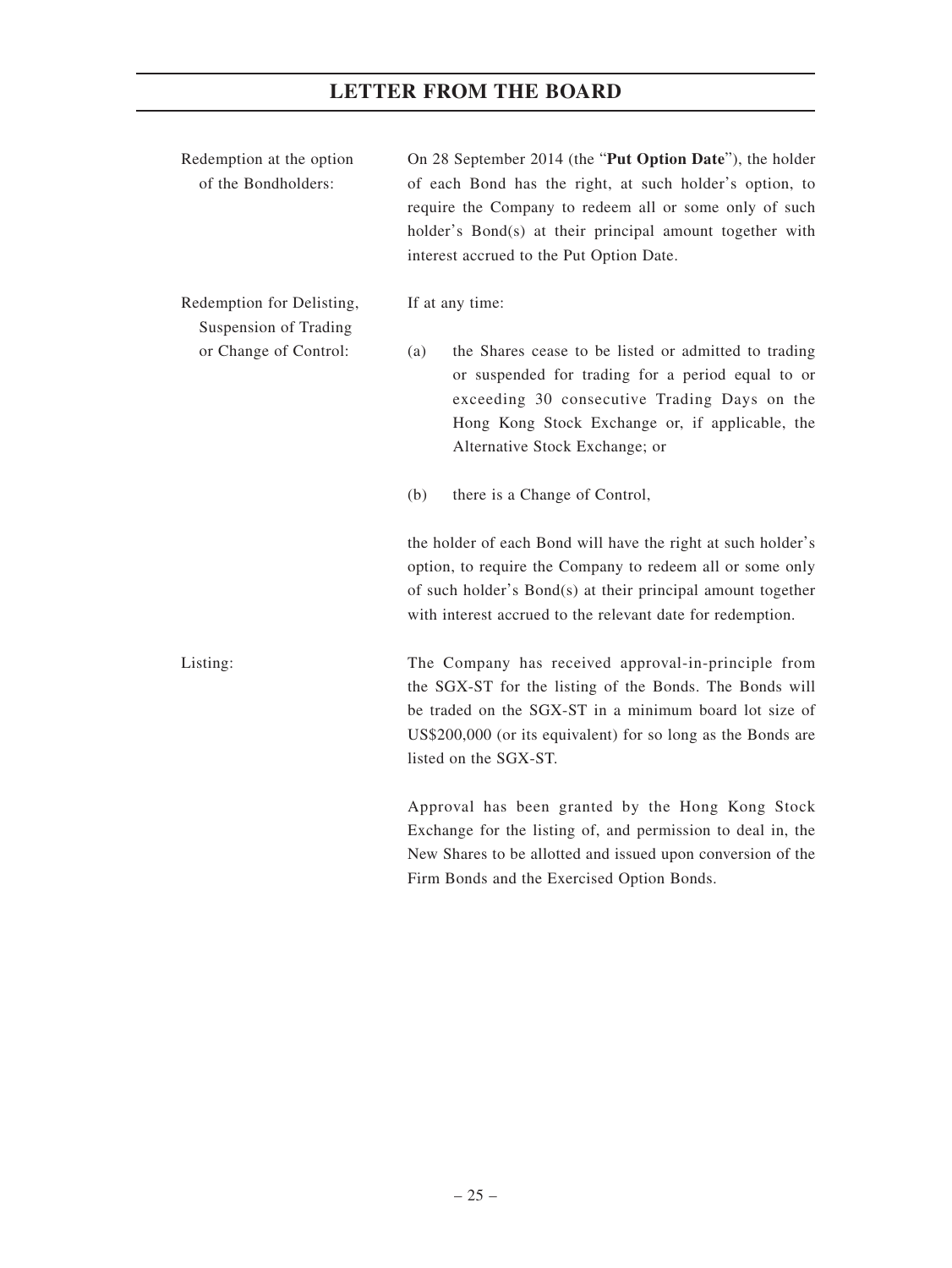Application has been made to the Hong Kong Stock Exchange for the listing of, and permission to deal in the New Shares to be allotted and issued upon conversion of the VC Placed Bonds, subject to Independent Shareholders' approval.

Clearing Systems: The Bonds will be represented by a global bond certificate. Title to the Bonds will be registered in the name of a nominee of, and deposited with a common depositary for, Euroclear Bank S.A./N.V. ("**Euroclear**"), and Clearstream Banking, société anonyme ("**Clearstream, Luxembourg**"). So long as the Bonds are represented by a global bond certificate, interests in the Bonds will be shown on, and transfers thereof will be effected only through, records maintained by Euroclear and Clearstream, Luxembourg.

Voting rights: Unless and until the Bondholders acquire the Shares upon conversion of the Bonds, they will have no rights with respect to the Shares, including any voting rights or rights to receive any regular dividends or other distributions with respect to the Shares.

Transferability: Except for the Lock-up Bonds, the Bonds are freely transferable.

Status: The Bonds constitute direct, unconditional, unsubordinated and (subject to the Terms and Conditions) unsecured obligations of the Company and shall at all times rank pari passu and without any preference or priority among themselves. The payment obligations of the Company under the Bonds shall, save for such exceptions as may be provided by mandatory provisions of applicable law and subject to the Terms and Conditions, at all times rank at least equally with all of its other present and future unsecured and unsubordinated obligations.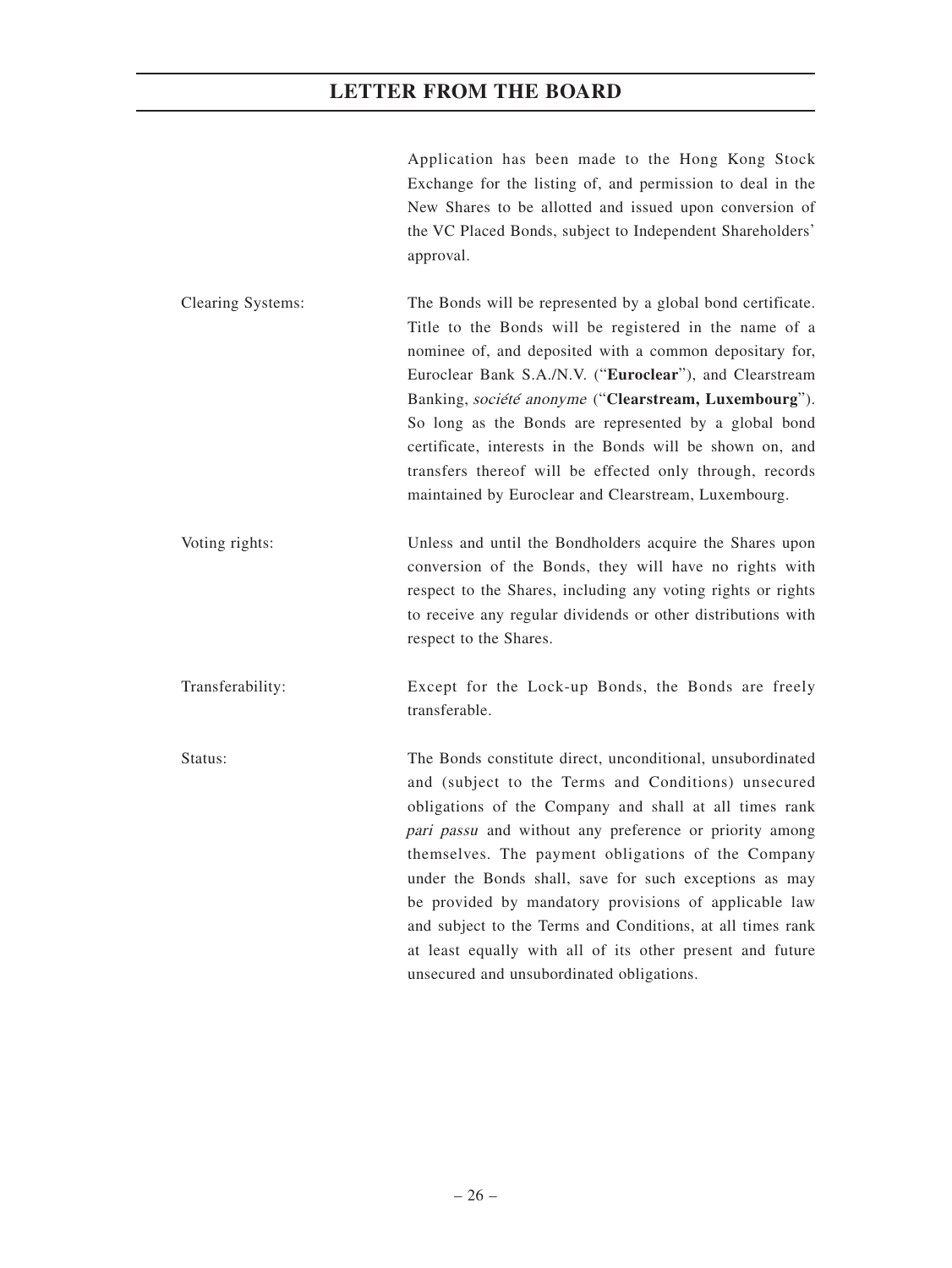#### **SHAREHOLDING STRUCTURE**

The following table illustrates, respectively, (1) the existing shareholding structure as at the Latest Practicable Date; (2) the shareholding structure assuming the Firm Bonds are fully converted into New Shares at the initial Conversion Price of HK\$0.6175 each; (3) the shareholding structure assuming the Firm Bonds are fully converted, and the Exercised Option Bonds are fully issued and converted, into New Shares at the initial Conversion Price of HK\$0.6175 each; and (4) the shareholding structure assuming the Firm Bonds are fully converted, and the Exercised Options Bonds and the VC Placed Bonds are fully issued and converted, into New Shares at the initial Conversion Price of HK\$0.6175 each, on the assumptions that (a) there will be no other change to the share capital of the Company from the Latest Practicable Date until the completion of the conversion of the Firm Bonds, the Exercised Option Bonds and the VC Placed Bonds in full, save for the issue of the New Shares as a result of the conversion of the Firm Bonds, the Exercised Option Bonds or the VC Placed Bonds (as the case may be); and (b) save as disclosed in column (1) below, the Bondholders do not and will not hold any Shares other than the New Shares as a result of the conversion of the Firm Bonds, the Exercised Option Bonds or the VC Placed Bonds (as the case may be).

|                                   |               |                            |               |                             |               |                                 |               | (4) Assuming the Firm Bonds     |
|-----------------------------------|---------------|----------------------------|---------------|-----------------------------|---------------|---------------------------------|---------------|---------------------------------|
|                                   |               |                            |               |                             |               | (3) Assuming the Firm Bonds     |               | are fully converted, and        |
|                                   |               |                            |               |                             |               | are fully converted, and        |               | the Exercised Options Bonds     |
|                                   |               |                            |               | (2) Assuming the Firm Bonds |               | the Exercised Option Bonds      |               | and the VC Placed Bonds         |
|                                   |               |                            |               | are fully converted into    |               | are fully issued and converted, |               | are fully issued and converted, |
|                                   |               | (1) Existing shareholding  |               | New Shares at the initial   |               | into New Shares at              |               | into New Shares at              |
|                                   |               | structure as at the Latest |               | <b>Conversion Price of</b>  |               | the initial Conversion Price of |               | the initial Conversion Price of |
| Shareholder                       |               | <b>Practicable Date</b>    |               | HK\$0.6175 each             |               | HK\$0.6175 each                 |               | HK\$0.6175 each                 |
|                                   |               | % of issued                |               | % of enlarged               |               | % of enlarged                   |               | % of enlarged                   |
|                                   |               | share capital of           |               | share capital of            |               | share capital of                |               | share capital of                |
|                                   | No. of Shares | the Company                | No. of Shares | the Company                 | No. of Shares | the Company                     | No. of Shares | the Company                     |
| VC and his associates (Note 1)    | 1,198,805,635 | 15.46                      | 1,198,805,635 | 13.21                       | 1,198,805,635 | 13.05                           | 1,324,797,537 | 14.22                           |
| Ameriprise Financial Inc (Note 2) | 696,817,050   | 8.99                       | 696,817,050   | 7.68                        | 696,817,050   | 7.58                            | 696,817,050   | 7.48                            |
| Capital Research and Management   |               |                            |               |                             |               |                                 |               |                                 |
| Company (Note 3)                  | 545,429,500   | 7.04                       | 545,429,500   | 6.01                        | 545,429,500   | 5.94                            | 545,429,500   | 5.86                            |
| Public                            | 5,311,672,815 | 68.51                      | 5,311,672,815 | 58.52                       | 5,311,672,815 | 57.80                           | 5,311,672,815 | 57.02                           |
| <b>Bondholders</b>                |               |                            | 1,322,914,979 | 14.58                       | 1,436,275,302 | 15.63                           | 1,436,275,302 | 15.42                           |
|                                   | 7,752,725,000 | 100.00                     | 9,075,639,979 | 100.00                      | 9,189,000,302 | 100.00                          | 9,314,992,204 | 100.00                          |

Notes:

1. VC is taken to be interested in 1,098,000,000 Shares held by Keen Start Limited and 100,805,635 Shares held by Kingly Profits Corporation. As at the Latest Practicable Date, each of Keen Start Limited and Kingly Profits Corporation is wholly owned by Smart Ease Corporation, which in turn, is wholly owned by VC.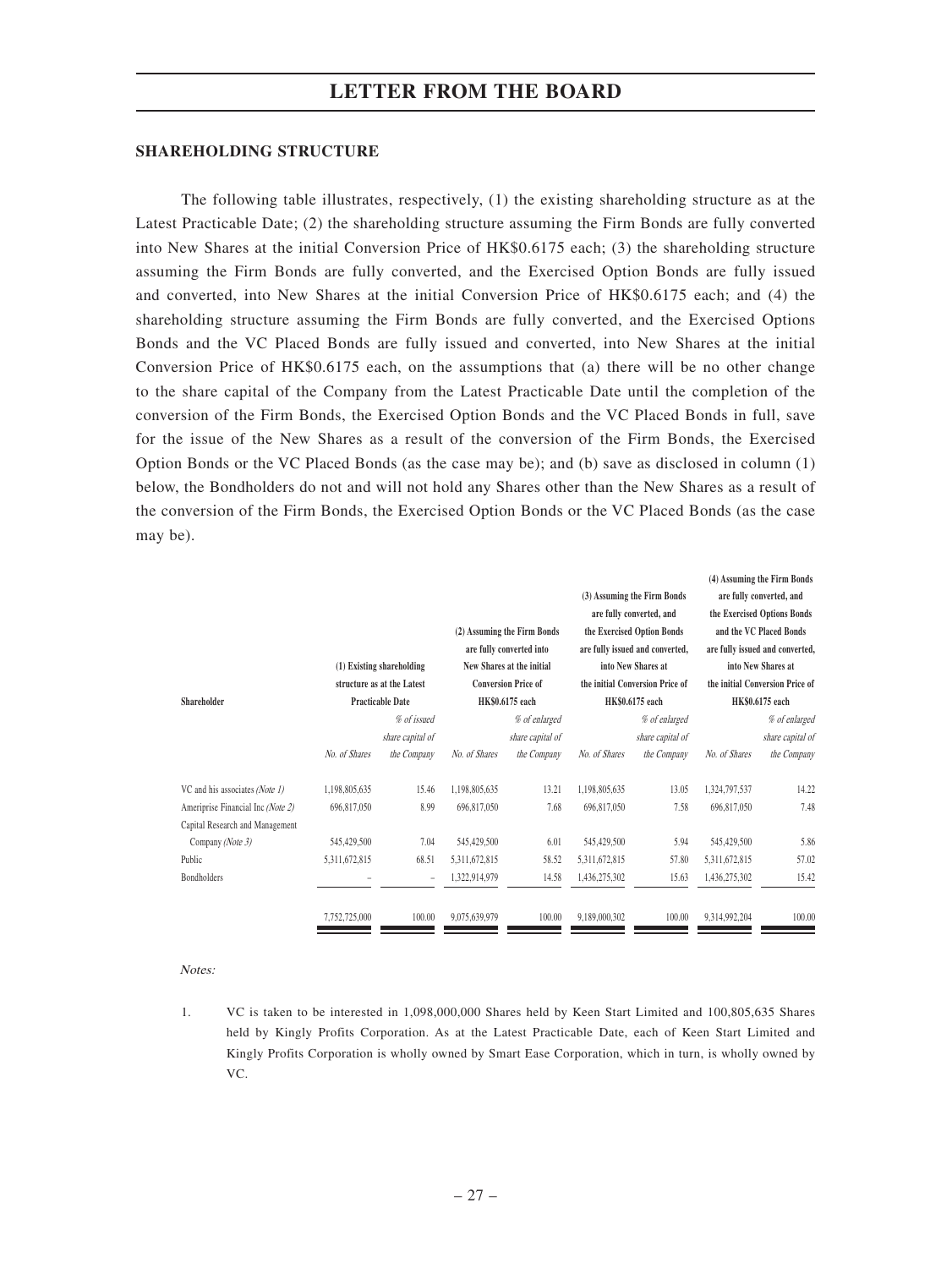- 2. Amongst the total of 696,817,050 Shares held by Ameriprise Financial Inc, 37,154,050 Shares were held by its wholly owned subsidiary, Columbia Management Investment Advisers, LLC and 659,663,000 Shares held by Columbia Wanger Asset Management LLC, which in turn is wholly owned by Columbia Management Investment Advisers, LLC.
- 3. The interest in these Shares was attributable on account of holding through corporations that are wholly owned by The Capital Group Companies, Inc, the owner of the entire shares of Capital Research and Management Company.

#### **INFORMATION ABOUT THE GROUP**

The Group is principally engaged in the provision of lottery related systems, machines and services for both Welfare and Sports Lotteries in the PRC. It has well diversified business portfolio with nationwide network that covers almost all types of lotteries in the PRC. The Group offers a comprehensive array of products and services, including lottery systems and games development, terminals production and maintenance, instant lottery design and printing, as well as distribution and marketing of lottery products. For more information, please visit the Company's website at www.rexlot.com.hk.

#### **FUND RAISING ACTIVITY BY THE COMPANY IN THE LAST 12 MONTHS**

The Company has not carried out any equity fundraising activities in the past twelve months immediately before the Latest Practicable Date (save and except for the issue of the Firm Bonds and the Exercised Option Bonds).

#### **REASONS AND BENEFITS OF THE ISSUE OF THE VC PLACED BONDS**

The Directors believe 2011 is a milestone year for the lottery market in China in light of the introduction of the first national legislation on lottery and the subsequent provisional measures on electronic lottery distribution. The Directors anticipate that the distinctive characteristics of electronic lottery distribution channels, such as mobility and interactivity, will facilitate the creation of a unique set of lottery products on these platforms. After years of preparation, the Group has achieved a significant breakthrough in the launch of an electronic distribution channel through Mobile Electronic Lottery Platform in Liaoning province.

In light of the above developments, the Group intends to further extend its business coverage to other major provinces as well as engage in strategic acquisitions and/or co-operations to expand its electronic lottery market share in China as and when the opportunity arises. As this may require substantial capital support, the Directors consider that the issue of the Bonds will place the Group in a more advantageous position when these opportunities arise.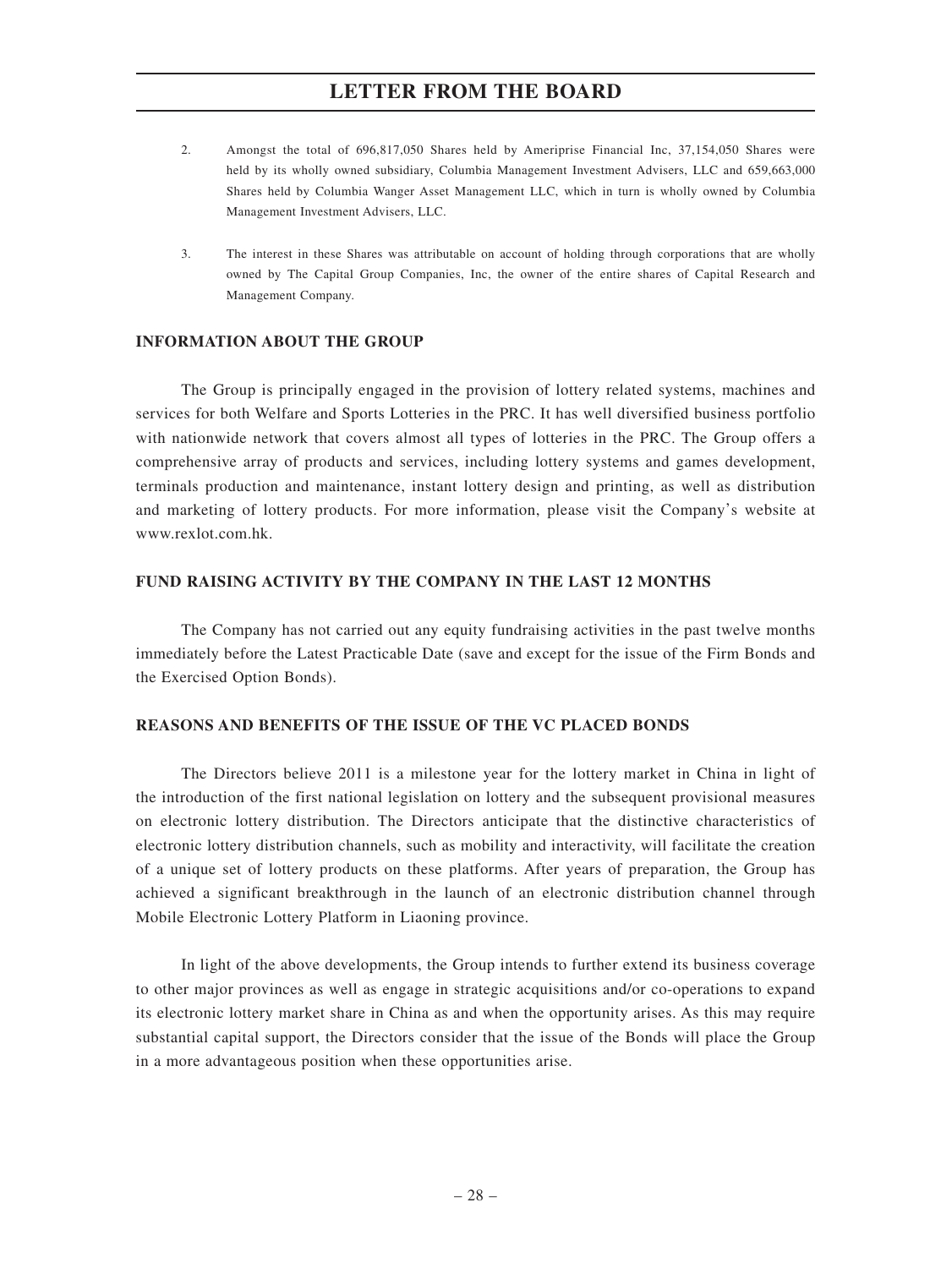Having given due consideration to the following factors, the Directors (including the independent non-executive Directors) consider that the proposed issue of the VC Placed Bonds to Kingly Profits is in the interests of the Company and the Shareholders as a whole:

- (1) having regard to the then subsisting market condition and under recommendation by the Lead Manager, the Directors were of the view that the provision of capital by VC, as a Substantial Shareholder and part of the management of the Company, would provide confidence to the then potential investors and would be conducive to the completion of the then proposed Bond Issue;
- (2) the VC Placed Bonds forms part of the Bond Issue of which more than 90% have been or will be (as the case may be) issued to independent third parties of the Company and the principal terms of the VC Placed Bonds are the same as those of the Bonds issued to the independent third parties of the Company; and
- (3) upon full conversion of the Bonds into New Shares, the public shareholding will be diluted from 68.51% to 57.80% (assuming that the Bonds, except the VC Placed Bonds, are converted into New Shares), or from 68.51% to 57.02% (assuming that the Bonds are converted into New Shares in full), hence the dilution impact of full conversion of the VC Placed Bonds on the public float of the Company is less than 1% which is minimal.

### **USE OF PROCEEDS OF THE VC PLACED BONDS**

The total gross proceeds from the issue of the Firm Bonds and the Exercised Option Bonds will be HK\$886,900,000. The total net proceeds from the issue of the Firm Bonds and the Exercised Option Bonds will be approximately HK\$862,000,000. The gross proceeds from the issue of the VC Placed Bonds will be HK\$77,800,000. The net proceeds from the issue of the VC Placed Bonds will be approximately HK\$77,000,000.

The Company intends to use the net proceeds from the issue of the VC Placed Bonds in the same manner as the use of proceeds from the Bond Issue in general, namely as general working capital and pursuing opportunities identified in the lottery market in China, particularly in the new electronic lottery market. Currently, the Directors are proactively identifying such opportunities as would be beneficial to the Group. However, as at the Latest Practicable Date, no concrete business or investment proposal has been finalised which will fall to be discloseable under the Listing Rules. The Company will make an appropriate disclosure to the Shareholders as and when required under and in accordance with the Listing Rules.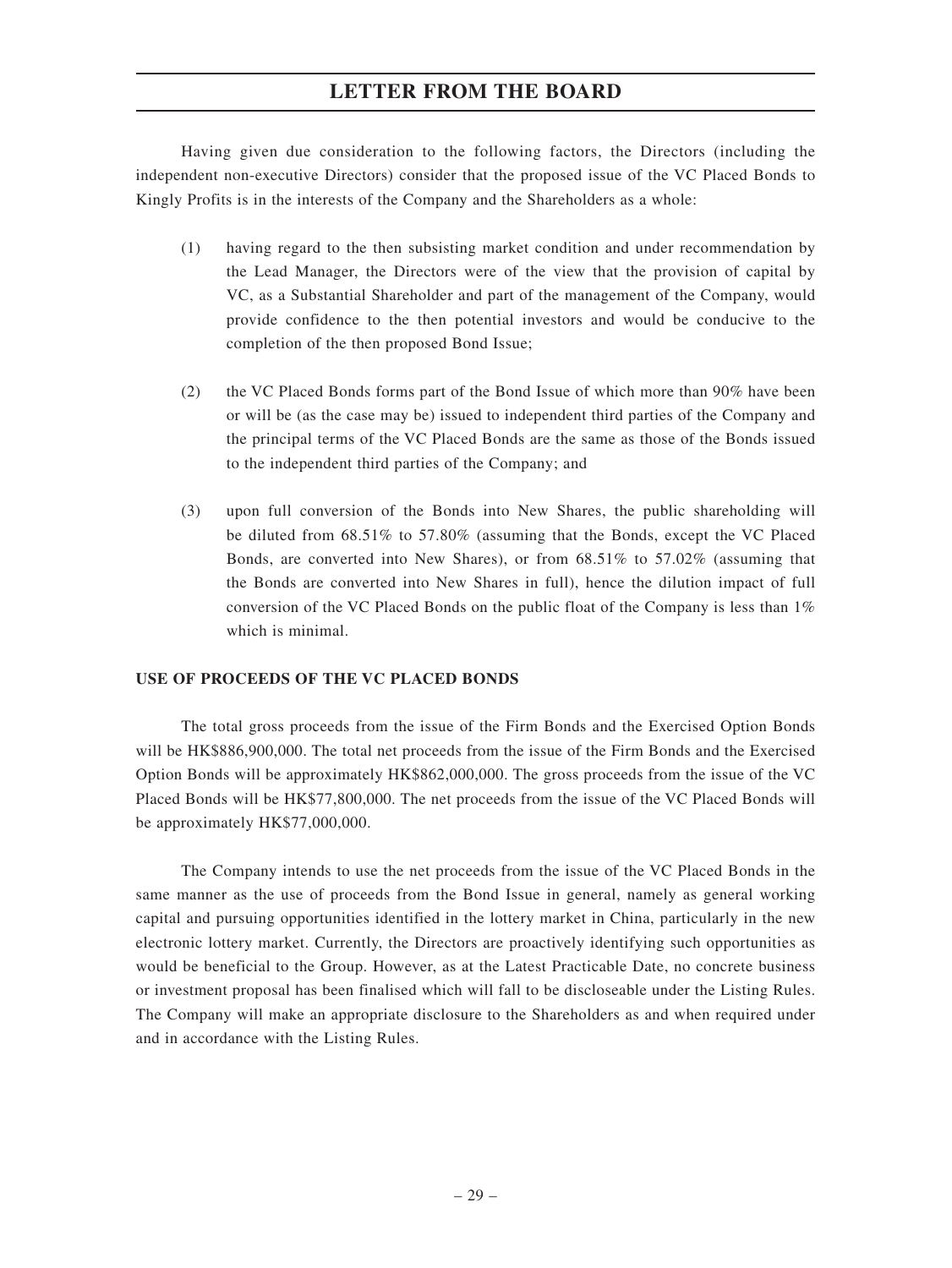#### **LISTING RULES IMPLICATIONS**

As at the Latest Practicable Date, VC is a Director and a Substantial Shareholder of the Company, indirectly holding 1,198,805,635 Shares which represent approximately 15.46% of the issued ordinary share capital of the Company. As VC is a connected person of the Company and the entire issued share capital of Kingly Profits is held indirectly by VC, Kingly Profits being an associate of VC is also a connected person of the Company.

Accordingly, the issue of the VC Placed Bonds and the transactions contemplated thereunder constitute non-exempt connected transactions of the Company under Chapter 14A of the Listing Rules and are subject to the reporting, announcement and Independent Shareholders' approval requirements therein.

#### **SGM**

The SGM will be convened on Tuesday, 22 November 2011 at 4:30 p.m. at Suite 2601, 26/F, Sino Plaza, 255-257 Gloucester Road, Causeway Bay, Hong Kong at which an ordinary resolution shall be proposed to seek approval from the Independent Shareholders of, amongst others, the issue of the VC Placed Bonds and the grant of a specific mandate for the allotment and issue of the New Shares upon the exercise of the conversion rights attaching to the VC Placed Bonds. A notice convening the SGM, together with the resolution to be proposed at the SGM, is set out on pages 53 to 55 of this circular.

As VC has a material interest in the issue of the VC Placed Bonds and the transactions contemplated thereunder, VC and his associates shall abstain from voting on the relevant resolution at the SGM. In addition, he had abstained from voting in the Board resolution dated 21 September 2011 in relation to the Bond Issue.

To the best of the Directors' knowledge, information and belief and having made all reasonable enquiries, no Shareholder, other than VC and his associates, is required to abstain from voting on the relevant resolution in respect of the issue of the VC Placed Bonds and the transactions contemplated thereunder at the SGM.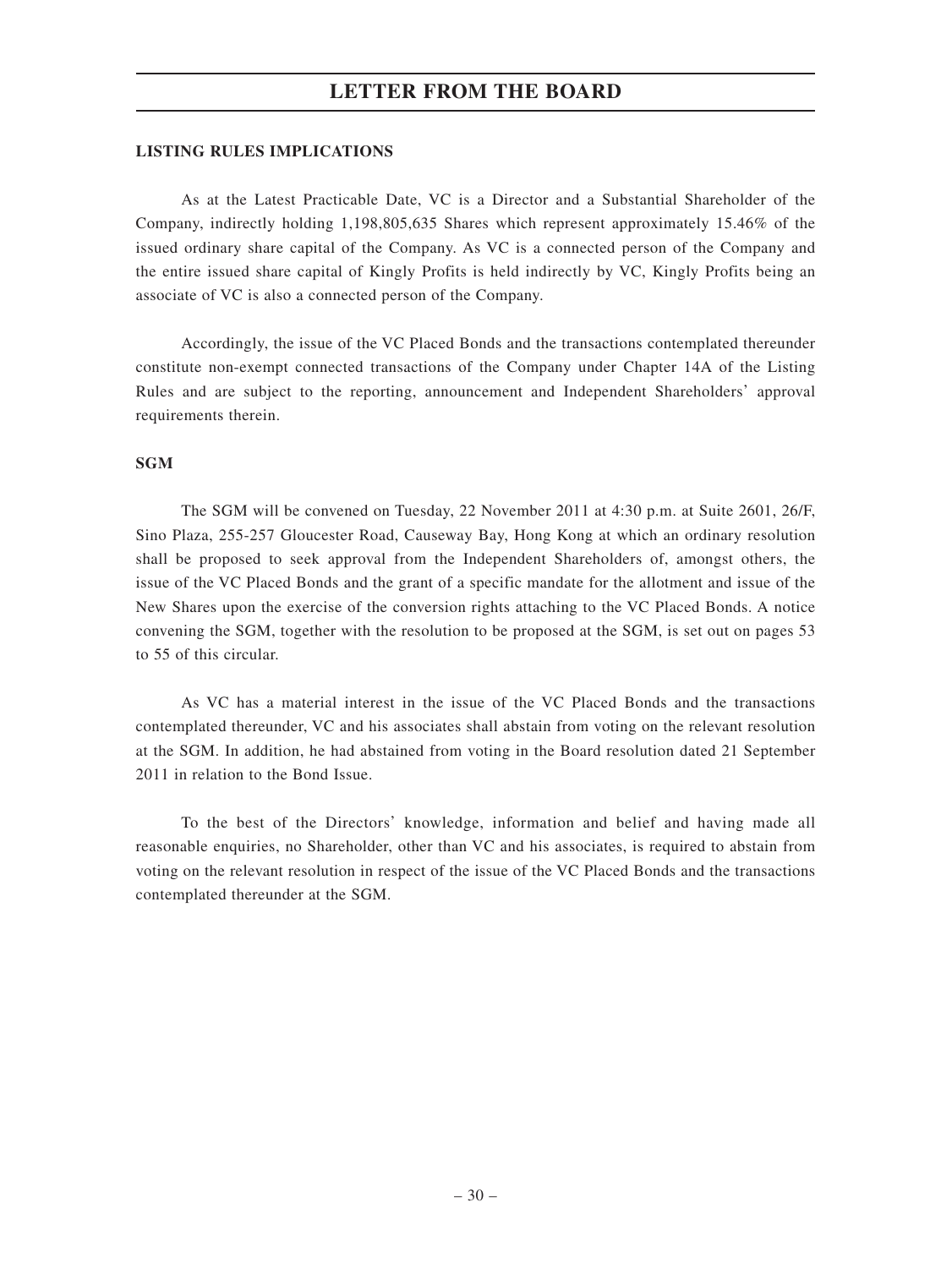A form of proxy for use at the SGM is enclosed with this circular. Whether or not you are able to attend, you are requested to complete and return the accompanying form of proxy in accordance with the instructions printed thereon to the Company at its Hong Kong branch share registrar at Tricor Standard Limited, 26/F Tesbury Centre, 28 Queen's Road East, Hong Kong as soon as possible and in any event not less than 48 hours before the time appointed for the holding of the SGM or any adjournment thereof. Completion and return of the enclosed form of proxy shall not preclude you from attending and voting in person at the SGM or any adjournment thereof should you so wish.

#### **INDEPENDENT BOARD COMMITTEE**

The Independent Board Committee, established for the purpose of advising the Independent Shareholders in relation to the issue of the VC Placed Bonds and the transactions contemplated thereunder, comprises all the independent non-executive Directors, namely Mr. Yuen Wai Ho, Mr. Chow Siu Ngor and Mr. Lee Ka Lun.

Ample Capital Limited has been appointed as the Independent Financial Adviser to advise the Independent Board Committee and the Independent Shareholders in respect of the issue of the VC Placed Bonds and the transactions contemplated thereunder.

A letter of advice from the Independent Financial Adviser is set out on pages 33 to 47 of this circular, and a letter of recommendation from the Independent Board Committee is set out on page 32 of this circular.

#### **RECOMMENDATION**

The Board (including the independent non-executive Directors) is of the opinion that the terms and conditions of the Subscription Agreement and the VC Placed Bonds are fair and reasonable and on normal commercial terms and that the issue of the VC Placed Bonds is in the interests of the Company and the Shareholders as a whole. Accordingly, the Board recommends that the Independent Shareholders vote in favour of the resolution, as set out on pages 53 to 55 of this circular, to be proposed at the SGM to approve the issue of the VC Placed Bonds and the transactions contemplated thereunder.

> Yours faithfully, for and on behalf of the Board of **REXLot Holdings Limited Ng Yuen Yee** Company Secretary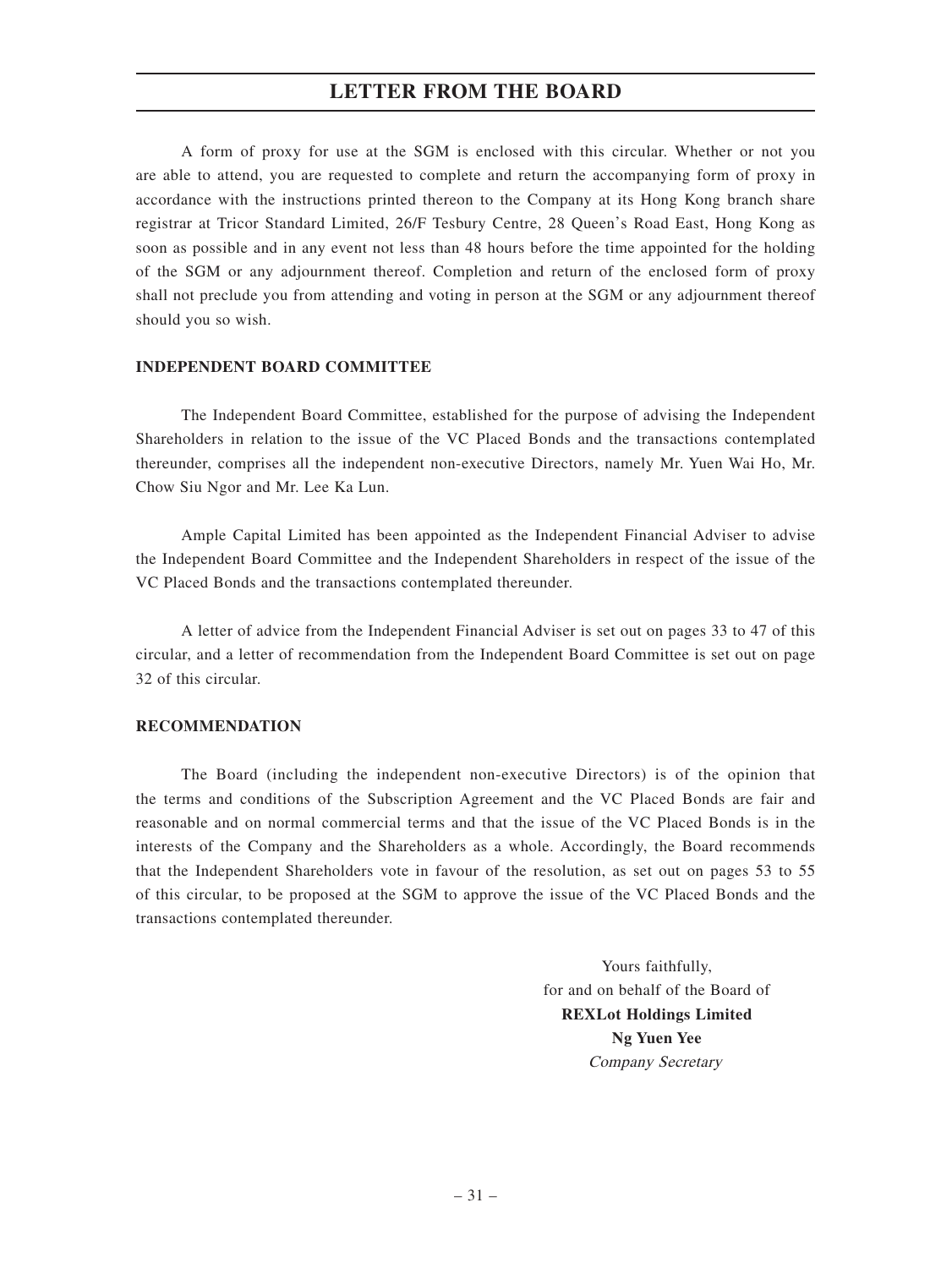# **REXLot Holdings Limited** 御泰中彩控股有限公司

(Incorporated in Bermuda with limited liability)

**(Stock code: 555)**

5 November 2011

To the Independent Shareholders

Dear Sir or Madam,

# **CONNECTED TRANSACTION: ISSUE OF 6% CONVERTIBLE BONDS DUE 2016 IN THE PRINCIPAL AMOUNT OF HK\$77,800,000 TO KINGLY PROFITS**

We refer to the circular of the Company dated 5 November 2011 (the "**Circular**") of which this letter forms part. Terms defined in the Circular shall bear the same meanings as defined in the Circular when used herein unless the context otherwise requires.

We have been appointed by the Board to consider and advise the Independent Shareholders as to whether the terms of the issue of the VC Placed Bonds and the transactions contemplated thereunder, as set out in the letter from the Board contained on pages 8 to 31 of the Circular, are fair and reasonable and in the interests of the Company and the Independent Shareholders as a whole.

Having considered the principal reasons and factors considered by, and the advice of the Independent Financial Adviser as set out on pages 33 to 47 of the Circular, we are of the opinion that the terms of the issue of the VC Placed Bonds and the transactions contemplated thereunder are fair and reasonable and in the interests of the Company and the Independent Shareholders as a whole. Accordingly, we recommend the Independent Shareholders to vote in favour of the resolution to be proposed at the SGM, as set out on pages 53 to 55 of the Circular, to approve the issue of the VC Placed Bonds and the transactions contemplated thereunder.

Independent non-executive Director

Yours faithfully, Independent Board Committee **Yuen Wai Ho Chow Siu Ngor Lee Ka Lun** Independent non-executive **Director** 

Independent non-executive **Director**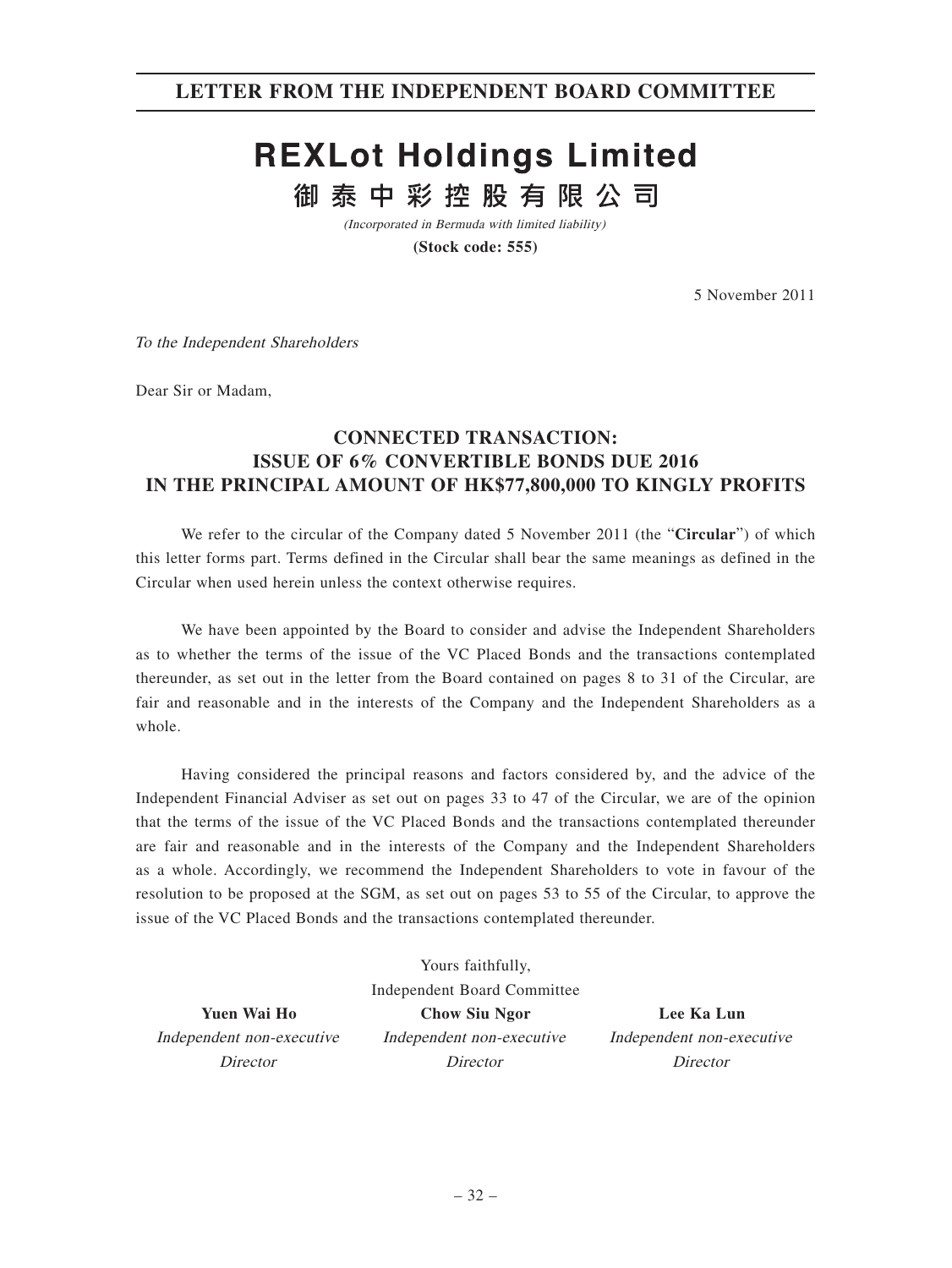The following is the full text of the letter from Ample Capital Limited setting out its advice to the Independent Board Committee and the Independent Shareholders for inclusion in this circular.

**AmGar** Ample Capital Limited 豐盛融資有限公

Ample Capital Limited Unit A, 14th Floor Two Chinachem Plaza 135 Des Voeux Road Central Hong Kong

5 November 2011

To: the Independent Board Committee and the Independent Shareholders

Dear Sirs,

# **CONNECTED TRANSACTION: ISSUE OF 6% CONVERTIBLE BONDS DUE 2016 IN THE PRINCIPAL AMOUNT OF HK\$77,800,000 TO KINGLY PROFITS**

We refer to our engagement as the independent financial adviser to advise the Independent Board Committee and the Independent Shareholders in connection with the issuance of the VC Placed Bonds, details of which are set out in the "Letter from the Board" in the circular dated 5 November 2011 to the Shareholders (the "**Circular**"), of which this letter forms part. Terms used in this letter have the same meanings as defined elsewhere in the Circular unless the context requires otherwise.

HK\$77,800,000 in principal amount of the Bonds shall be issued by the Company to Kingly Profits, a company indirectly wholly-owned by VC, a Director and Substantial Shareholder, subject to, among other conditions precedent, the Independent Shareholders' approval. By virtue of VC being a connected person of the Company, Kingly Profits as VC's associate is also a connected person of the Company. As such, issuance of the VC Placed Bond is a connected transaction of the Company pursuant to Chapter 14A of the Listing Rules and is therefore subject to the approval by the Independent Shareholders at the SGM. VC and his associates will abstain from voting at the SGM.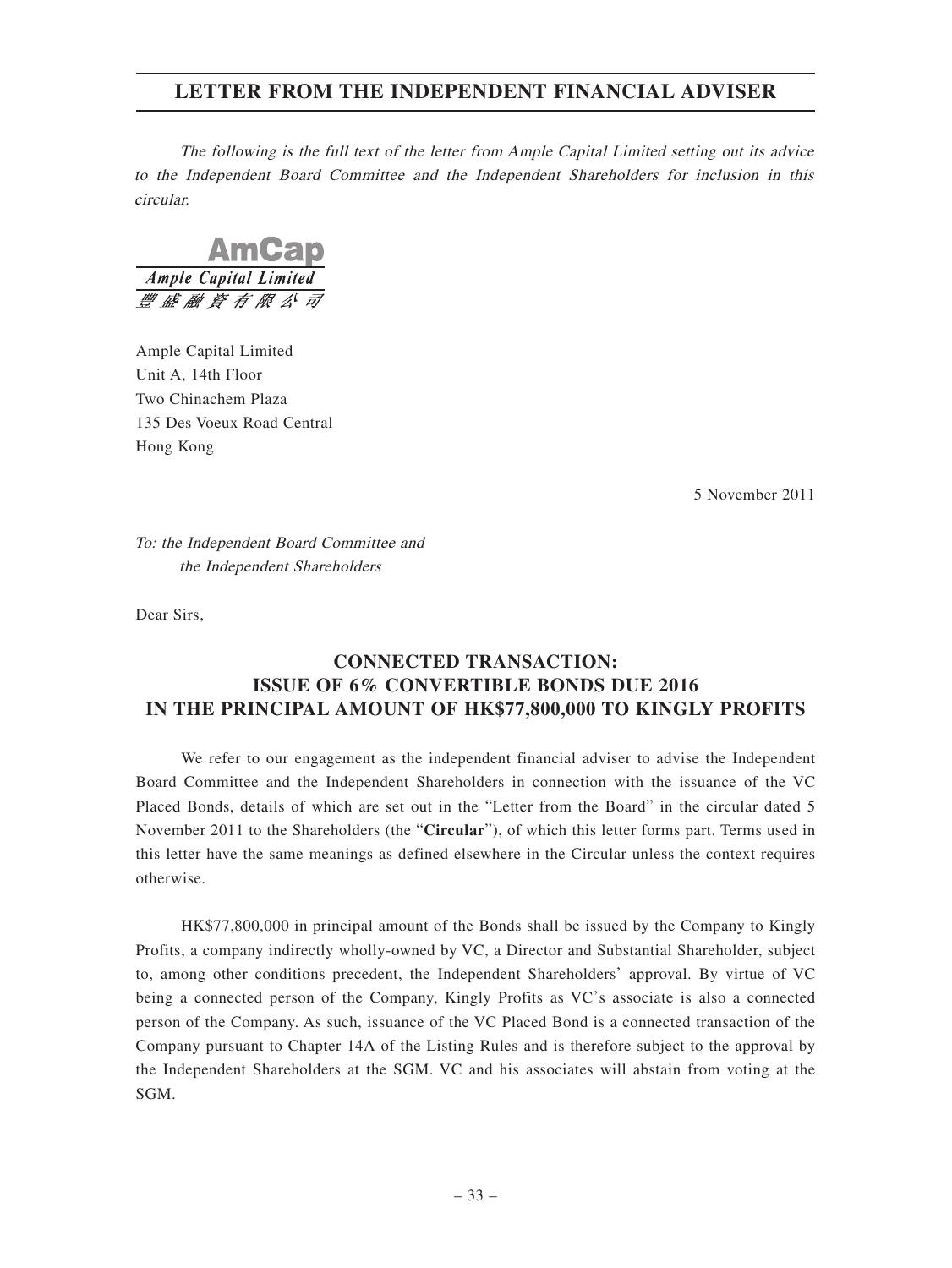The Independent Board Committee, established for the purpose of advising the Independent Shareholders in relation to the issue of the VC Placed Bonds and the transactions contemplated thereunder, comprises all the independent non-executive Directors, namely Mr. Yuen Wai Ho, Mr. Chow Siu Ngor and Mr. Lee Ka Lun.

We, Ample Capital Limited, have been appointed by the Company to advise the Independent Board Committee and the Independent Shareholders as to whether the terms of the VC Placed Bonds are fair and reasonable so far as the Independent Shareholders are concerned and as to how the Independent Shareholders should vote at the SGM.

In formulating our opinion, we have relied on the information and facts supplied, and the opinions expressed, by the Directors and management of the Company and have assumed that such information, facts and opinions are true and accurate and will remain true up to the time of the SGM. We have also sought and received confirmation from the Directors that no material facts have been omitted from the information supplied and opinions expressed. We consider that the information we have received is sufficient for us to reach an informed view and have no reason to believe that any material information has been withheld, or to doubt the truth or accuracy of the information provided. We have however not conducted an independent investigation into the business and affairs of the Group nor have we carried out any independent verification of the information supplied.

#### **1. BACKGROUND AND REASONS FOR THE VC PLACED BONDS**

The Group is principally engaged in the provision of lottery related systems, machines and services for both Welfare and Sports Lotteries in the PRC. It has well diversified business portfolio with nationwide network that covers almost all types of lotteries in the PRC. The Group offers a comprehensive array of products and services, including lottery systems and games development, terminals production and maintenance, instant lottery design and printing, as well as distribution and marketing of lottery products.

The table and graphs below set out the financial information of the Group for the five financial years ended 31 December 2010 and 6 months ended 30 June 2010 and 30 June 2011.

|                  |      |      |                        |       |       | Six months ended |      |
|------------------|------|------|------------------------|-------|-------|------------------|------|
|                  |      |      | Year ended 31 December |       |       | 30 June          |      |
| In HK\$ million  | 2006 | 2007 | 2008                   | 2009  | 2010  | 2010             | 2011 |
| Revenue          | 145  | 413  | 1.173                  | 1.272 | 1.614 | 700              | 843  |
| Profit after tax | 31   | 194  | 291                    | 416   | 644   | 248              | 311  |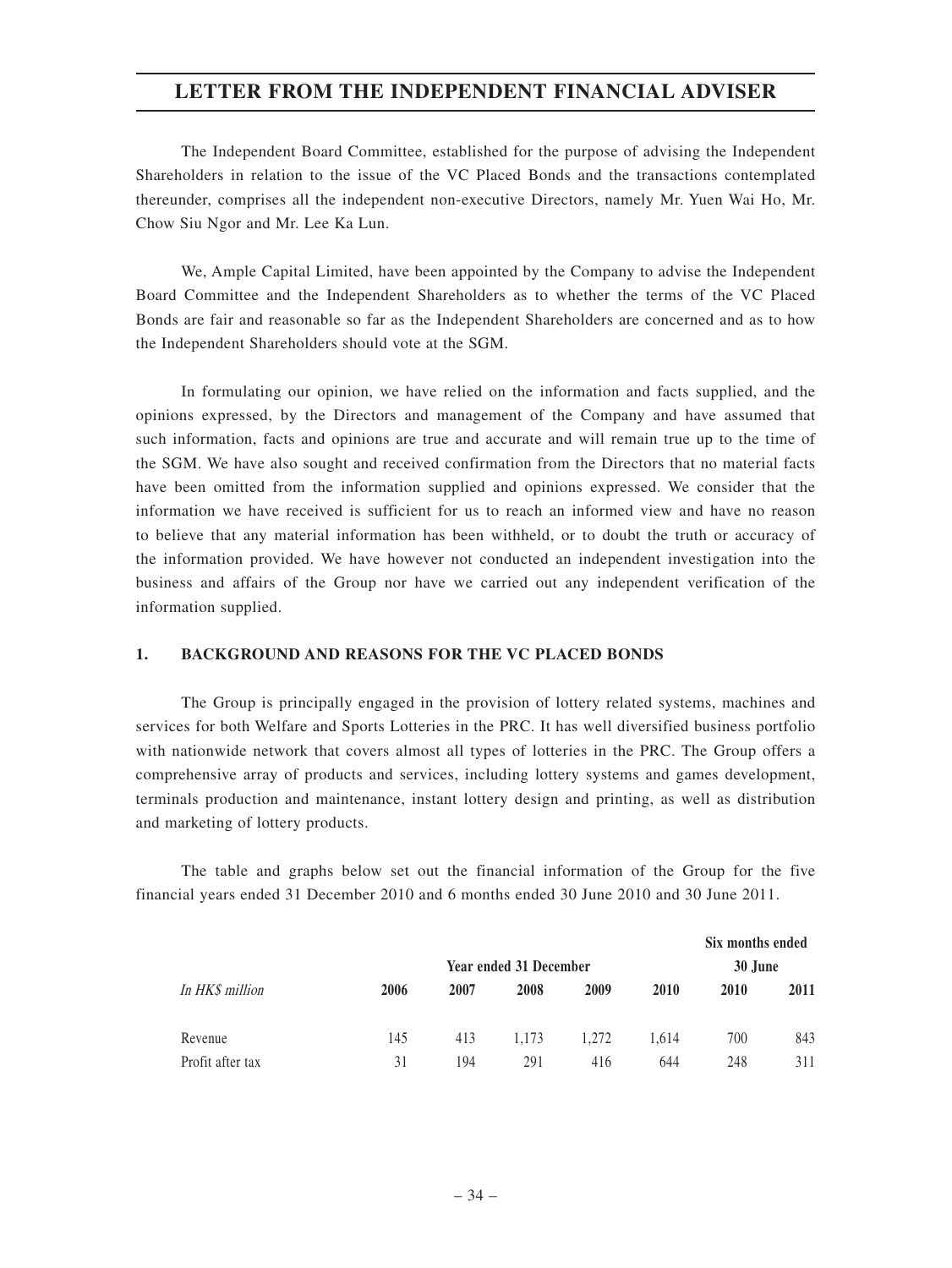

For the year ended 31 December (in HK\$ million)

For the six months ended 30 June (in HK\$ million)

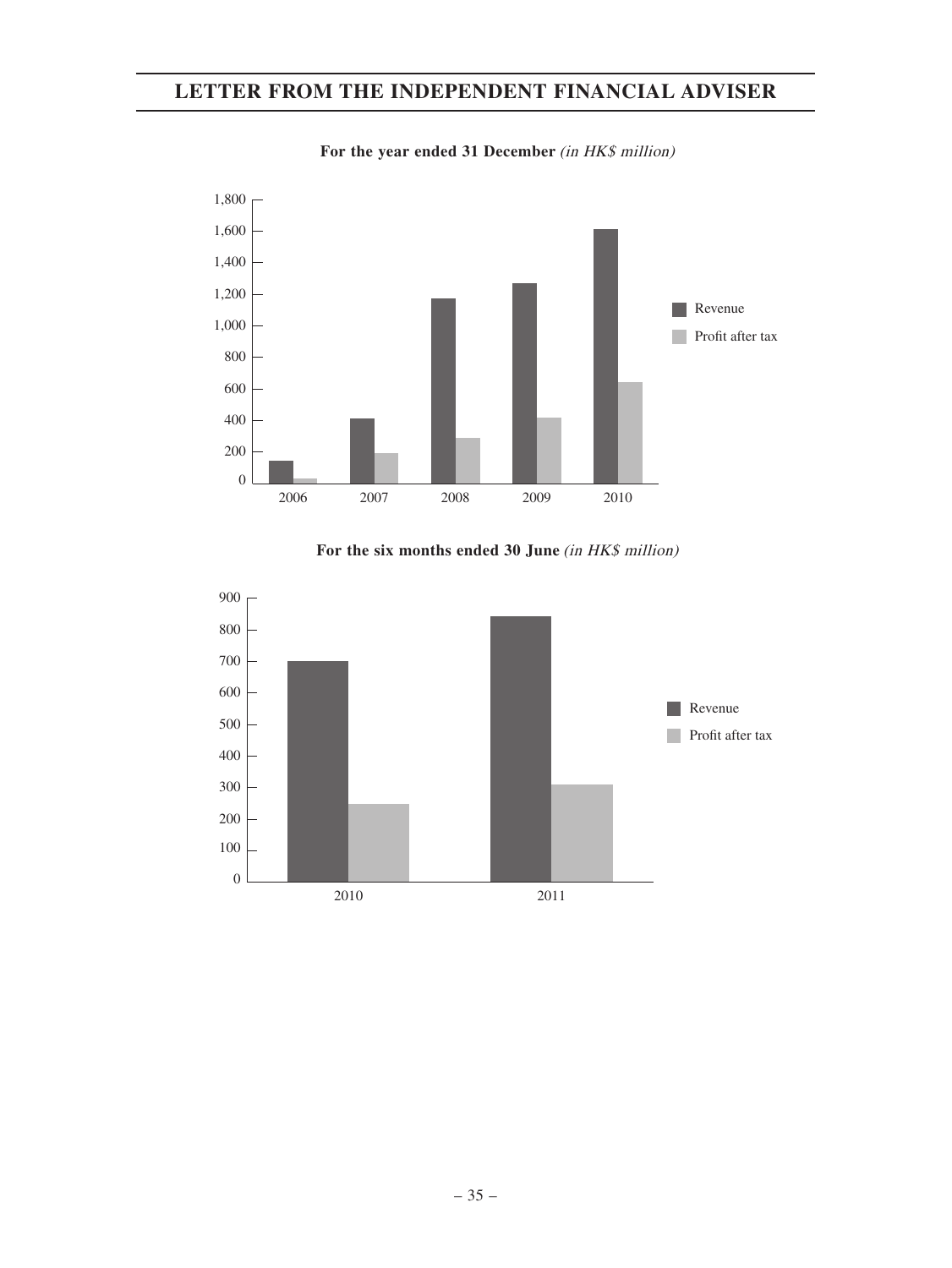In 2006, the Group expanded its business activities in China to the lottery business. Since then, the Group's turnover and profit have been on an upward trend notwithstanding the financial tsunami which struck the world in 2008. The Directors are confident that the China lottery market will again demonstrate its resilient nature in spite of the recent global financial turmoil. As a major participant in the industry, the Group remains optimistic about its business outlook for both short and long term. The Directors believe 2011 is a milestone year for the China lottery market which will lay the foundations and define the agenda for future growth, particularly for the "Twelfth Five-Year Plan" period started this year. With the introduction of the first national legislation on lottery and the subsequent provisional measures on electronic lottery distribution, the Directors believe the lottery issuing authorities have outlined a vital blueprint to promote sustainable development of the lottery industry. In the coming years, the evolution of those novel lottery distribution methods will open up immense opportunities for significant growth of the lottery market.

As stated in the Group's 2011 interim report, the improvement of lottery products and player experience coupled with technological advancements over the past few years have equipped the China lottery market for a proliferation of electronic lottery distribution channels. The Directors anticipated that the distinctive characteristics of electronic lottery distribution channels, such as mobility and interactivity, will facilitate the creation of a unique set of lottery products on these platforms. The Group is committed to working with international gaming design and lottery companies to develop related lottery products like electronic Scratch Card and high frequency games to take advantage of the new channels.

In addition, the above developments will effect fundamental changes to the underlying makeup of the stratified lottery consumer base as their purchasing capacities, habits and motivations vary from each other. The formation of a brand new segment of customer base which will mainly consist of white collar executives and youths who possess stronger spending power with great desire to play lottery anytime and anywhere will enable a quantum leap growth for the industry. After years of preparation, the Group has achieved a significant breakthrough in the launch of an electronic distribution channel through Mobile Electronic Lottery Platform in Liaoning province. With the expertise and successful experience gained from participating in the pilot testing program, the Group is well positioned to further extend its business coverage to other major lottery provinces as and when the opportunity arises.

In addition to positive impact on new products, the electronic lottery distribution channels could also realise the true potential of existing lottery products. The Directors believe the electronic lottery market is going to experience exponential growth in China over the next several years with a high possibility of exceeding the size of the traditional lottery market with its physical network. Therefore, the Group may engage in strategic acquisitions or co-operations in order to accomplish its goal.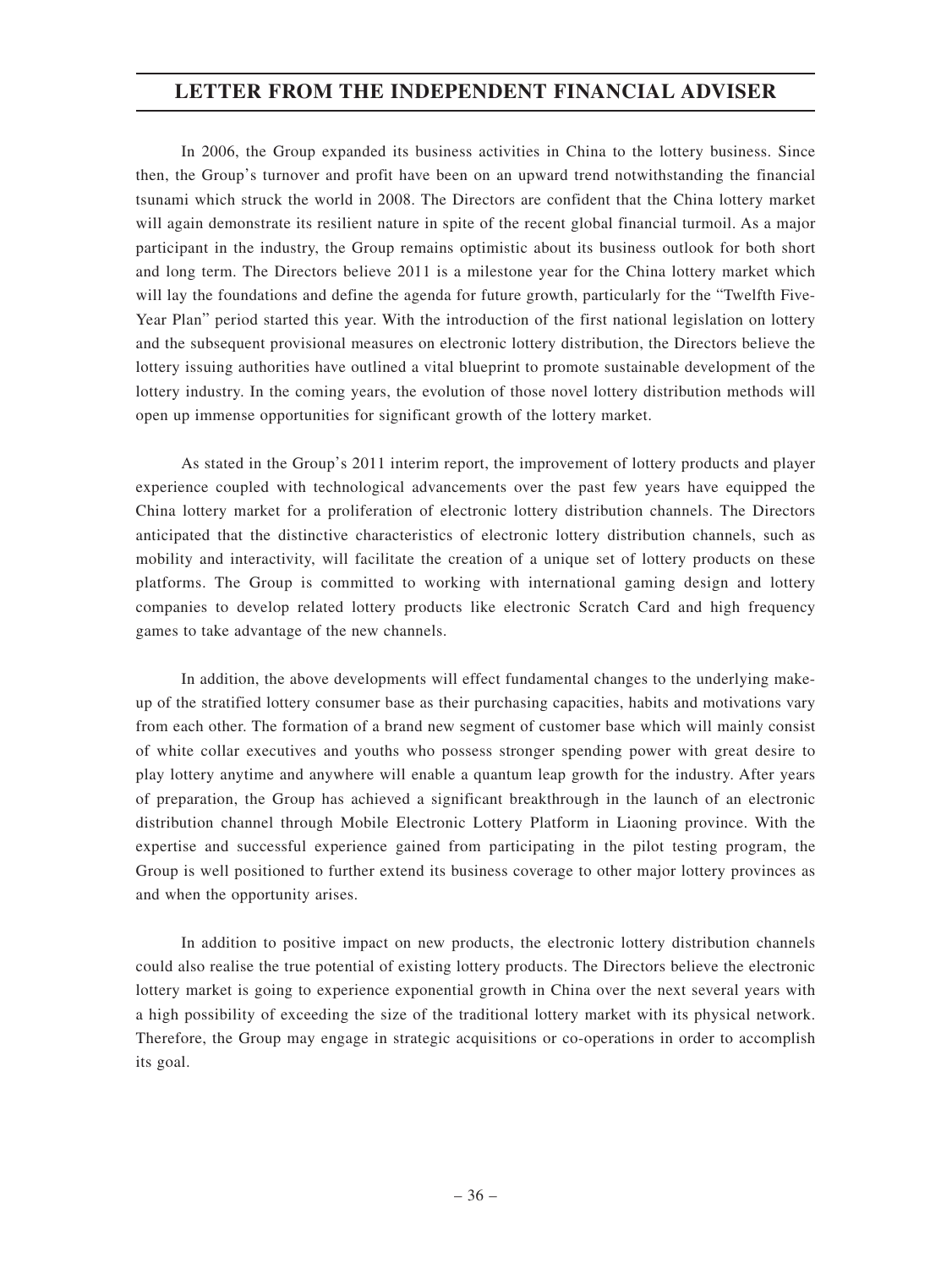The Directors consider that the issue of the Bonds will provide the Group with strong capital support and it will be in a more advantageous position when the above mentioned expansion or investment opportunity arises.

#### **2. BOND ISSUE AND THE VC PLACED BONDS**

On 21 September 2011 the Company and the Lead Manager entered into the Subscription Agreement whereby the Company agreed to issue up to HK\$1,040,200,000 aggregate principal amount of 6% convertible bonds due 2016. Out of which, HK\$389,000,000 is fully-underwritten by the Lead Manager, HK\$505,700,000 is the Placed Bonds to be placed by the Lead Manager and the remaining HK\$145,500,000 is the Option Bonds which may be issued by the Company upon exercise of the option. Out of the HK\$505,700,000 Placed Bonds, HK\$77,800,000 is the VC Placed Bonds.

| BOND ISSUE up to HK\$1,040,200,000 |                                   |                                                                                 |                                                                                  |  |  |
|------------------------------------|-----------------------------------|---------------------------------------------------------------------------------|----------------------------------------------------------------------------------|--|--|
| <b>Underwritten Bonds</b>          | <b>Placed Bonds</b>               |                                                                                 | <b>Option Bonds</b>                                                              |  |  |
| HK\$389,000,000                    | HK\$505,700,000                   |                                                                                 | Up to HK\$145,500,000                                                            |  |  |
| (also known as Firm Bonds)         | VC Placed Bonds<br>HK\$77,800,000 | Non-VC Placed Bonds<br>HK\$427,900,000<br>(also known as Firm<br><i>Bonds</i> ) | (HK\$70,000,000 was<br>issued and the remaining<br>HK\$75,500,000 was<br>lapsed) |  |  |

On 28 September 2011, the Company announced that all the conditions precedent to the issue of the Firm Bonds under the Subscription Agreement have been satisfied and that completion of the issue of the Firm Bonds in the principal amount of HK\$816,900,000 took place on the same day. On 28 October 2011, the Lead Manager partially exercised the Option to subscribe for, and the Company shall, subject to the conditions precedent prescribed by the Subscription Agreement, issue, the Exercised Option Bonds in the principal amount of HK\$70,000,000. No further Option Bonds will be issued as the Option has lapsed after 28 October 2011 which is the 30th day following the Firm Bonds Closing Date. The Directors confirmed that the Firm Bonds and Exercised Option Bonds are issued to third parties independent of and not connected with the Company and any of its connected persons.

Only approximately 8.1% of the Bond Issue will be issued to VC, the remaining which represents more than 90% of the total Bond Issue of HK\$964,700,000 was issued to independent third parties. Bonds issued/to be issued under the Underwritten Bonds, the Placed Bonds, the VC Placed Bonds and the Option Bonds are subject to the same terms as stipulated under the Bond Issue.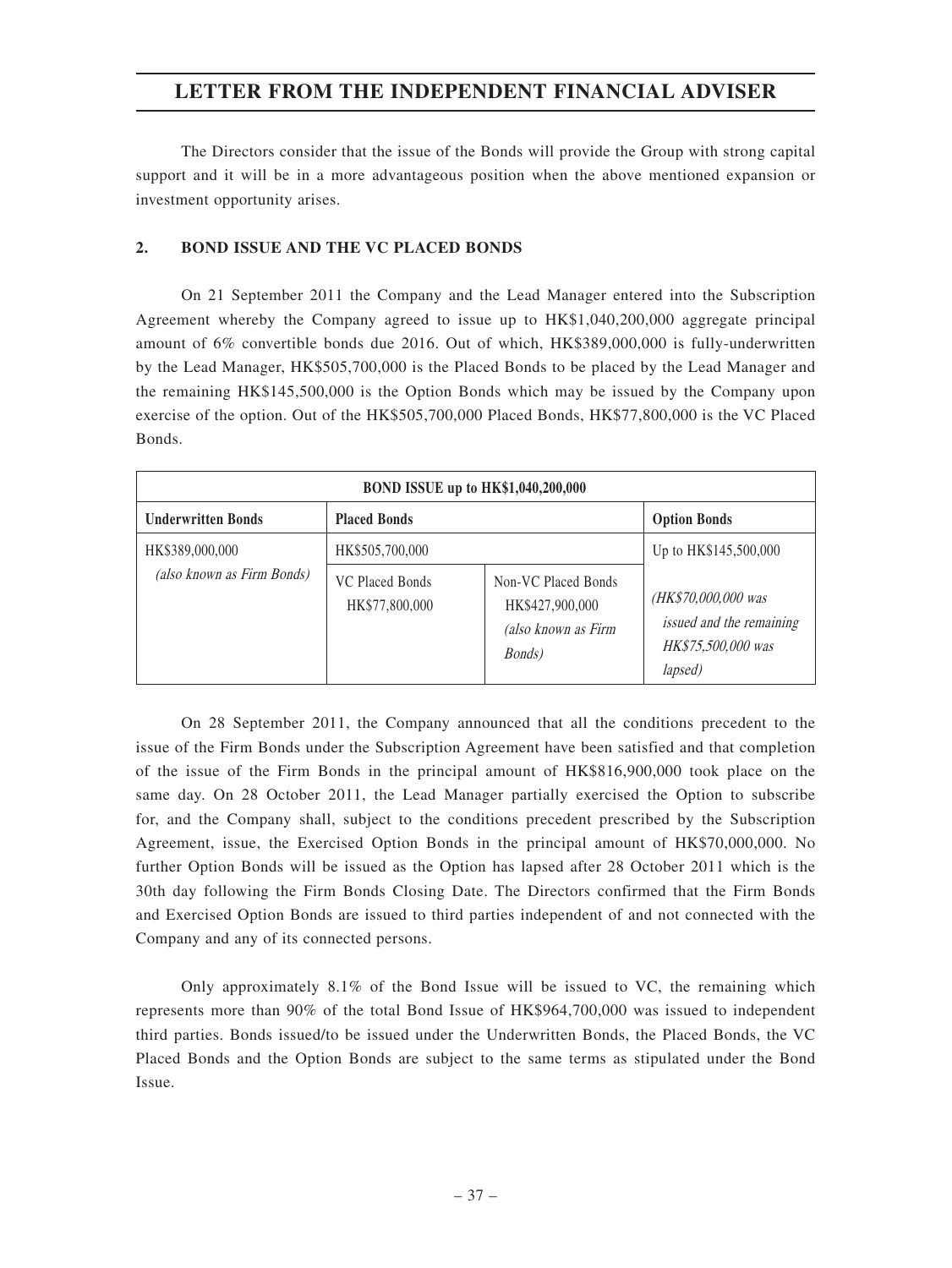### **3. PRINCIPAL TERMS OF THE VC PLACED BONDS**

The VC Placed Bonds formed part of the Bond Issue. For the details of the principal terms of the Bonds (including the VC Placed Bonds) are summarised under the paragraph headed "Principal Terms of the Bonds" in the "Letter from the Board" of the Circular. Extract of the principal terms are stated as follow:

| <b>Issue Price:</b> | 100% of the principal amount of the Bonds, i.e.<br>HK\$77,800,000 for the VC Placed Bonds.                                                                                                                                                                                                                                                                                                |
|---------------------|-------------------------------------------------------------------------------------------------------------------------------------------------------------------------------------------------------------------------------------------------------------------------------------------------------------------------------------------------------------------------------------------|
| Interest:           | The Bonds bear interest from (and including) 28 September<br>2011, at the rate of $6\%$ per annum payable semi-annually in<br>arrear on 28 March and 28 September in each year.                                                                                                                                                                                                           |
|                     | Since the Exercised Option Bonds and the VC Placed<br>Bonds will fall to be issued after 28 September 2011, any<br>interest accrued from (and including) 28 September 2011<br>up to (but excluding) the Option Closing Date or the VC<br>Placed Bonds Closing Date, as the case may be, will be<br>payable by the respective subscribers to the Company upon<br>completion of such Bonds. |
| Maturity date:      | 28 September 2016.                                                                                                                                                                                                                                                                                                                                                                        |
| Conversion period:  | On or after 8 November 2011 up to and including 18<br>September 2016.                                                                                                                                                                                                                                                                                                                     |
| Conversion price:   | The initial Conversion Price is HK\$0.6175 per Share.                                                                                                                                                                                                                                                                                                                                     |
| Final Redemption:   | Unless previously redeemed, converted or purchased and<br>cancelled in the circumstances referred to in the Terms<br>and Conditions, the Company will redeem each Bond at its<br>principal amount together with accrued but unpaid interest<br>thereon on the Maturity Date.                                                                                                              |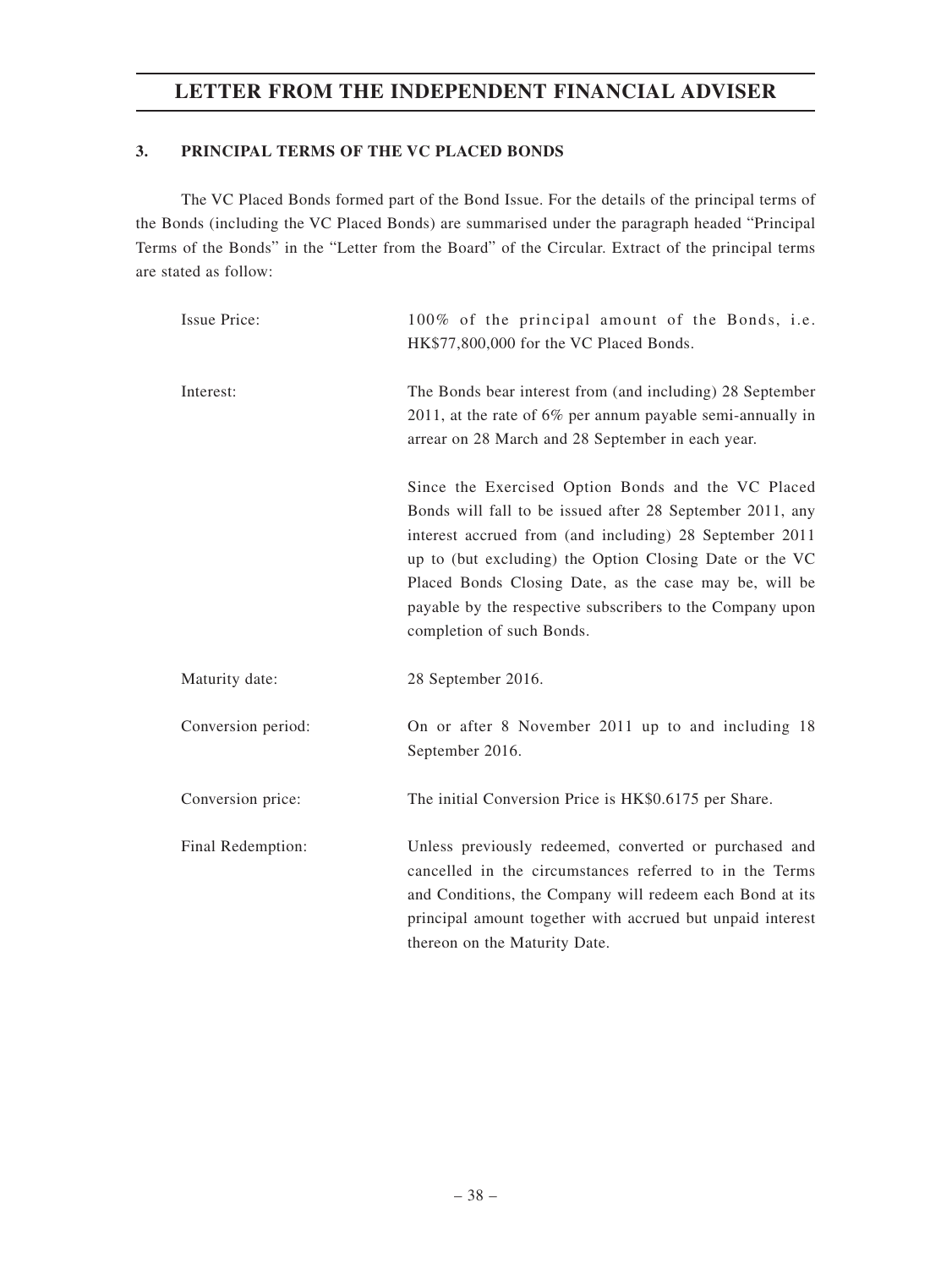#### **3.1 Conversion Price**

Set out below are charts showing the closing price and daily trading volume of the Shares on the Hong Kong Stock Exchange this year ended 21 September 2011 (the "**Review Period**"), being the Last Trading Day.



#### **Closing price per Share on the Hong Kong Stock Exchange**

Source: http://www.hkex.com.hk/



**Trading volume**

Source: http://www.hkex.com.hk/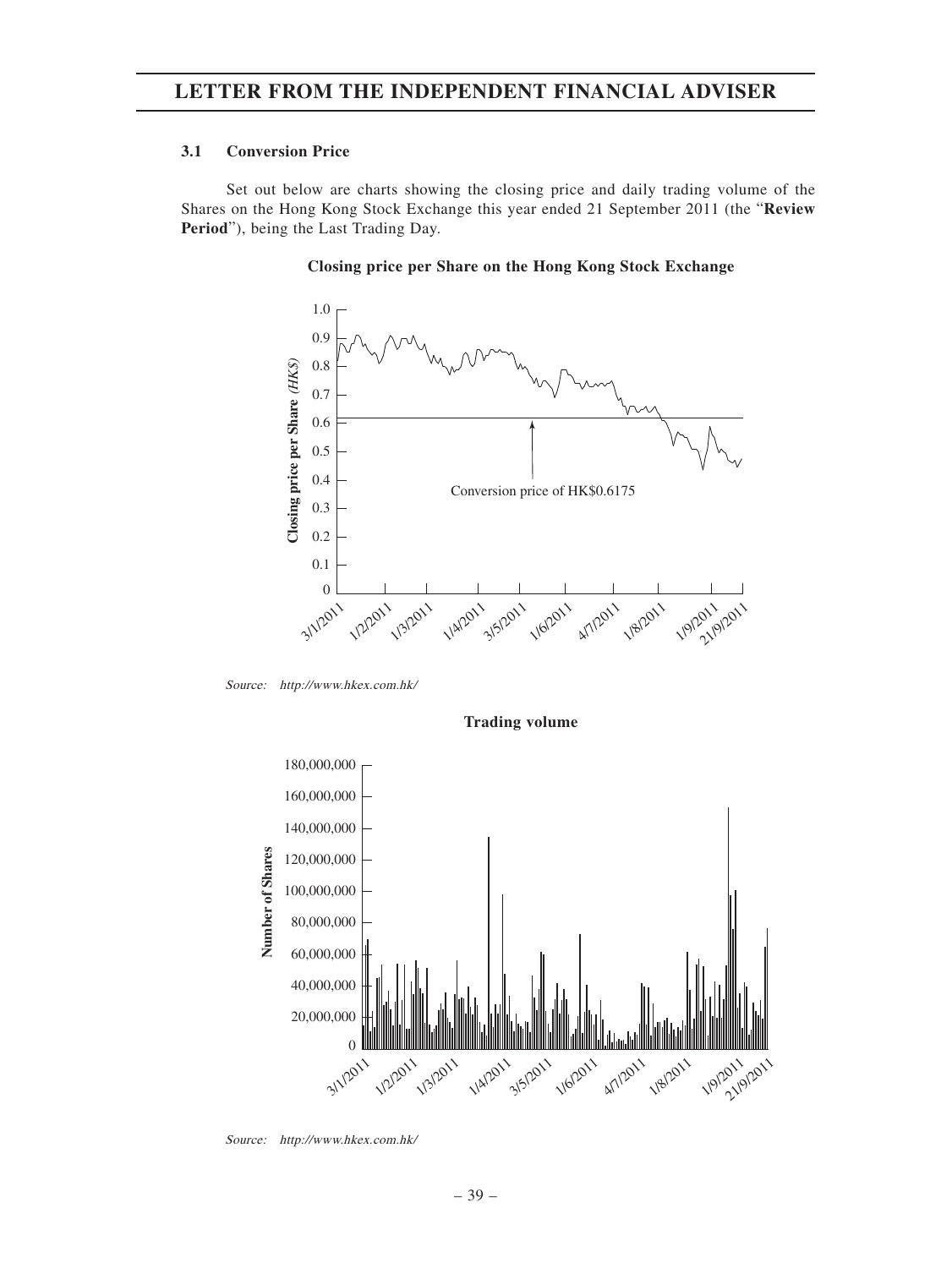The initial Conversion Price is HK\$0.6175 per Share, representing:

- (i) discounts of approximately 16.20% and 32.14% over average closing price of HK\$0.7369 and the highest closing price of HK\$0.91 per Share for the Review Period respectively.
- (ii) a premium of approximately 41.95% over the lowest closing price of HK\$0.435 per Share for the Review Period.
- (iii) a premium of approximately 30.27% over volume weighted average closing price of HK\$0.474 per Share for the last ten consecutive trading days up to and including the Last Trading Day.
- (iv) a premium of approximately 34.88% over the volume weighted average closing price of HK\$0.4578 per Share for the last five consecutive trading days up to and including the Last Trading Day.
- (v) a premium of 30.00% over the closing price of HK\$0.475 per Share as quoted on the Hong Kong Stock Exchange on the Last Trading Day.

The Conversion Price was determined after arm's length negotiations between the Company and the Lead Manager with reference to the closing price of the Shares quoted on the Hong Kong Stock Exchange on 21 September 2011.

Although the Conversion Price represents a discount of approximately 16.20% over the average closing price of HK\$0.7369 and a discount of approximately 32.14% over the highest closing price of HK\$0.91 per Share for the Review Period, there is no guarantee that the Share Price will go back to the level of early 2011 in the near future, especially when the Shares have been trading below the Conversion Price since 2 August 2011 under current market condition. Moreover, the Company is given the option at any time after 28 September 2014 and prior to the Maturity Date to redeem in whole, or in part, the Bonds provided that the Closing Price of the Shares for each of 20 consecutive Trading Days, the last of which occurs not more than five Trading Days prior to the date upon which notice of such redemption is published, was at least 130% of the prevailing Conversion Price. Therefore, once the Share Price is trading at above HK\$0.80 level for a period of time, the Company has the right to redeem the Bonds and as such, the Company's interest can be protected.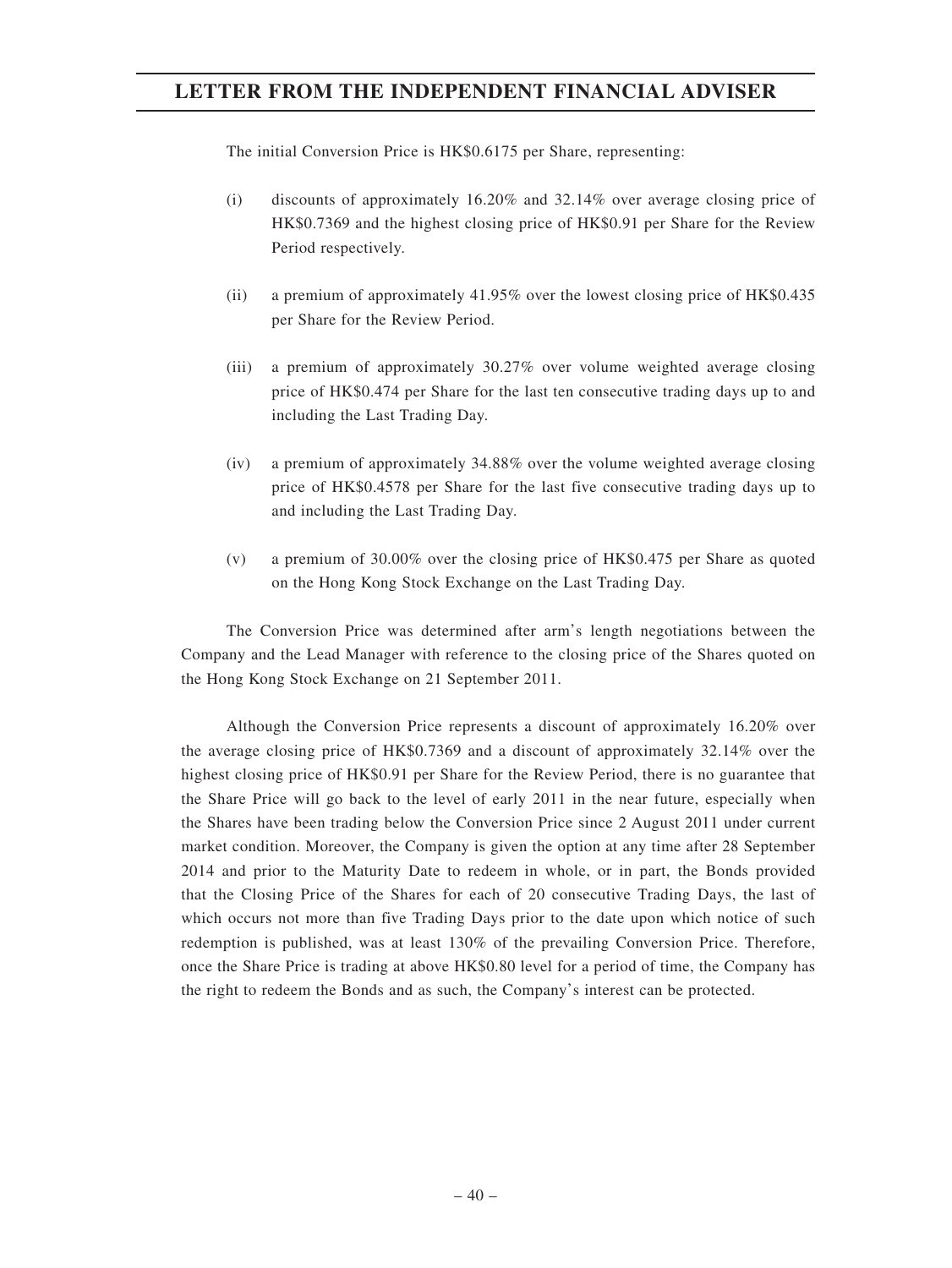To assess the fairness and reasonableness of the Conversion Price, we have also identified a number of Hong Kong listed companies ("**Comparable Companies**") which have issued convertible instruments during the two months ended the Last Trading Day.

**Premium/**

| Name of company (stock code)                              | Date of announcement | (discount) of<br>conversion price<br>to the closing<br>price as at<br>the last trading<br>day prior to<br>the release of the<br>announcement<br>% |
|-----------------------------------------------------------|----------------------|---------------------------------------------------------------------------------------------------------------------------------------------------|
| Hsin Chong Construction Group Ltd.<br>(404)               | 28 July 2011         | (2.50)                                                                                                                                            |
| Haier Electronics Group Co., Ltd.<br>(1169)               | 2 August 2011        | 9.97                                                                                                                                              |
| China Resources and Transportation<br>Group Limited (269) | 2 August 2011        | 8.10                                                                                                                                              |
| Birmingham International Holdings<br>Limited $(2309)$     | 2 August 2011        | (18.83)                                                                                                                                           |
| Eternite International Company<br>Limited $(8351)$        | 8 August 2011        | 11.10                                                                                                                                             |
| China Water Industry Group Limited<br>(1129)              | 18 August 2011       | (0.99)                                                                                                                                            |
| TLT Lottotainment Group Limited<br>(8022)                 | 23 August 2011       | (36.84)                                                                                                                                           |
| Netel Technology (Holdings) Limited<br>(8256)             | 25 August 2011       | 42.86                                                                                                                                             |
| EPI (Holdings) Limited (689)                              | 25 August 2011       | (6.25)                                                                                                                                            |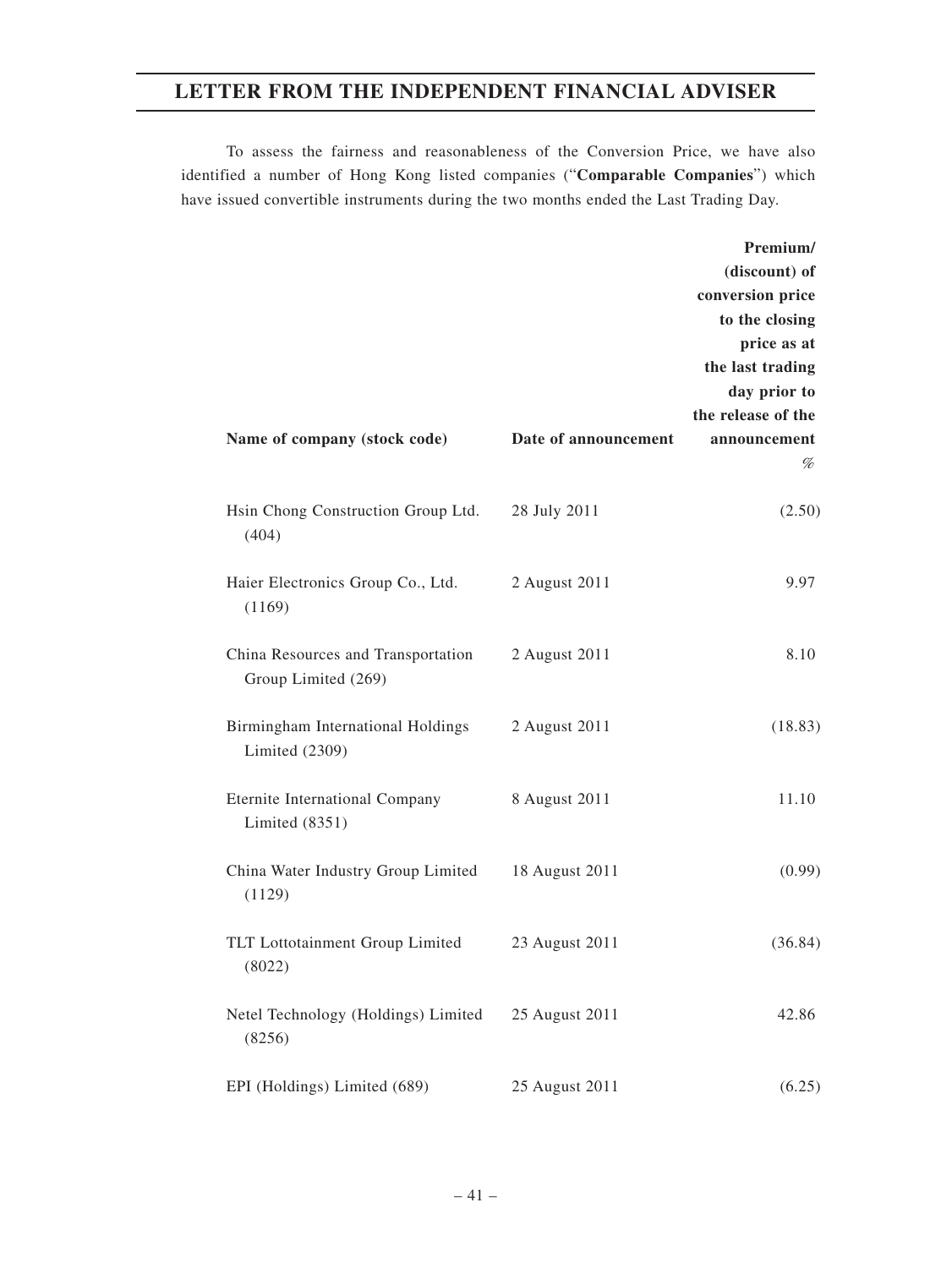|                                                  |                      | Premium/           |
|--------------------------------------------------|----------------------|--------------------|
|                                                  |                      | (discount) of      |
|                                                  |                      | conversion price   |
|                                                  |                      | to the closing     |
|                                                  |                      | price as at        |
|                                                  |                      | the last trading   |
|                                                  |                      | day prior to       |
|                                                  |                      | the release of the |
| Name of company (stock code)                     | Date of announcement | announcement       |
|                                                  |                      | %                  |
| CVM Minerals Limited (705)                       | 2 September 2011     | (12.30)            |
| Beijing Development (Hong Kong)<br>Limited (154) | 15 September 2011    | 1.65               |
| The Company                                      | 22 September 2011    | 30.00              |
|                                                  | Minimum              | (36.84)            |
|                                                  | Maximum              | 42.86              |

Source: http://www.hkex.com.hk/

The Conversion Price represented a premium of 30% over the Share price of the Last Trading Day which is within the range of a discount of about 37% and a premium of about 43% of conversion price to the last closing price prior to the release of the announcement of the Comparable Companies.

#### **3.2 Interest Rate Comparison**

The table below shows the interest rate of the convertible instruments issued by the Comparable Companies.

| Name of company (stock code)                | Date of announcement | interest rate |
|---------------------------------------------|----------------------|---------------|
|                                             |                      | $\%$ p.a.     |
| Hsin Chong Construction Group Ltd.<br>(404) | 28 July 2011         | $\Omega$      |
| Haier Electronics Group Co., Ltd.<br>(1169) | 2 August 2011        | 3             |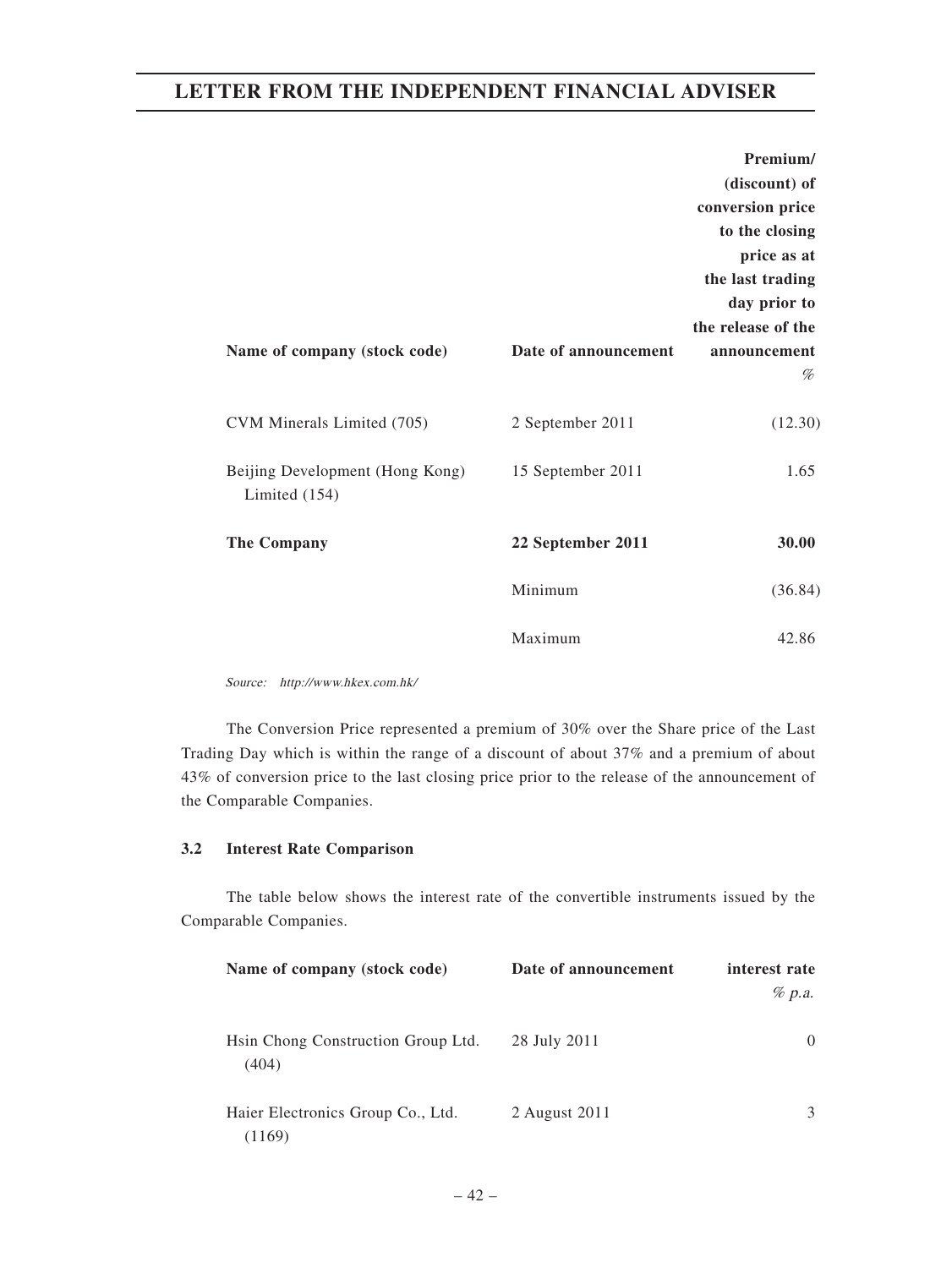| Name of company (stock code)                              | Date of announcement | interest rate<br>% p.a. |
|-----------------------------------------------------------|----------------------|-------------------------|
| China Resources and Transportation<br>Group Limited (269) | 2 August 2011        | 9                       |
| Birmingham International<br>Holdings Ltd (2309)           | 2 August 2011        | 5                       |
| Eternite International<br>Company Limited (8351)          | 8 August 2011        | $\overline{0}$          |
| China Water Industry Group Limited<br>(1129)              | 18 August 2011       | $\boldsymbol{0}$        |
| TLT Lottotainment Group Limited<br>(8022)                 | 23 August 2011       | 18                      |
| Netel Technology (Holdings) Limited<br>(8256)             | 25 August 2011       | $\overline{4}$          |
| EPI (Holdings) Limited (689)                              | 25 August 2011       | $\overline{0}$          |
| CVM Minerals Limited (705)                                | 2 September 2011     | 10                      |
| <b>Beijing Development</b><br>(Hong Kong) Limited (154)   | 15 September 2011    | 1                       |
| The Company                                               | 22 September 2011    | 6                       |
|                                                           | Minimum              | $\overline{0}$          |
|                                                           | Maximum              | 18                      |

The 6% interest rate of the VC Placed Bonds falls within the range of convertible instruments interest rates of 0% to 18% issued by the Comparable Companies.

Most importantly, the VC Placed Bonds share the same Conversion Price and interest rate as those of other Bonds (Underwritten Bonds, non VC Placed Bonds and Option Bonds) which are placed/to be placed to independent third parties. Therefore, the Directors are of the view that the Conversion Price and the interest rate are fair and reasonable as far as the Independent Shareholders are concerned.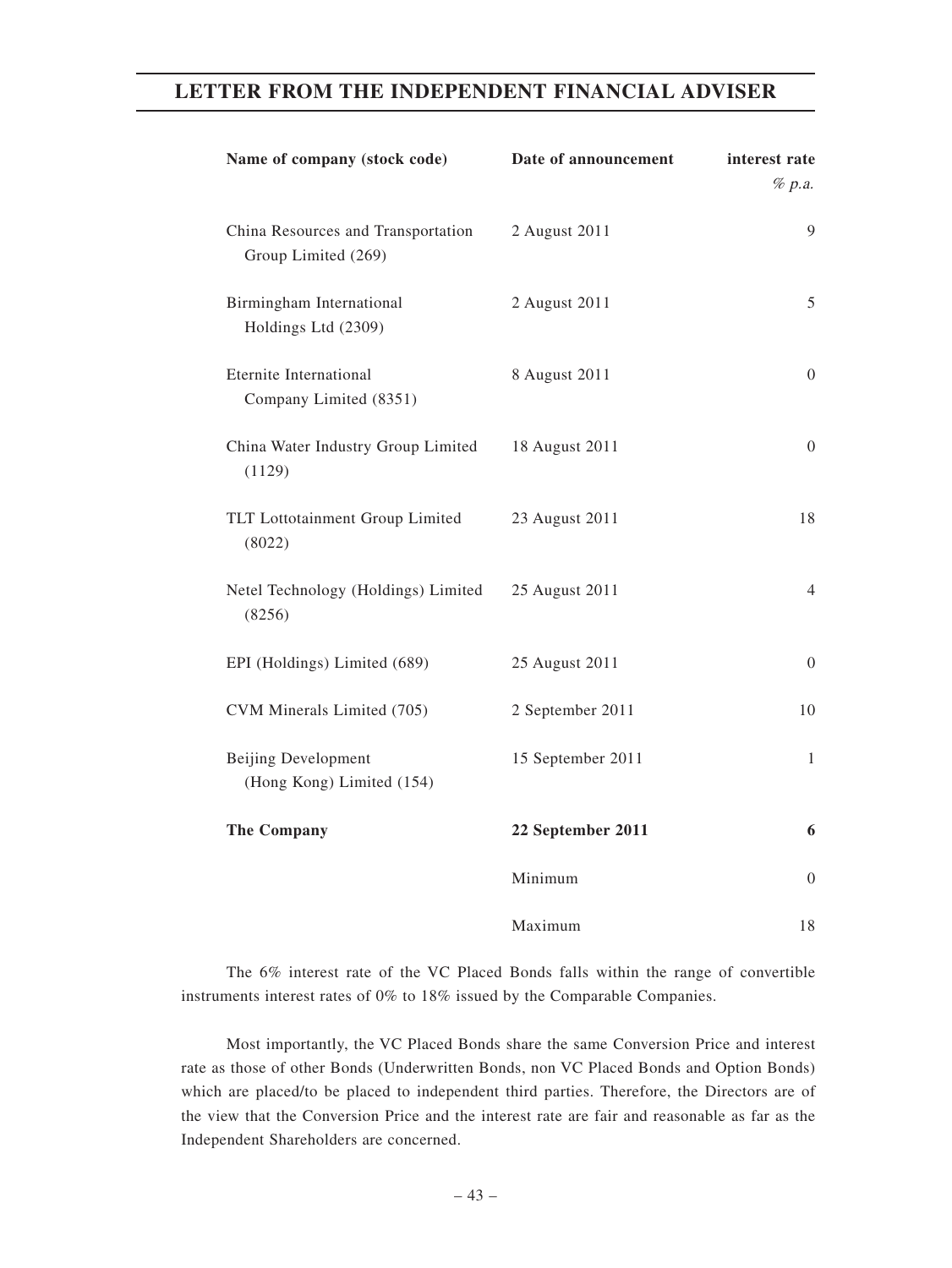## **4. POTENTIAL DILUTION TO THE SHAREHOLDINGS OF THE SHAREHOLDERS UPON FULL CONVERSION OF THE VC PLACED BONDS**

On 28 September 2011, the issuance of the Firm Bonds in the principal amount of HK\$816,900,000 by the Company has been completed. On 28 October 2011, the Lead Manager partially exercised the Option to subscribe for, and the Company shall, subject to the conditions precedent prescribed by the Subscription Agreement, issue, the Exercised Option Bonds in the principal amount of HK\$70,000,000. No further Option Bonds will be issued as the Option has lapsed after 28 October 2011 which is the 30th day following the Firm Bonds Closing Date.

The following table illustrates, respectively, (1) the shareholding structure assuming the Firm Bonds and Exercised Option Bonds are fully converted into New Shares at the initial Conversion Price of HK\$0.6175 each; (2) the shareholding structure assuming the Firm Bonds and Exercised Option Bonds are fully converted, and the VC Placed Bonds are fully issued and converted, into New Shares at the initial Conversion Price of HK\$0.6175 each.

| Shareholder                    |               | (1) Assuming the Firm Bonds<br>and Exercised Option Bonds<br>are fully converted into<br>New Shares at the initial<br><b>Conversion Price of</b><br>HK\$0.6175 each |               | (2) Assuming the Firm Bonds<br>and Exercised Option Bonds<br>are fully converted, and<br>the VC Placed Bonds<br>are fully issued and converted,<br>into New Shares at the initial<br><b>Conversion Price of</b><br>HK\$0.6175 each |
|--------------------------------|---------------|---------------------------------------------------------------------------------------------------------------------------------------------------------------------|---------------|------------------------------------------------------------------------------------------------------------------------------------------------------------------------------------------------------------------------------------|
|                                | No. of Shares | % of issued                                                                                                                                                         | No. of Shares | % of enlarged                                                                                                                                                                                                                      |
|                                |               | share capital of                                                                                                                                                    |               | share capital of                                                                                                                                                                                                                   |
|                                |               | the Company                                                                                                                                                         |               | the Company                                                                                                                                                                                                                        |
| VC and his associates (Note 1) | 1,198,805,635 | 13.05                                                                                                                                                               | 1,324,797,537 | 14.22                                                                                                                                                                                                                              |
| Ameriprise Financial Inc       |               |                                                                                                                                                                     |               |                                                                                                                                                                                                                                    |
| (Note 2)                       | 696,817,050   | 7.58                                                                                                                                                                | 696,817,050   | 7.48                                                                                                                                                                                                                               |
| Capital Research and           |               |                                                                                                                                                                     |               |                                                                                                                                                                                                                                    |
| Management Company             |               |                                                                                                                                                                     |               |                                                                                                                                                                                                                                    |
| (Note 3)                       | 545,429,500   | 5.94                                                                                                                                                                | 545,429,500   | 5.86                                                                                                                                                                                                                               |
| Public                         | 5,311,672,815 | 57.80                                                                                                                                                               | 5,311,672,815 | 57.02                                                                                                                                                                                                                              |
| <b>Bondholders</b>             | 1,436,275,302 | 15.63                                                                                                                                                               | 1,436,275,302 | 15.42                                                                                                                                                                                                                              |
|                                | 9,189,000,302 | 100.00                                                                                                                                                              | 9,314,992,204 | 100.00                                                                                                                                                                                                                             |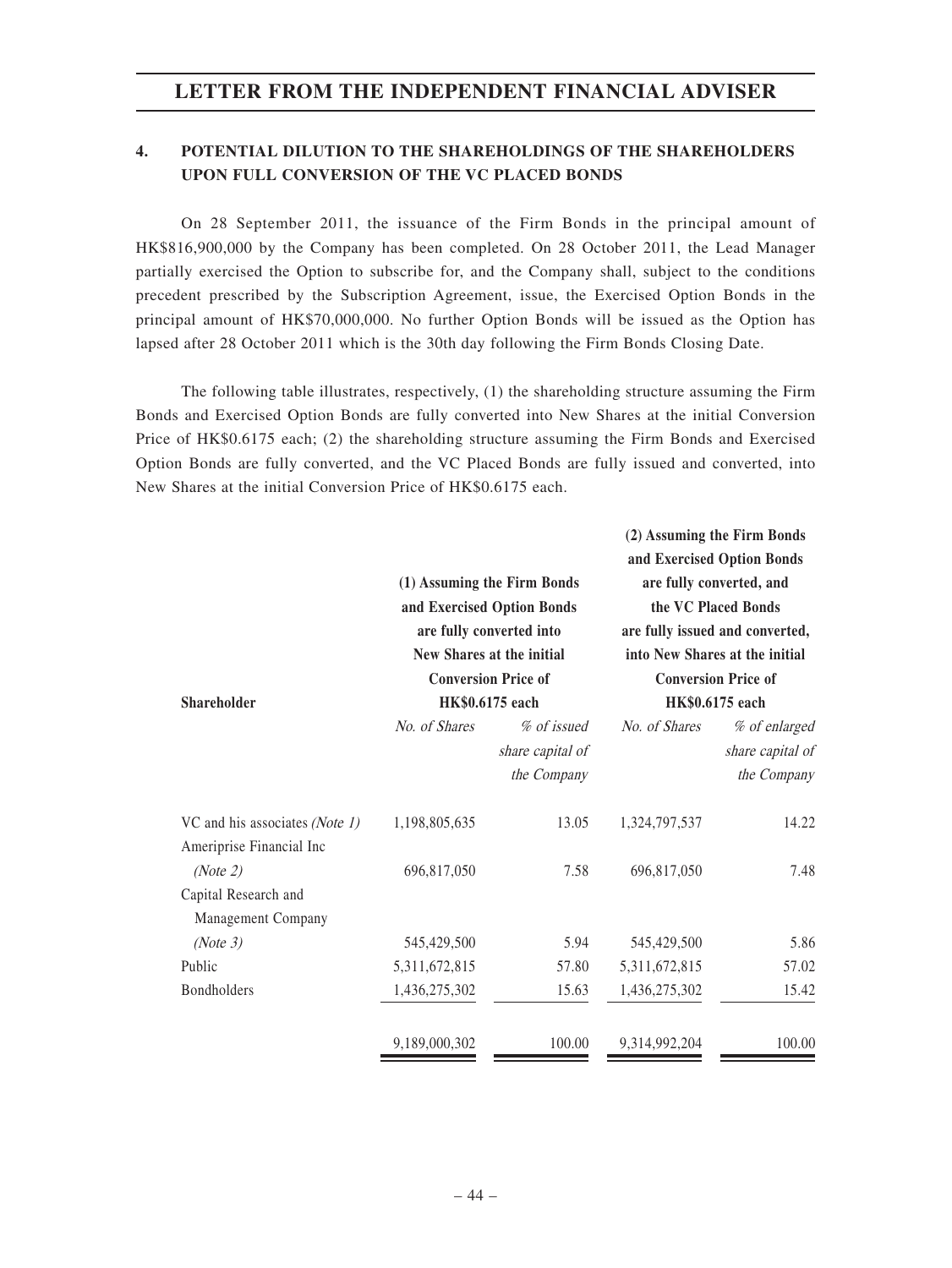#### Assumptions:

- (a) there will be no other change to the share capital of the Company from the Latest Practicable Date until the completion of the conversion of the Firm Bonds, the Exercised Option Bonds and the VC Placed Bonds in full, save for the issue of the New Shares as a result of the conversion of the Firm Bonds, the Exercised Option Bonds or the VC Placed Bonds (as the case may be); and
- (b) the Bondholders do not and will not hold any Shares other than the New Shares as a result of the conversion of the Firm Bonds, the Exercised Option Bonds or the VC Placed Bonds (as the case may be).

#### Notes:

- 1. VC is taken to be interested in 1,098,000,000 Shares held by Keen Start Limited and 100,805,635 Shares held by Kingly Profits Corporation. As at the Latest Practicable Date, each of Keen Start Limited and Kingly Profits Corporation is wholly owned by Smart Ease Corporation, which in turn, is wholly owned by VC.
- 2. Amongst the total of 696,817,050 Shares held by Ameriprise Financial Inc, 37,154,050 Shares were held by its wholly owned subsidiary, Columbia Management Investment Advisers, LLC and 659,663,000 Shares held by Columbia Wanger Asset Management LLC, which in turn is wholly owned by Columbia Management Investment Advisers, LLC.
- 3. The interest in these Shares was attributable on account of holding through corporations that are wholly owned by The Capital Group Companies, Inc, the owner of the entire shares of Capital Research and Management Company.

If we assume all the Bondholders exercise their right to convert the Bonds into the Shares, upon full conversion of the VC Placed Bonds, the shareholding of the Public Shareholders will be diluted slightly from 57.80% to 57.02%. Therefore, the dilution impact of full conversion of the VC Place Bonds on the Public shareholdings is considered minimal.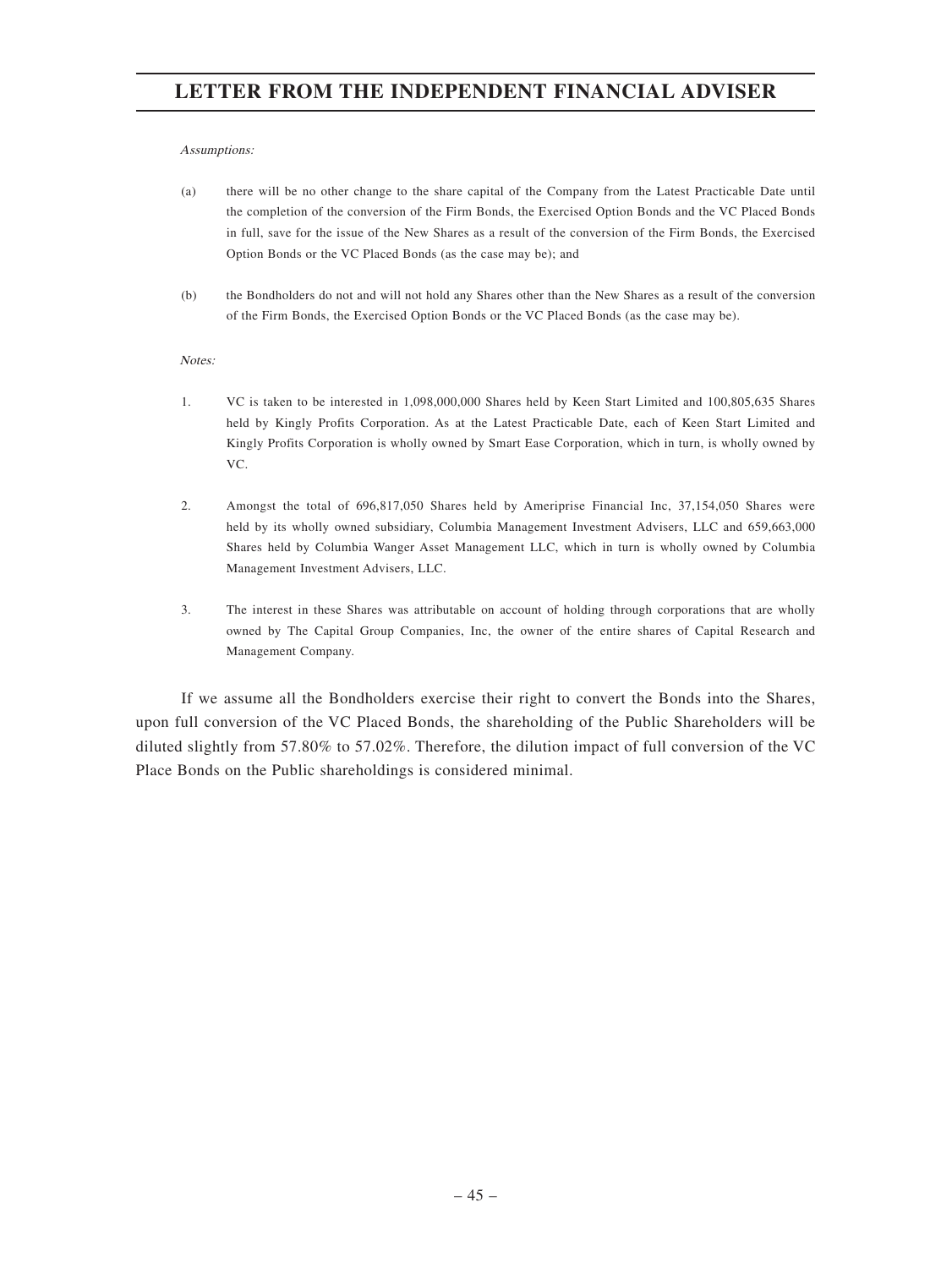#### **5. FINANCIAL IMPACT OF THE VC PLACED BONDS**

#### **5.1 Net assets**

The issuance the VC Placed Bonds will result in increase in non-current liability and cash. Since the amount involved in the VC Placed Bonds is only about HK\$77.8 million which represents only 1.9% of the Group's net asset of HK\$4,093 million as at 30 June 2011, it is expected that the issue of the VC Placed Bonds will not have any material impact on the Group's net asset value.

#### **5.2 Liquidity**

The issue of the VC Placed Bonds will, among other impact, increase the Company's non-current liability and cash, a current asset. Since the VC Placed Bonds is expected to have no material effect on current liabilities, its issue is expected to improve the Group's liquidity.

#### **5.3 Gearing**

The Company shall issue the VC Placed Bonds which is expected to result in an increase in debt by the principal amount of the VC Placed Bonds. At the same time, the Company's total assets is expected to increase by the amount of net proceeds of the VC Placed Bonds, an amount which is smaller than the principal amount of the VC Placed Bonds. Accordingly, the issue of the VC Placed Bonds is expected to slightly increase the Company's gearing ratio.

#### **5.4 Earnings**

The annual interest expense of about HK\$4.67 million will be incurred on the VC Placed Bonds, which only represents approximately 0.72% of the net profit of the Group for the financial year ended 31 December 2010.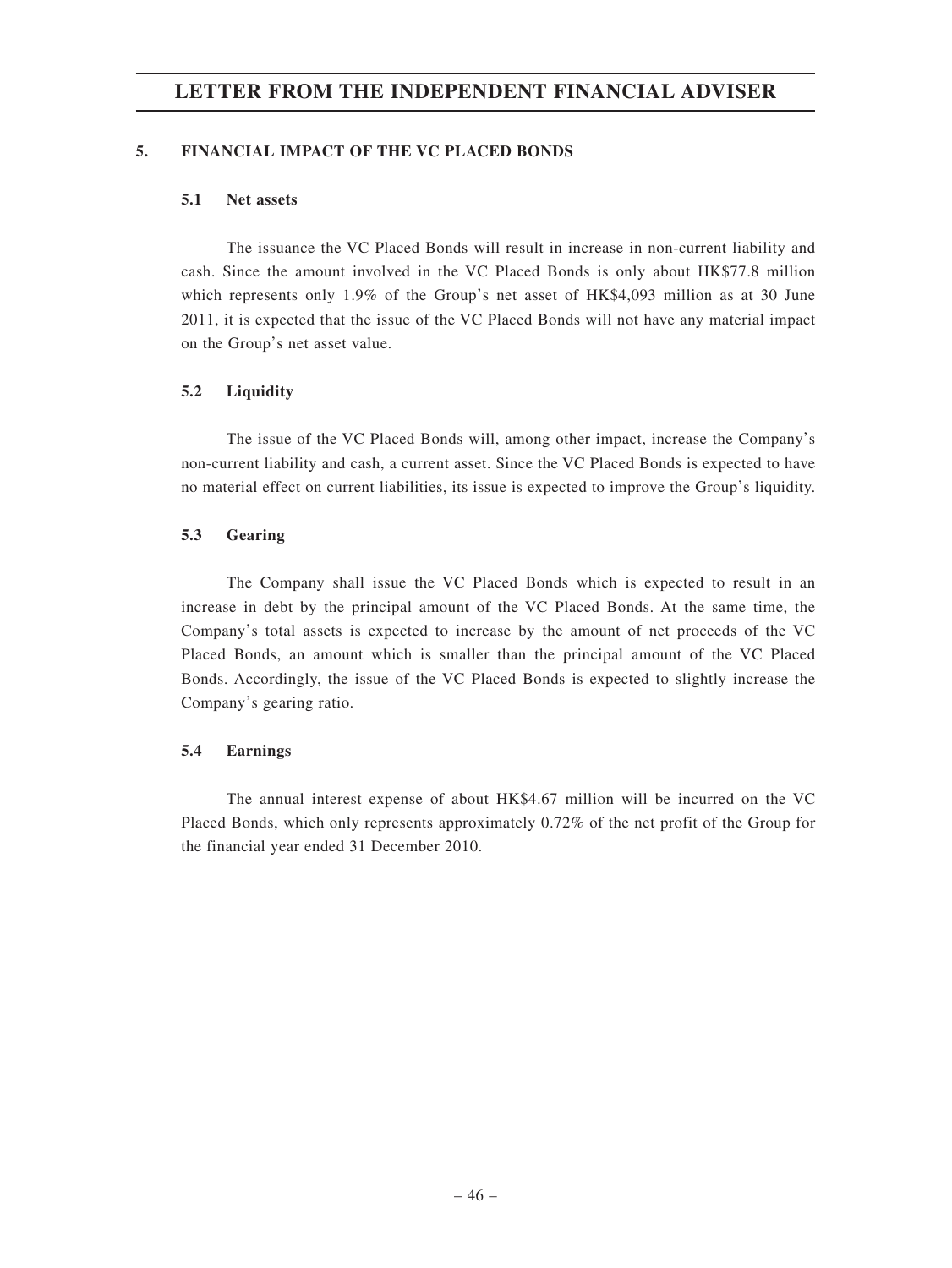#### **OPINION ON THE VC PLACED BONDS**

Having taken into consideration the above principal factors and reasons, in particular:

- (1) the Group's turnover and profit are on an upward trend notwithstanding the financial tsunami which struck the world in 2008. The Directors are confident that the China lottery market will again demonstrate its resilient nature amidst recent concerns about a global financial downturn. The Directors believe its business development will continue to excel. They plan to extend the Group's business coverage to major lottery provinces as well as engage in strategic acquisitions/co-operation to expand its China electronic lottery market share as and when opportunities arise. The issuance of VC Placed Bonds will further improve the Group's capital strength and place the Group in a more advantageous position when these opportunities arise;
- (2) the Conversion Price and the interest rate of the VC Placed Bonds fall within the range of those of the convertible instruments issued by the Comparable Companies;
- (3) the VC Placed Bonds formed part of the Bond Issue of which more than 90% was issued to independent third parties. Therefore, the principal terms (including Conversion Price and interest rate) of the VC Placed Bonds are the same as those of the Bond Issue to the independent third parties;
- (4) the dilution impact upon full conversion of the VC Place Bonds on the Public shareholdings is about 1%, therefore, it is considered minimal; and
- (5) the size of the VC Placed Bonds is relatively small as compared with the Group's net asset value as at 30 June 2011 (less than 2%), so the financial impact of the VC Placed Bonds on the Group is insignificant.

We are of the view that the terms of the VC Placed Bonds are on normal commercial terms and are fair and reasonable and in the interests of the Company and the Shareholders as a whole. Accordingly, we would recommend the Independent Shareholders, as well as the Independent Board Committee to advise the Independent Shareholders, to vote in favour of the proposed resolution to approve the issuance of the VC Placed Bonds at the upcoming SGM.

> Yours faithfully, For and on behalf of **Ample Capital Limited**

**Jenny Chan H. W. Tang** President President Investment Banking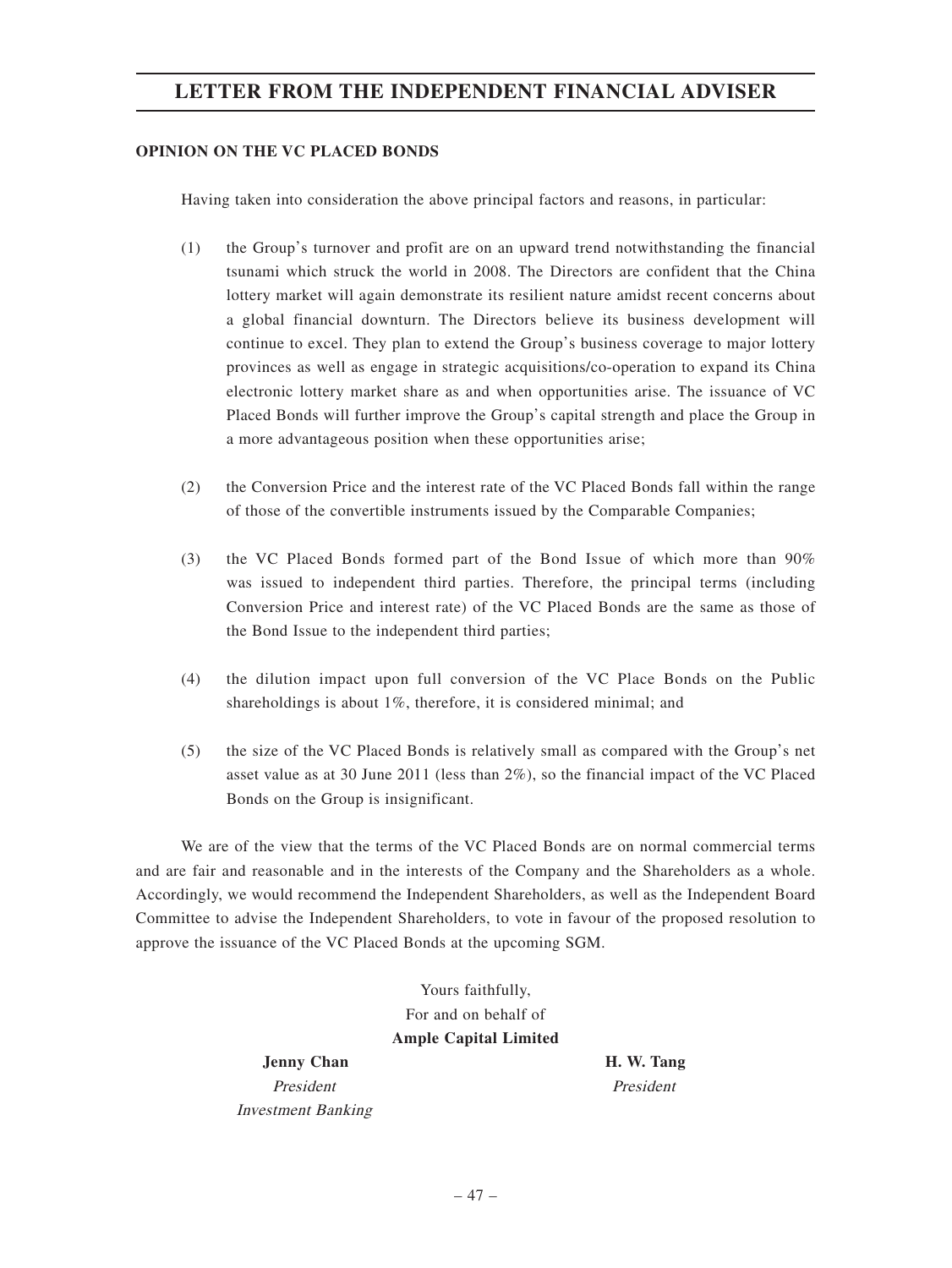#### **1. RESPONSIBILITY STATEMENT**

This circular, for which the Directors collectively and individually accept full responsibility, includes particulars given in compliance with the Listing Rules for the purpose of giving information with regard to the Company. The Directors, having made all reasonable enquiries, confirm that to the best of their knowledge and belief the information contained in this circular is accurate and complete in all material respects and not misleading or deceptive, and there are no other matters the omission of which would make any statement herein or this circular misleading.

#### **2. DISCLOSURE OF INTERESTS**

#### **Directors and chief executive**

As at the Latest Practicable Date, the interests and short positions of the Directors and chief executive of the Company in the shares, underlying shares and debentures of the Company and its associated corporation(s) (within the meaning of Part XV of the SFO) which were required to be notified to the Company and the Hong Kong Stock Exchange pursuant to the provisions of Divisions 7 and 8 of Part XV of the SFO (including interests and short positions which they were taken or deemed to have under such provisions of the SFO) or were required, pursuant to section 352 of the SFO, to be entered in the register referred to therein or were required, pursuant to the Model Code for Securities Transactions by Directors of Listed Issuers of the Listing Rules, to be notified to the Company and the Hong Kong Stock Exchange were as follows:

#### **Long position in the Shares and underlying Shares**

|                 |                        |                    | Approximate      |
|-----------------|------------------------|--------------------|------------------|
|                 |                        |                    | percentage of    |
|                 |                        |                    | existing issued  |
| Name of         | Nature of              | Number of          | share capital of |
| <b>Director</b> | interest               | <b>Shares held</b> | the Company      |
| Chan How Chung, | Interest of controlled | 1,198,805,635      | 15.46%           |
| Victor          | corporation            | (Note)             |                  |

Note: Mr. Chan How Chung, Victor is taken to be interested in 1,098,000,000 Shares held by Keen Start Limited and 100,805,635 Shares held by Kingly Profits Corporation. As at the Latest Practicable Date, each of Keen Start Limited and Kingly Profits Corporation is wholly owned by Smart Ease Corporation, which in turn, is wholly owned by Mr. Chan How Chung, Victor. Kingly Profits Corporation agreed to purchase the VC Placed Bonds at the Conversion Price in accordance with the terms of the Subscription Agreement. Accordingly, Mr. Chan through Kingly Profits Corporation, is also deemed to be interested in 125,991,902 underlying Shares to be derived from the VC Placed Bonds, which represents approximately 1.63% of the Company's existing issued share capital.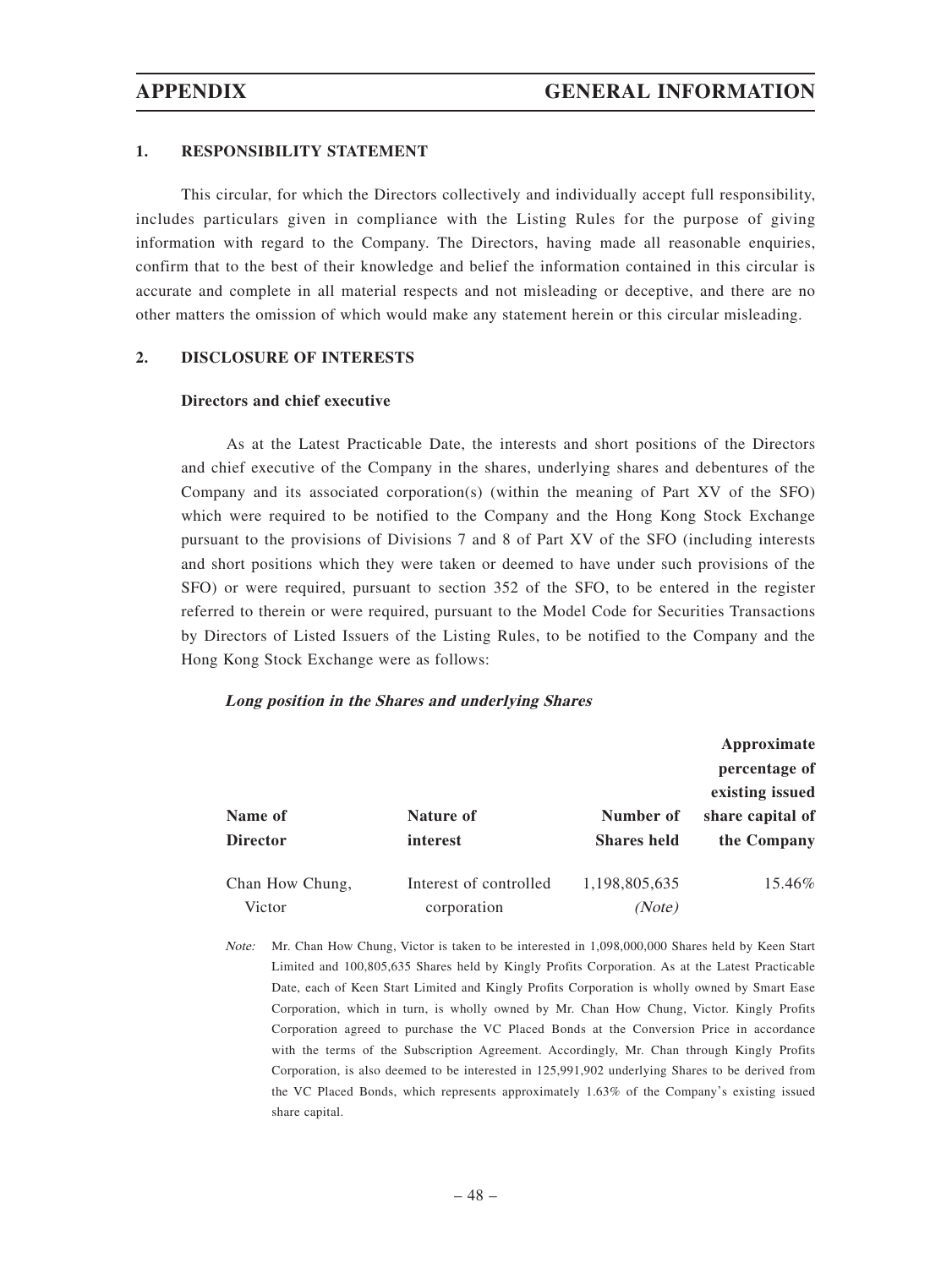Save as disclosed above, as at the Latest Practicable Date, none of the Directors or chief executive of the Company had an interest or short position in any shares, underlying shares or debentures of the Company or any associated corporation (within the meaning of Part XV of the SFO) which were required to be notified to the Company and the Hong Kong Stock Exchange pursuant to the provisions of Divisions 7 and 8 of Part XV of the SFO (including interests or short positions which they were taken or deemed to have under such provisions of the SFO) or were required, pursuant to section 352 of the SFO, to be entered in the register referred to therein or were required, pursuant to the Model Code for Securities Transactions by Directors of Listed Issuers of the Listing Rules, to be notified to the Company and the Hong Kong Stock Exchange.

#### **Substantial shareholders**

#### **Interest in the Company**

So far as is known to the Directors, as at the Latest Practicable Date, the persons (other than a Director or chief executive of the Company) who had an interest or short position in the shares and underlying shares of the Company which would fall to be disclosed to the Company under the provisions of Division 2 and 3 of Part XV of the SFO, or who were, directly or indirectly, interested in 5 per cent or more of the nominal value of any class of share capital carrying rights to vote in all circumstances at general meetings of any member of the Group or substantial shareholders as recorded in the register required to be kept by the Company under Section 336 of the SFO, were as follow:

|                                               |                                       |                          | Approximate<br>percentage of<br>existing issued |
|-----------------------------------------------|---------------------------------------|--------------------------|-------------------------------------------------|
| Name of<br><b>Shareholders</b>                | Nature of<br>interest                 | Number of<br>shares held | share capital of<br>the Company                 |
| Keen Start Limited                            | Beneficial owner                      | 1,098,000,000<br>(Note)  | 14.16%                                          |
| Ameriprise Financial Inc                      | Interest of controlled<br>corporation | 696,817,050              | $8.99\%$                                        |
| Capital Research and<br>Management<br>Company | Investment manager                    | 545,429,500              | 7.04%                                           |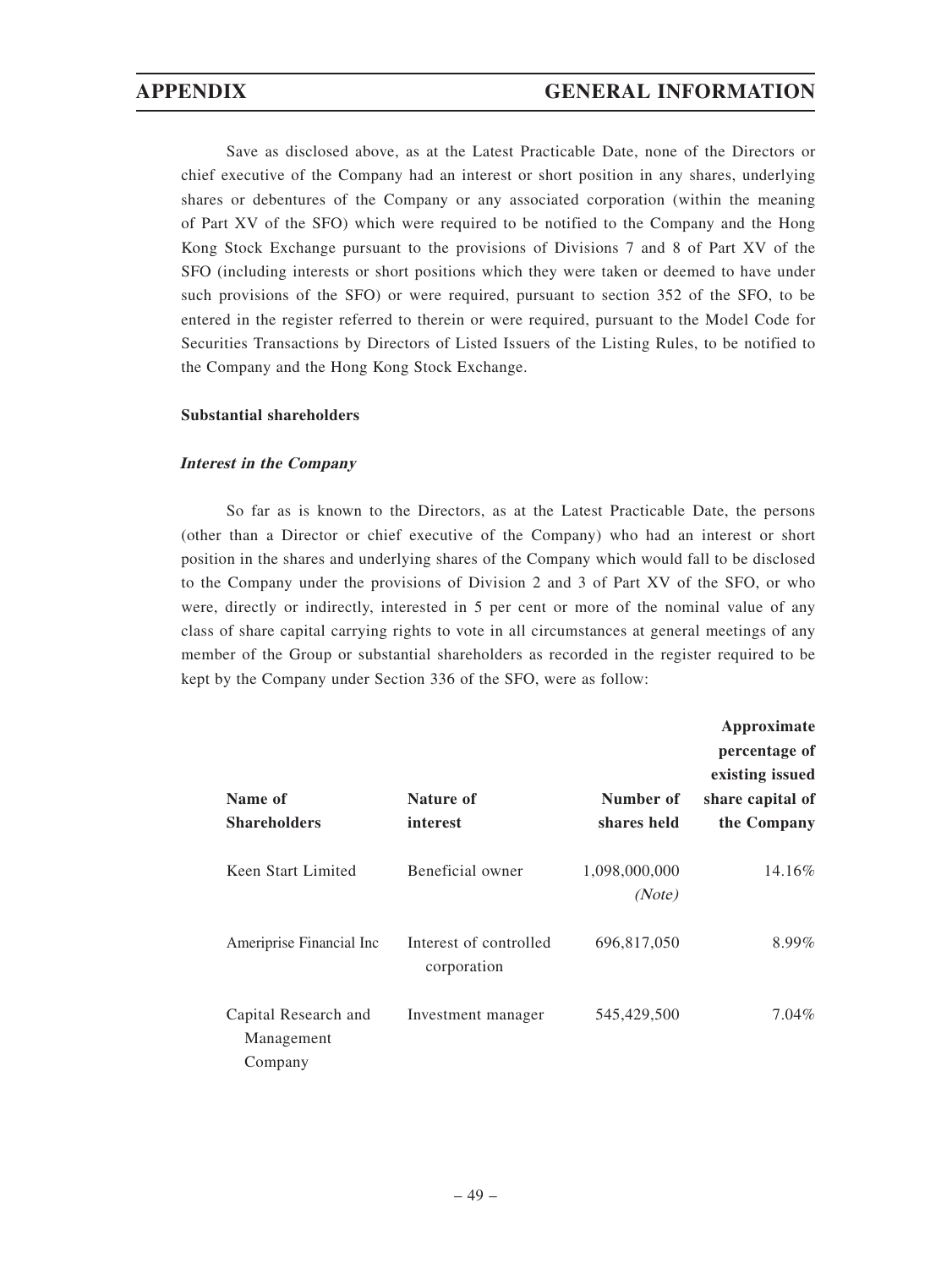Note: These Shares were held by Keen Start Limited as beneficial owner. Keen Start Limited is wholly owned by Smart Ease Corporation, which in turn, is wholly owned by Mr. Chan How Chung, Victor. The interest disclosed herein was the same as the interest of Mr. Chan How Chung, Victor as disclosed in the section under "Disclosure of Interests – Directors and chief executive" in this Appendix.

Save as disclosed above, as at the Latest Practicable Date, the Directors and the chief executive of the Company were not aware of any other person (other than a Director or chief executive of the Company) who had an interest or short position in the Shares and underlying Shares of the Company which would fall to be disclosed to the Company under the provisions of Divisions 2 and 3 of Part XV of the SFO, or who was, directly or indirectly, interested in 5% or more of the nominal value of any class of share capital carrying rights to vote in all circumstances at general meeting of any other member of the Group or were recorded in the register required to be kept by the Company under Section 336 of SFO.

#### **3. DIRECTORS' SERVICE CONTRACTS**

As at the Latest Practicable Date, none of the Directors had any existing or proposed service contracts with the Company or any of its subsidiaries other than contracts expiring or determinable by the Group within one year without payment of compensation (other than statutory compensation).

#### **4. EXPERT AND CONSENT**

The following is the qualification of the expert who has given opinion or advice which is contained in this circular:

| <b>Name</b>           | <b>Oualification</b>                                                                                                    |
|-----------------------|-------------------------------------------------------------------------------------------------------------------------|
| Ample Capital Limited | a licensed corporation to carry out Types 4 (advising on<br>securities), 6 (advising on corporate finance) and 9 (asset |
|                       | management) regulated activities under the SFO                                                                          |

Ample Capital Limited has given and has not withdrawn its written consent to the issue of this circular with the inclusion herein of its letter of advice and references to its name and logo, in the form and context in which they respectively appear.

As at the Latest Practicable Date, Ample Capital Limited did not have any shareholding in any member of the Group or any right (whether legally enforceable or not) to subscribe for or to nominate persons to subscribe for securities in any member of the Group.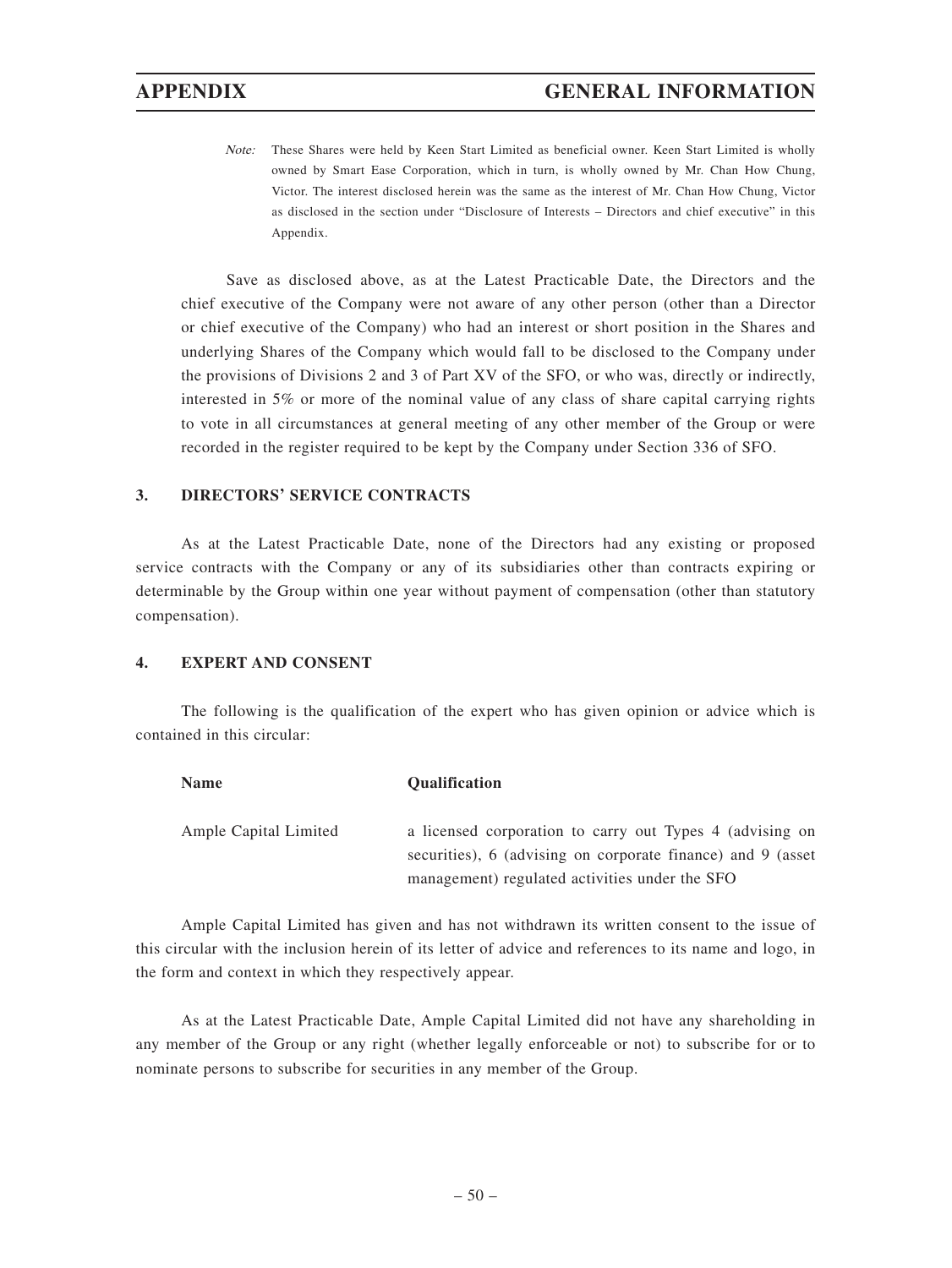## **5. DIRECTORS' AND EXPERT'S INTEREST IN ASSETS, CONTRACTS OR ARRANGEMENT**

As at the Latest Practicable Date, none of the Directors and Ample Capital Limited had, or have, any direct or indirect interest in any assets which had been or are proposed to be acquired, disposed of by or leased to, any member of the Group since 31 December 2010, the date to which the latest published audited financial statements of the Company were made up. None of the Directors and Ample Capital Limited is materially interested in any contract or arrangement subsisting at the Latest Practicable Date which is significant in relation to the business of the Group.

#### **6. COMPETING INTERESTS**

Pursuant to Rule 8.10(2) of the Listing Rules, details of the interests held by the Directors in businesses that are considered to compete or is likely to compete, either directly or indirectly, with the business of the Group, is disclosed as follows:

| Name of company                    | <b>Competing business</b> |
|------------------------------------|---------------------------|
| RPI Finance Limited ("RPI")        | Money lending             |
| D & M Finance Limited (" $D\&M$ ") | Money lending             |
| TKR Finance Limited ("TKRF")       | Money lending             |

Mr. Chan How Chung, Victor is a director and deemed to be the substantial shareholder of RPI and TKRF. He is a director of D&M. The terms and conditions of the financing loans of each of RPI, D&M and TKRF are market driven and agreed at arm's length between the borrowers and the financiers. When making decisions on the above competing business, the relevant director, in the performance of his duty as a director of the Company, has acted and will continue to act in the best commercial interest of the Group.

### **7. MATERIAL ADVERSE CHANGE**

As at the Latest Practicable Date, the Directors are not aware of any material adverse change in the financial or trading position of the Group since 31 December 2010, the date to which the latest published audited financial statements of the Group were made up.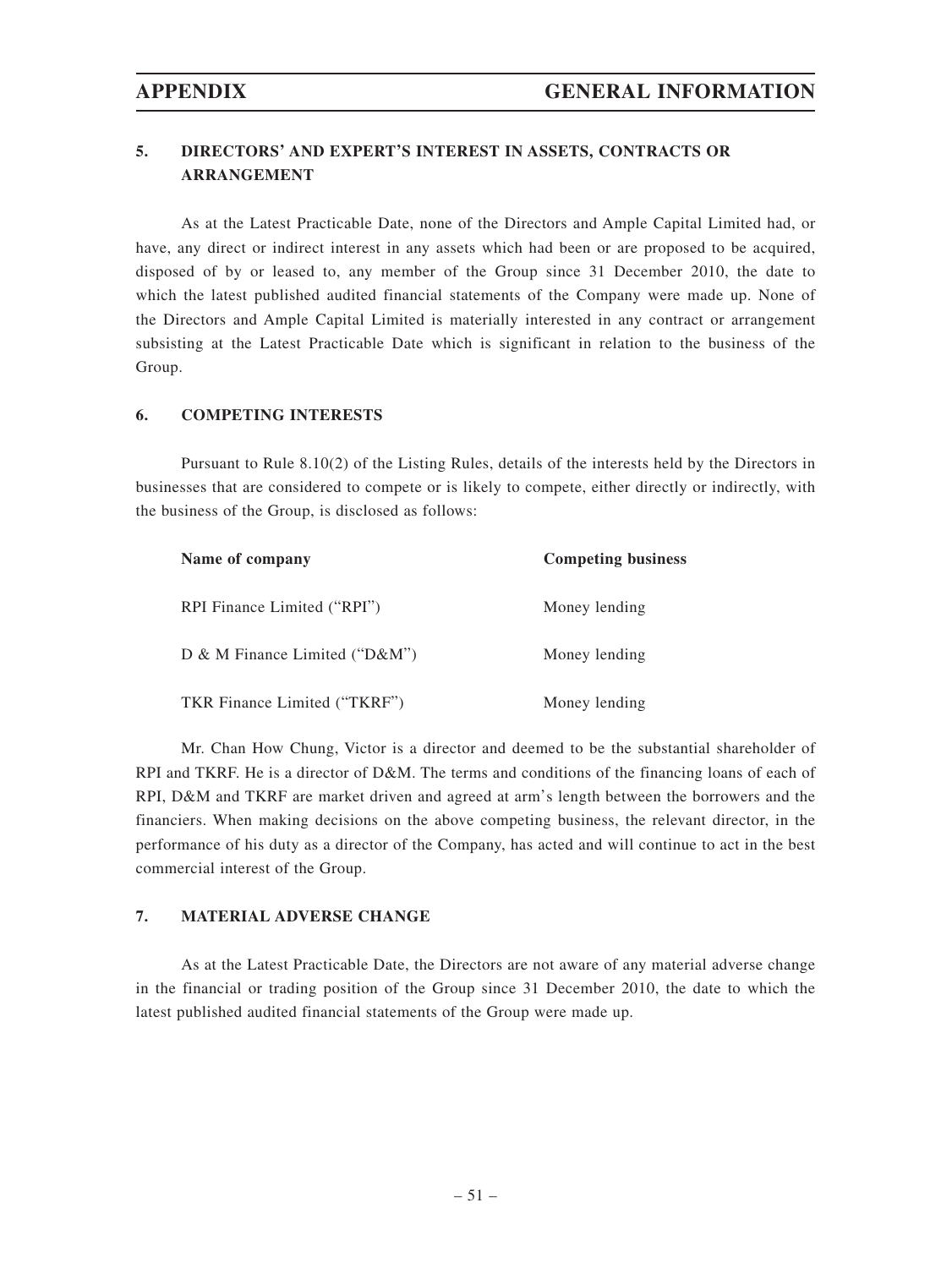#### **8. MISCELLANEOUS**

- (i) The company secretary of the Company is Ms. Ng Yuen Yee, who is an associate member of The Hong Kong Institute of Charted Secretaries.
- (ii) The registered office of the Company is located at Canon's Court, 22 Victoria Street, Hamilton HM12, Bermuda. The principal place of business of the Company is located at Suite 2601, 26/F., Sino Plaza, 255-257 Gloucester Road, Causeway Bay, Hong Kong.
- (iii) The Hong Kong branch share registrar and transfer office of the Company is Tricor Standard Limited at 26/F., Tesbury Centre, 28 Queen's Road East, Wanchai, Hong Kong.
- (iv) The English text of this circular shall prevail over the Chinese text in case of inconsistency.

#### **9. DOCUMENTS AVAILABLE FOR INSPECTION**

Copies of the following documents will be available for inspection at the principal place of business of the Company in Hong Kong, Suite 2601, 26/F., Sino Plaza, 255-257 Gloucester Road, Causeway Bay, Hong Kong during normal business hours on any business day from the date of this circular up to and including the date of the SGM:

- (i) the Subscription Agreement;
- (ii) the written consent from Ample Capital Limited as referred to in section 4 headed "Expert and Consent" in this appendix;
- (iii) the letter from the Independent Board Committee, the text of which is set out on page 32 in this circular;
- (iv) the letter of advice from Ample Capital Limited to the Independent Board Committee and the Independent Shareholders, the text of which is set out on pages 33 to 47 in this circular; and
- (v) this circular.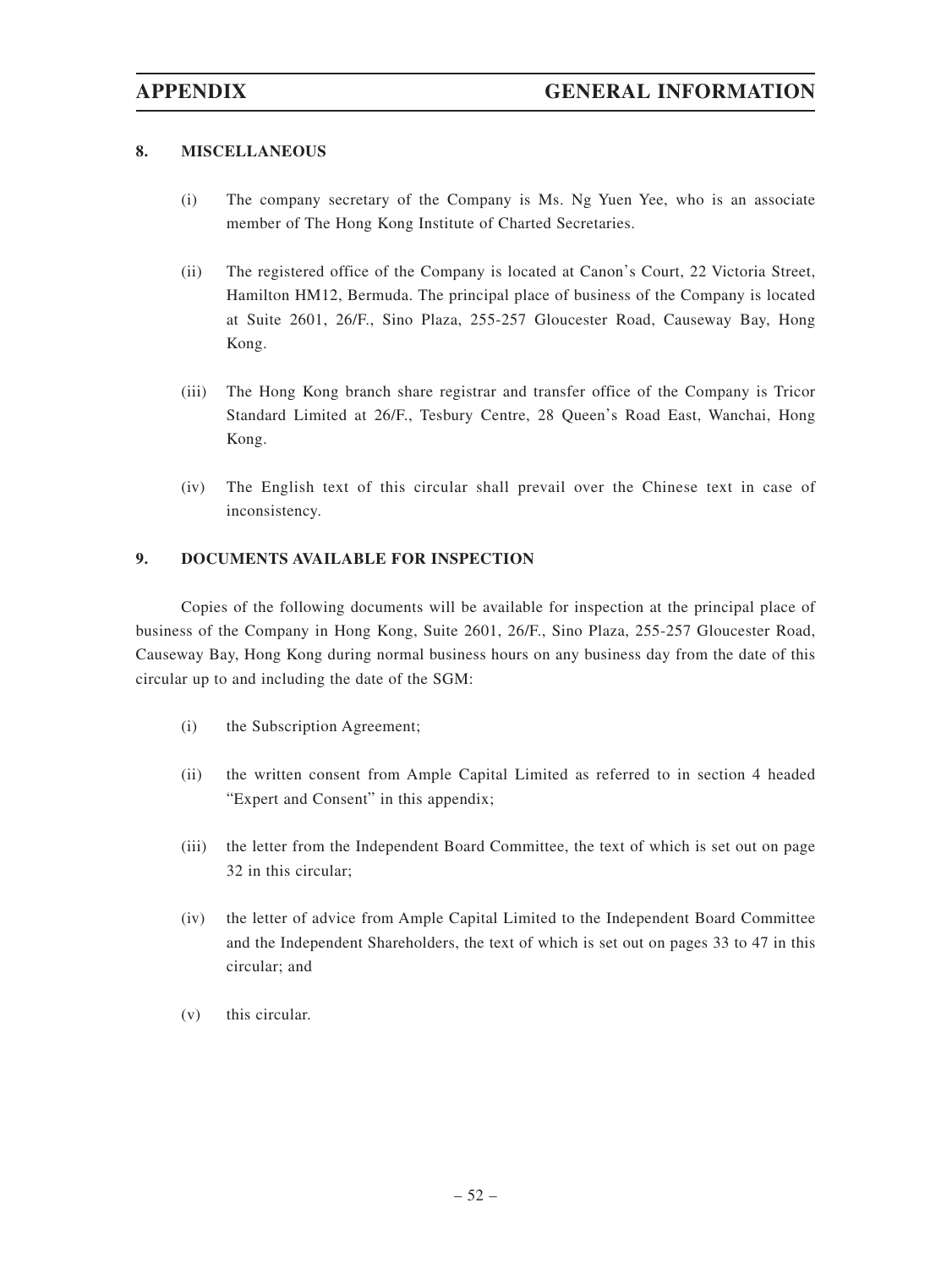# **REXLot Holdings Limited** 御泰中彩控股有限公司

(Incorporated in Bermuda with limited liability) **(Stock code: 555)**

**NOTICE IS HEREBY GIVEN** that a special general meeting of REXLot Holdings Limited (the "**Company**") will be held on Tuesday, 22 November 2011 at 4:30 p.m. at Suite 2601, 26/F, Sino Plaza, 255-257 Gloucester Road, Causeway Bay, Hong Kong for the purposes of considering, and if thought fit, passing, with or without modification, the following resolution as an ordinary resolution of the Company:

# **ORDINARY RESOLUTION**

### "**THAT:**

- (a) the terms of the subscription agreement dated 21 September 2011 (the "**Subscription Agreement**") entered into between the Company as Issuer and Daiwa Capital Markets Hong Kong Limited as Lead Manager (details relating to the Subscription Agreement are set out in the circular of the Company dated 5 November 2011 and a copy of the Subscription Agreement marked "A" has been produced to the SGM and initialled by the chairman of the SGM for the purpose of identification), to the extent that they are related to the VC Placed Bonds (as defined below), be and are hereby approved, confirmed and ratified;
- (b) the creation and issue by the Company, pursuant to the Subscription Agreement, of the principal amount of HK\$77,800,000 of its 6% convertible bonds due 2016 (the "**VC Placed Bonds**") to Kingly Profits Corporation, be and are hereby approved;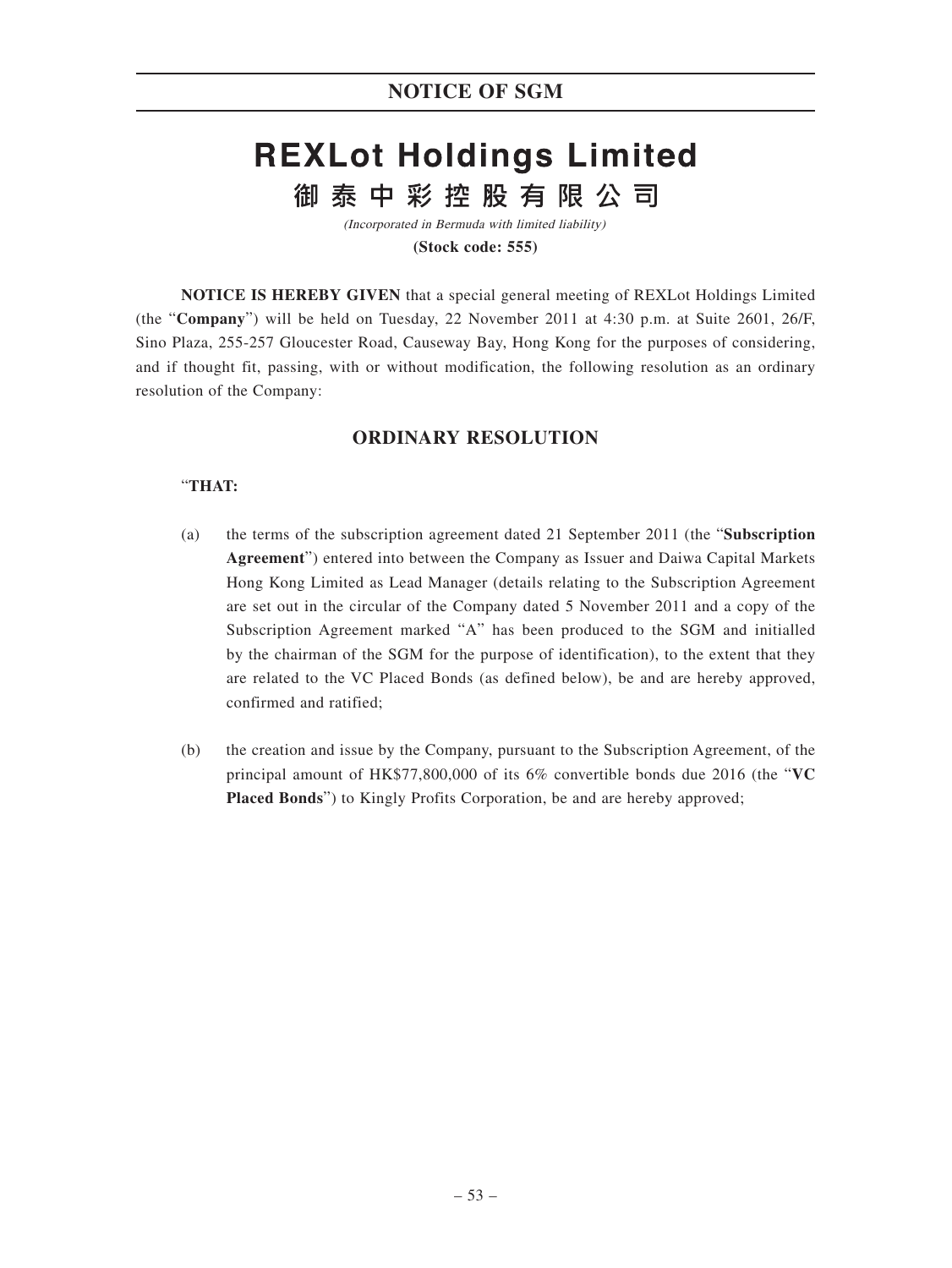# **NOTICE OF SGM**

- (c) conditional upon the Listing Committee of The Stock Exchange of Hong Kong Limited approving the listing of, and granting permission to deal in the New Shares (as defined below) to be allotted and issued upon the conversion of the VC Placed Bonds, the directors ("**Directors**") of the Company be and are hereby granted a specific mandate (the "**Specific Mandate**") to allot and issue, credited as fully paid, such number of ordinary shares (the "**New Shares**") in the capital of the Company as may be required to be issued upon the exercise of the conversion rights attaching to the VC Placed Bonds at an initial conversion price of HK\$0.6175 per Share (subject to adjustment pursuant to the terms of the VC Placed Bonds), on and subject to the terms and conditions of the VC Placed Bonds, provided that the Specific Mandate shall be in addition to and shall not prejudice nor revoke the existing general mandate granted to the Directors by the shareholders of the Company in the annual general meeting of the Company held on 29 June 2011;
- (d) all the transactions contemplated under the Subscription Agreement in connection with the issue of the VC Placed Bonds (collectively referred to as the "**Transactions**") be and are hereby approved; and
- (e) the Directors be and are hereby authorised to do all such acts and things and sign and execute all such documents as they consider necessary or expedient in connection with the issue of the VC Placed Bonds, the allotment and issue of the New Shares upon conversion of the VC Placed Bonds and/or to give effect to the terms of, or the Transactions contemplated by, the Subscription Agreement."

For and on behalf of the Board of **REXLot Holdings Limited Ng Yuen Yee** Company Secretary

Hong Kong, 5 November 2011

Registered office: Canon's Court 22 Victoria Street Hamilton HM12 Bermuda

Head office and principal place of business in Hong Kong: Suite 2601, 26/F., Sino Plaza 255-257 Gloucester Road Causeway Bay Hong Kong